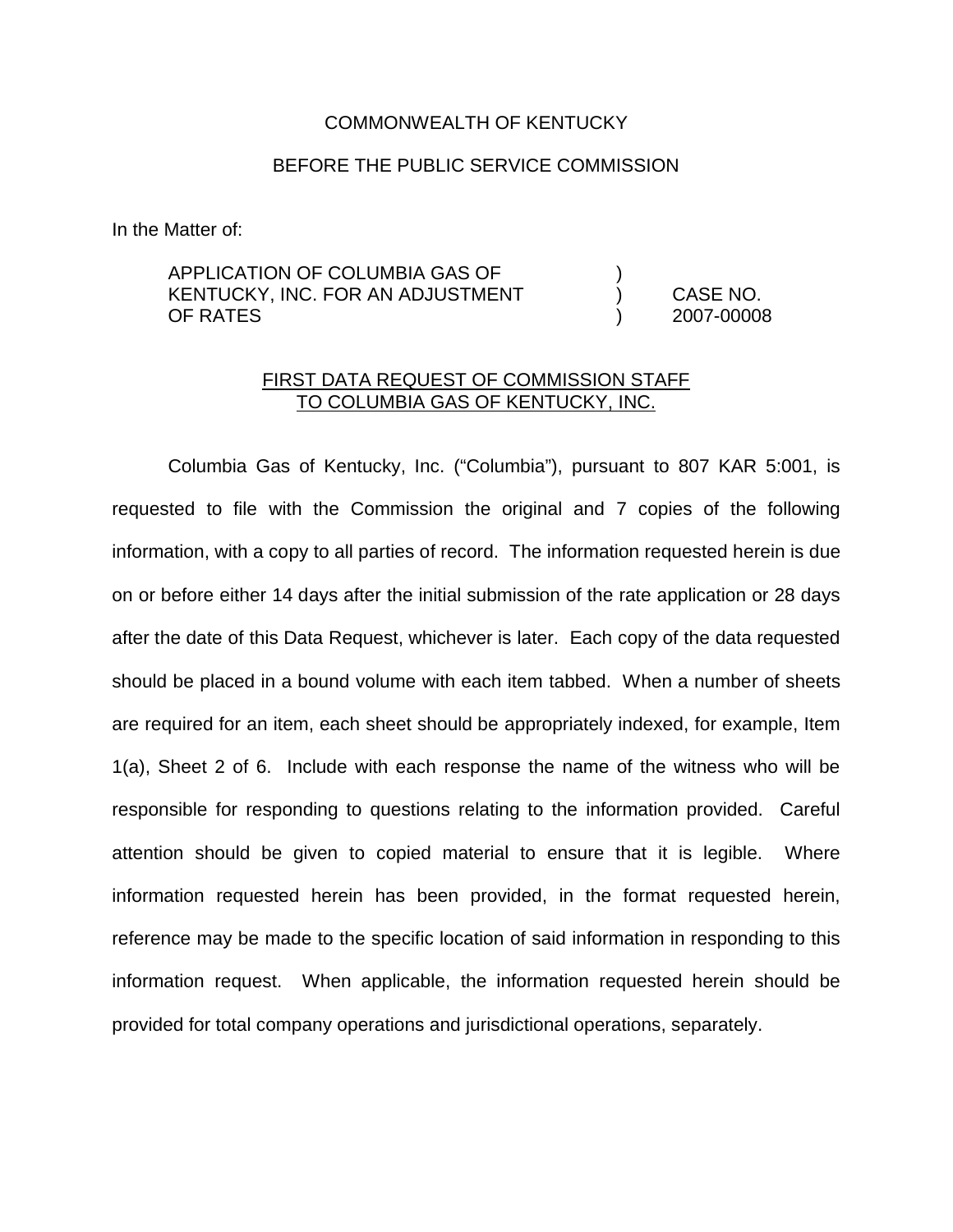1. Provide a copy of the current bylaws. Indicate any changes made to the bylaws since the year utilized as the test year in Columbia's last rate case.

2. Provide the current organization chart, showing the relationship between Columbia and its parent company NiSource, Inc. ("NiSource"). Include the intermediate entities between NiSource and Columbia, as well as the relative positions of all NiSource entities and affiliates with which Columbia routinely has business transactions.

3. Provide the capital structure at the end of each of the periods shown in Format 3.

4. Provide the following:

a. A list of all outstanding issues of long-term debt as of the end of the latest calendar year and the end of the test year together with the related information as shown in Format 4a. Provide a separate schedule for each time period. Report in Column (k) of Format 4a, Schedule 2, the actual dollar amount of debt cost for the test year. Compute the actual and annualized composite debt cost rates and report them in Column (j) of Format 4a, Schedule 2.

b. An analysis of end-of-period, short-term debt and a calculation of the average and end-of-period cost rate as shown in Format 4b.

5. Provide a list of all outstanding issues of preferred stock as of the end of the latest calendar year and the end of the test year as shown in Format 5. Provide a separate schedule for each time period. Report in Column (h) for Format 5, Schedule 2, the actual dollar amount of preferred stock cost accrued or paid during the test year. Compute the actual and annualized preferred stock rate and report the results in Column (g) of Format 5, Schedule 1.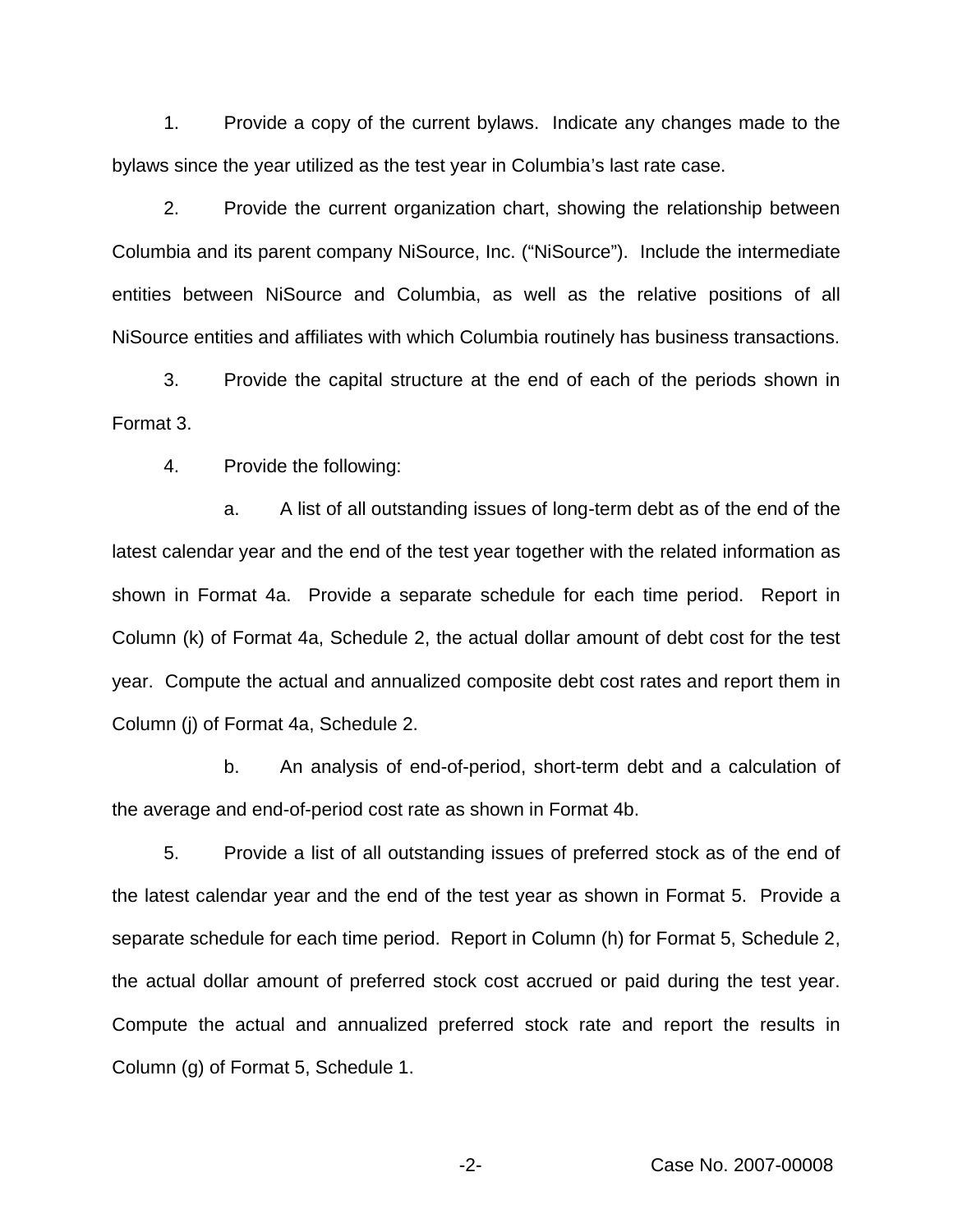6. Provide the following:

a. List all issues of common stock in the primary market during the most recent 10-year period as shown in Format 6a.

b. The common stock information on a quarterly and yearly basis for the most recent 5 calendar years available, and through the latest available quarter as shown in Format 6b.

c. The market prices for common stock for each month during the most recent 5-year period and for the months through the date the application is filed. List all stock splits and stock dividends by date and type.

7. Provide a computation of fixed charge coverage ratios for the 10 most recent calendar years and for the test year as shown in Format 7.

8. Provide the following:

a. A schedule of revenues for each active rate schedule reflecting test-year revenues per book rates, revenues at present rates annualized, and revenues at proposed rates annualized.

b. A schedule showing the amount and percent of any proposed increase or decrease in revenue distributed to each rate schedule. This schedule is to be accompanied by a statement that explains, in detail, the methodology or basis used to allocate the requested increase or decrease in revenue to each of the respective customer classes.

c. A schedule showing how the increase or decrease in (b) above was further distributed to each rate charge (i.e., customer or facility charge, Mcf charge,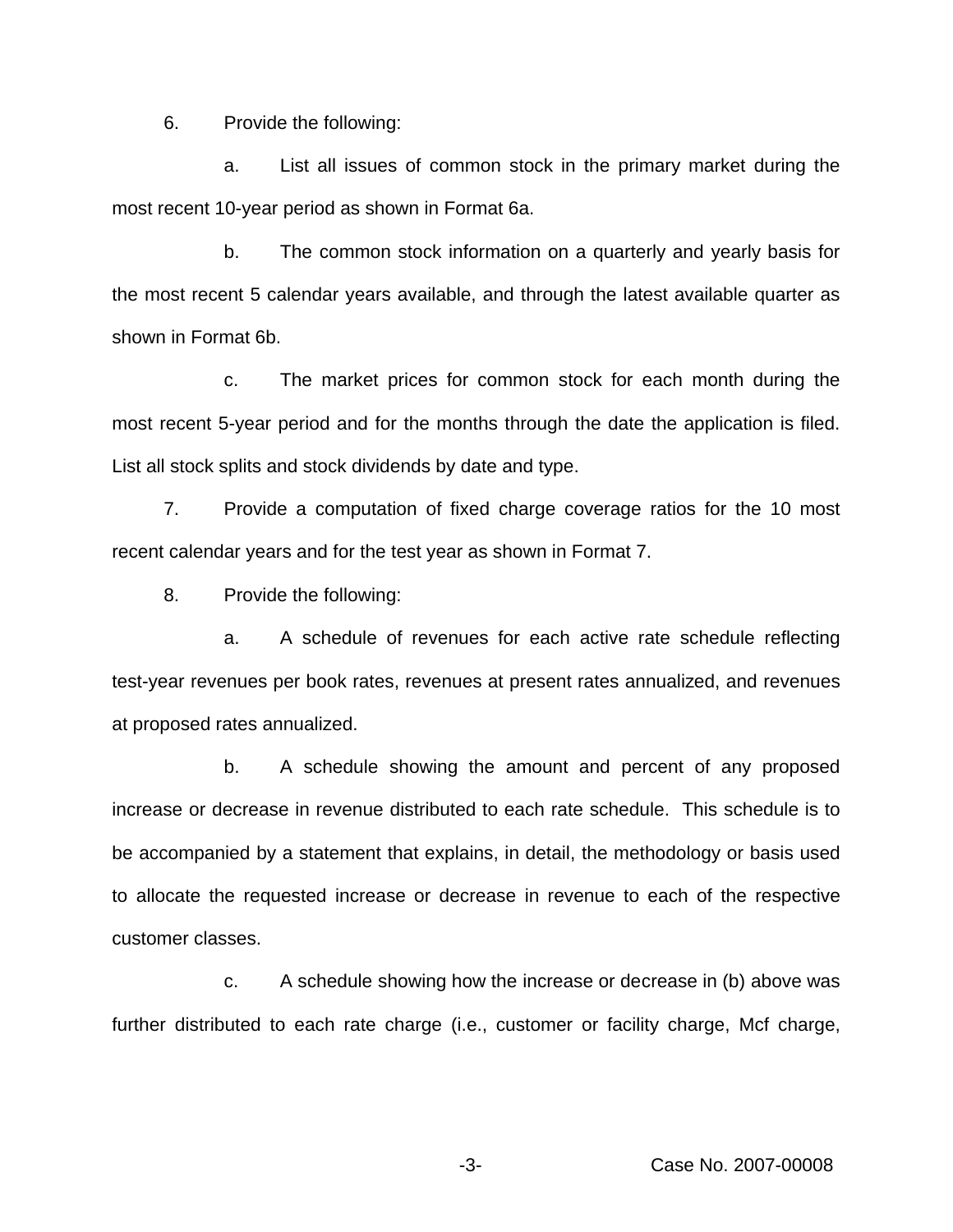etc.). This schedule is to be accompanied by a statement that explains, in detail, the methodology or basis used to allocate the increase or decrease.

d. A reconciliation of the Gas Cost Adjustment revenue and expenses for the test year.

9. Provide the following information, in comparative form, for the test year and the 12-month period immediately preceding the test year:

a. A Kentucky jurisdictional operations income statement, a statement of changes in financial position, a statement of cash flows, a statement of changes in owner's equity, and a balance sheet.

b. A total company income statement, a statement of changes in financial position, a statement of cash flows, a statement of changes in owner's equity, and a balance sheet.

10. Provide the following:

a. A trial balance as of the last day of the test year (all income statement accounts should show activity for 12 months) showing account number, account title, and amount. Provide this information on a Kentucky jurisdictional operations basis. Only one copy needs to be supplied to the Commission. Other parties of record may examine the copy filed with the Commission.

b. A trial balance as of the last day of the test year (all income statement accounts should show activity for 12 months) showing account number, account title, and amount. Provide this information on a total company basis. Only one copy needs to be supplied to the Commission. Other parties of record may examine the copy filed with the Commission.

-4- Case No. 2007-00008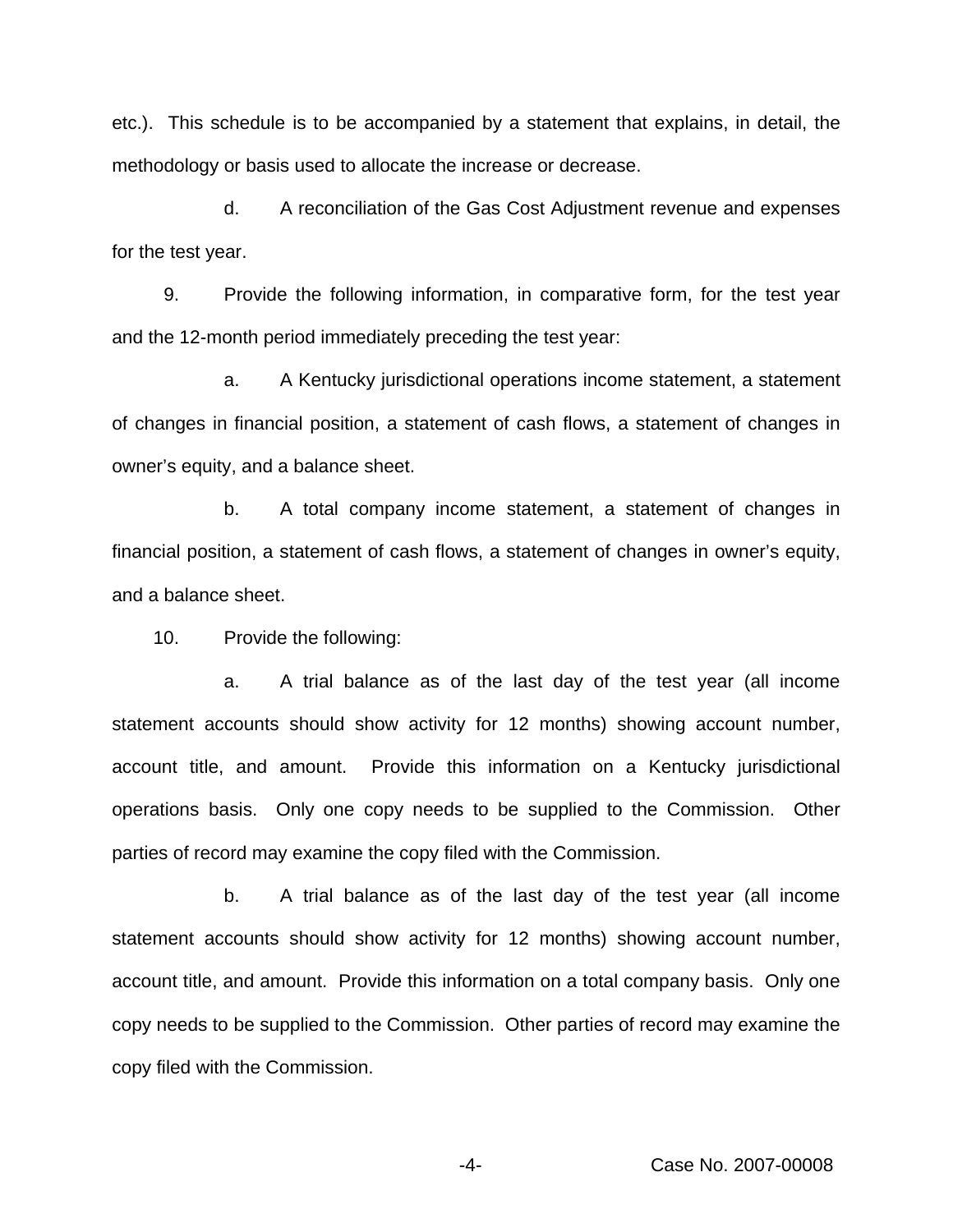11. Provide the balance in each current asset and each current liability account and subaccount included in Columbia's chart of accounts by months for the test year. In addition, show total current assets, total current liabilities, and the net current position by months, annually, and the 13-month average for the test year. Provide a reconciliation of current assets, current liabilities, and net current position provided in response to the above with the current assets and current liabilities as shown on the balance sheet for each month of the test year. If any amounts were allocated, provide a calculation of the factor used to allocate each amount.

12. List each common general office account (asset, reserve, and expense accounts) covering the 12 months of the test year applicable to more than one jurisdiction or utility operation. If any amounts were allocated, show a calculation of the factor used to allocate each account.

13. Provide the following monthly account balances and a calculation of the average (13-month) account balances for the test year for the total company and Kentucky jurisdictional operations:

- a. Plant in service (Account No. 101).
- b. Plant purchased or sold (Account No. 102).
- c. Property held for future use (Account No. 105).
- d. Construction work in progress (Account No. 107).
- e. Completed construction not classified (Account No. 106).
- f. Depreciation reserve (Account No. 108).
- g. Plant acquisition adjustment (Account No. 114).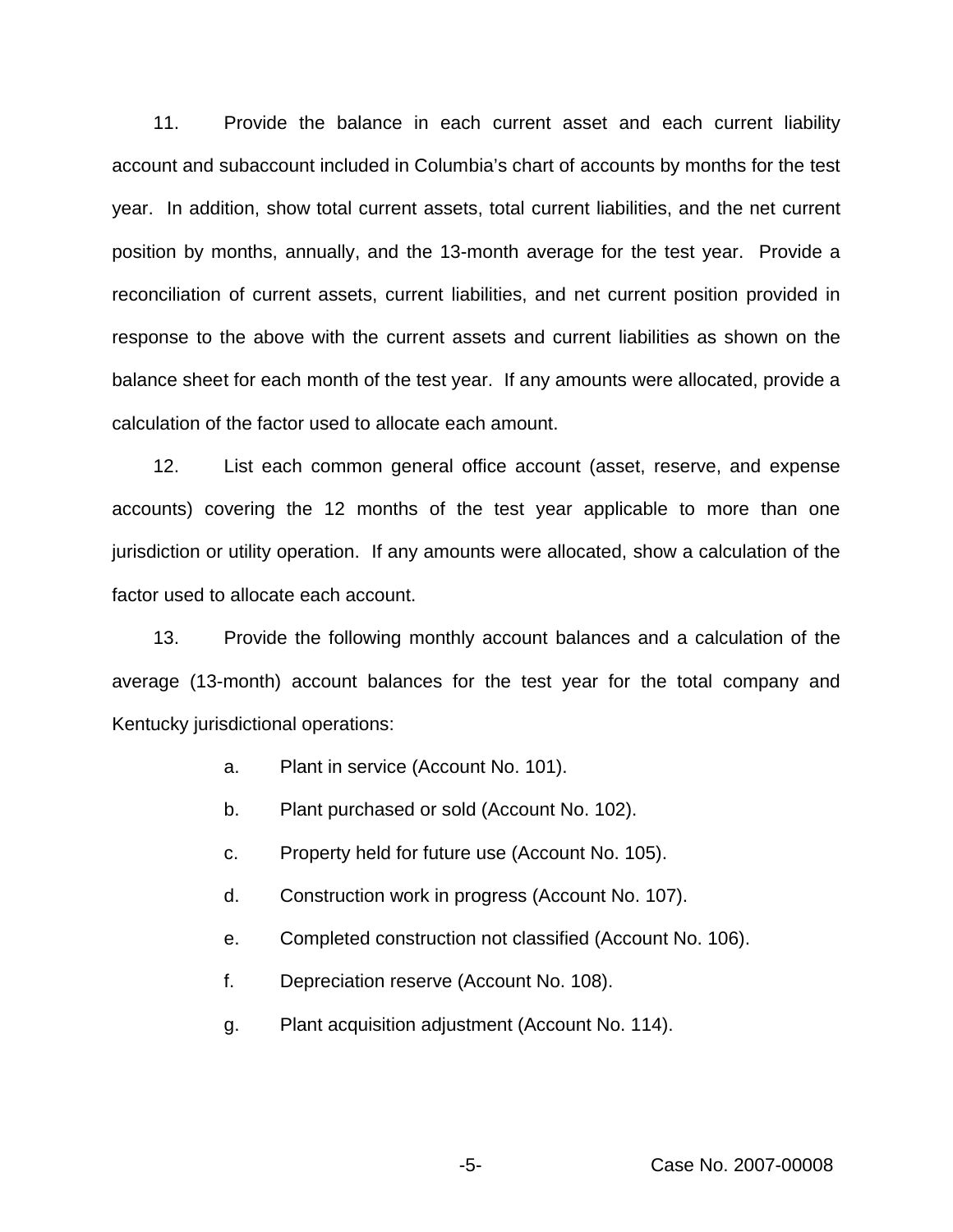h. Amortization of utility plant acquisition adjustment (Account No. 115).

i. Materials and supplies (include all accounts and subaccounts).

j. Balance in accounts payable applicable to each account in (i) above. (If actual is indeterminable, give reasonable estimate.)

k. Unamortized investment credit – Pre-Revenue Act of 1971.

l. Unamortized investment credit – Revenue Act of 1971.

m. Accumulated deferred income taxes.

n. A summary of customer deposits as shown in Format 13(n) to this request.

o. Computation and development of minimum cash requirements.

p. Balance in accounts payable applicable to amounts included in utility plant in service. (If actual is indeterminable, give reasonable estimate.)

q. Balance in accounts payable applicable to prepayments by major category or subaccount.

r. Balance in accounts payable applicable to amounts included in plant under construction. (If actual is undeterminable, give reasonable estimate.)

14. Provide the cash account balances at the beginning of the test year and at the end of each month during the test year for total company and Kentucky jurisdictional operations.

15. Provide the following information for each item of gas property or plant held for future use at the end of the test year:

a. Description of property.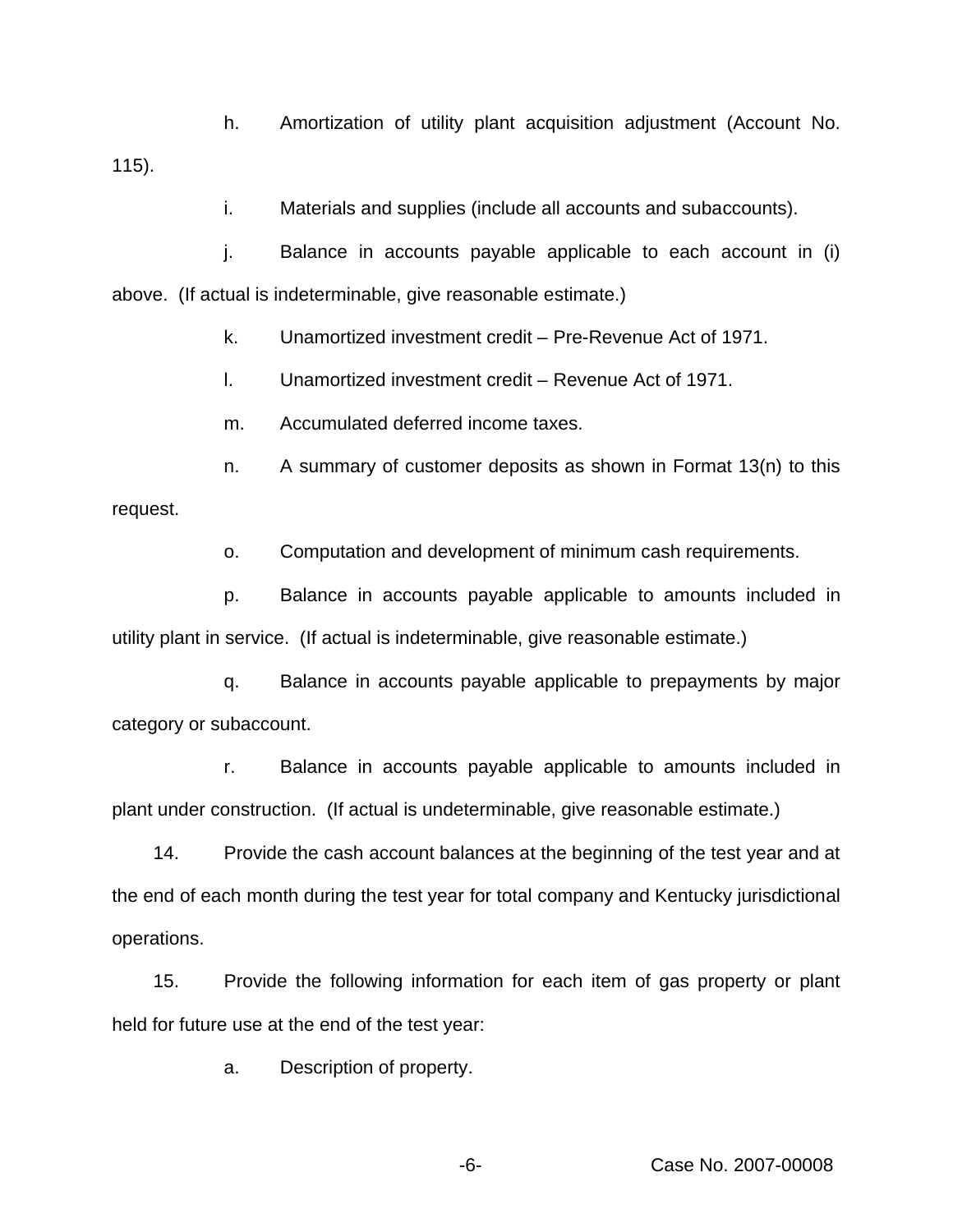b. Location.

c. Date purchased.

d. Cost.

e. Estimated date to be placed in service.

f. Brief description of intended use.

g. Current status of each project.

16. Provide schedules, in comparative form, showing by months for the test year, and the year preceding the test year, the total company balance in each gas plant and reserve account or subaccount included in Columbia's chart of accounts as shown in Format 16.

17. Provide the journal entries relating to the purchase of gas utility plant acquired as an operating unit or system by purchase, merger, consolidation, liquidation, or otherwise since Columbia's inception. Also, provide a schedule showing the calculation of the acquisition adjustment at the date of purchase of each item of utility plant, the amortization period, and the unamortized balance at the end of the test year.

18. Provide separate schedules showing a comparison of the balance in the total company and Kentucky jurisdictional revenue accounts for each month of the test year to the same month of the preceding year for each revenue account or subaccount included in Columbia's chart of accounts. Include appropriate footnotes to show the month each rate increase was granted and the month the full increase was recorded in the accounts. See Format 16.

19. Describe how the test-year capitalization rate was determined. If differing rates were used for specific expenses (i.e., payroll, clearing accounts, depreciation,

-7- Case No. 2007-00008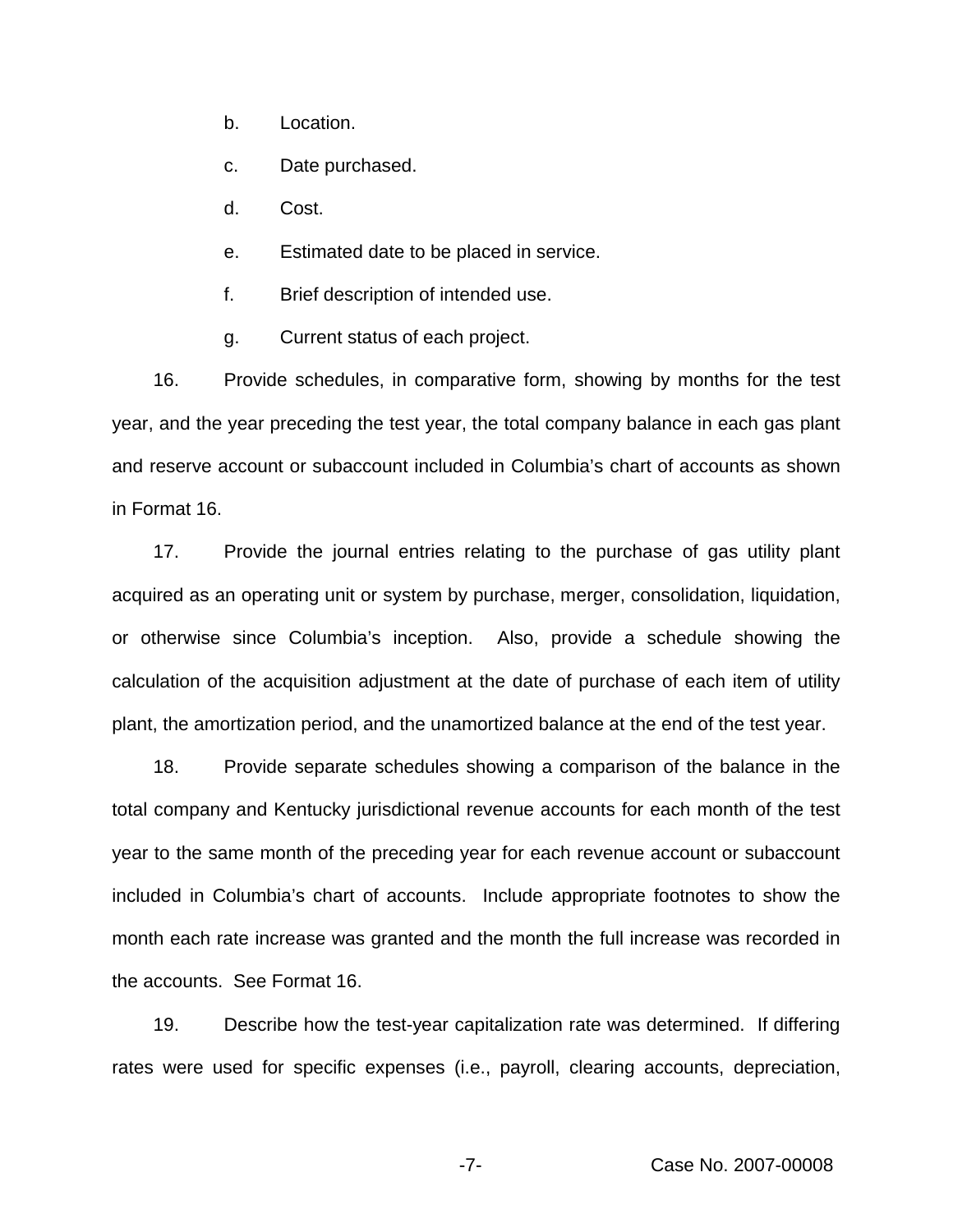etc.), indicate the rate and how it was determined. Indicate all proposed changes to the test-year capitalization rate and how the changes were determined.

20. Provide the following:

a. A schedule showing a comparison of the balance in the total company and Kentucky jurisdictional operating expense accounts for each month of the test year to the same month of the preceding year for each account or subaccount included in Columbia's chart of accounts. See Format 16.

b. A schedule, in comparative form, showing the total company and Kentucky jurisdictional operating expense account balance for the test year and each of the 5 calendar years preceding the test year for each account or subaccount included in Columbia's annual report. (FERC Form No. 2, pages 317-325.) Show the percentage of increase or decrease of each year over the prior year.

c. A schedule of the total company and Kentucky jurisdictional operations salaries and wages for the test year and each of the 3 calendar years preceding the test year as shown in Format 20c. Show for each time period the amount of overtime pay.

d. A schedule showing the percentage of increase in salaries and wages for both union and non-union employees for the test year and the 3 preceding calendar years.

21. Provide the following payroll information for each employee classification or category:

a. The actual regular hours worked during the test year.

b. The actual overtime hours worked during the test year.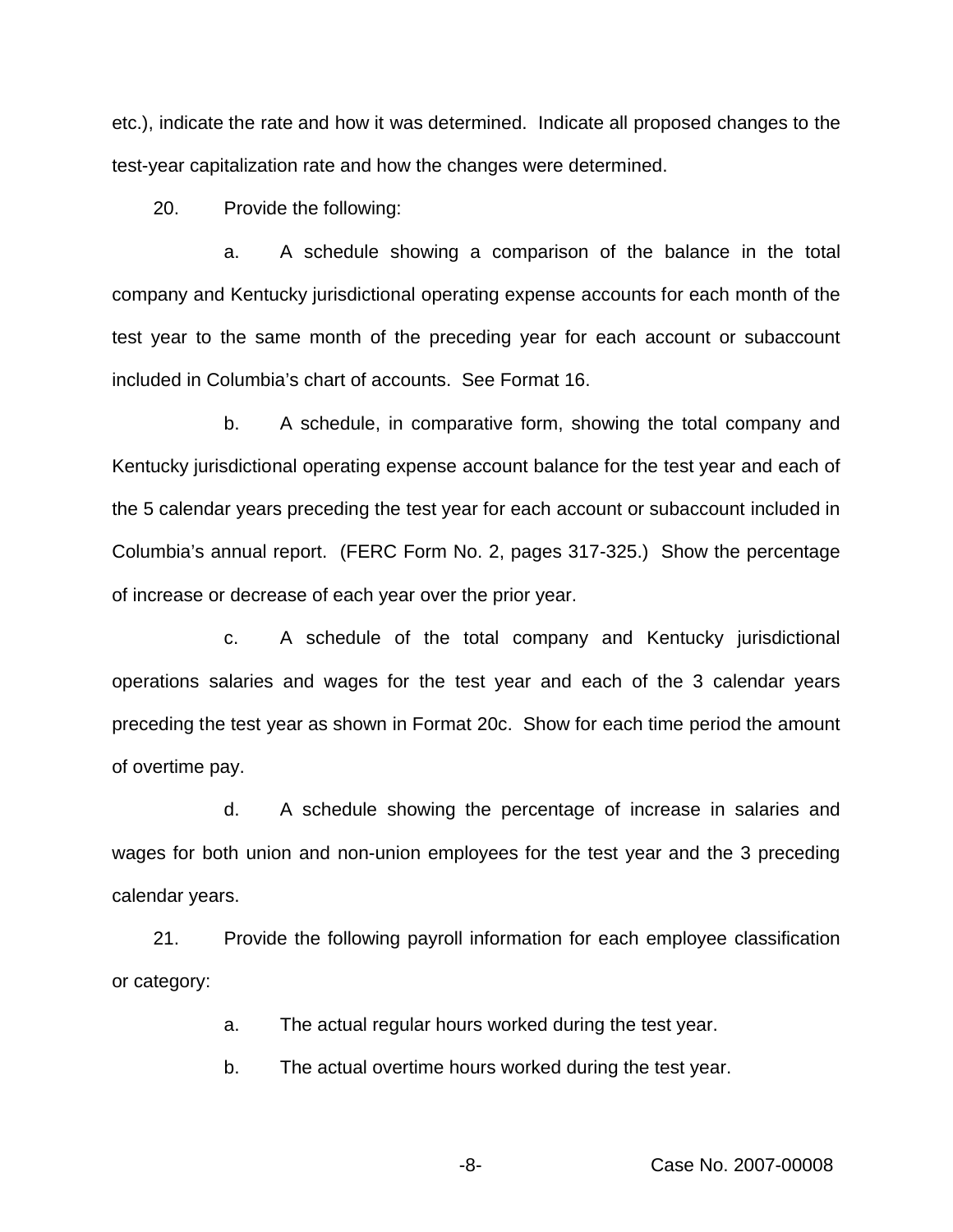c. The test-year-end wage rate for each employee classification or category and the date of the last increase.

d. A calculation of the percent of increase granted during the test year.

22. Provide the amount of excess deferred federal income taxes resulting from the reduction in the corporate tax rate in 1979 and 1986, as of the end of the test year. Show the amounts associated with the 1979 reduction separately from the amounts associated with the 1986 reduction.

23. Provide the following tax data for the test year for total company:

a. Income taxes:

(1) Federal operating income taxes deferred – accelerated tax depreciation.

- (2) Federal operating income taxes deferred other (explain).
- (3) Federal income taxes operating.
- (4) Income credits resulting from prior deferrals of federal

income taxes.

- (5) Investment tax credit net.
	- (i) Investment credit realized.
	- (ii) Investment credit amortized Pre-Revenue Act of

1971.

- (iii) Investment credit amortized Revenue Act of 1971.
- $(6)$  The information in Item 23 $(a)(1-4)$  for state income taxes.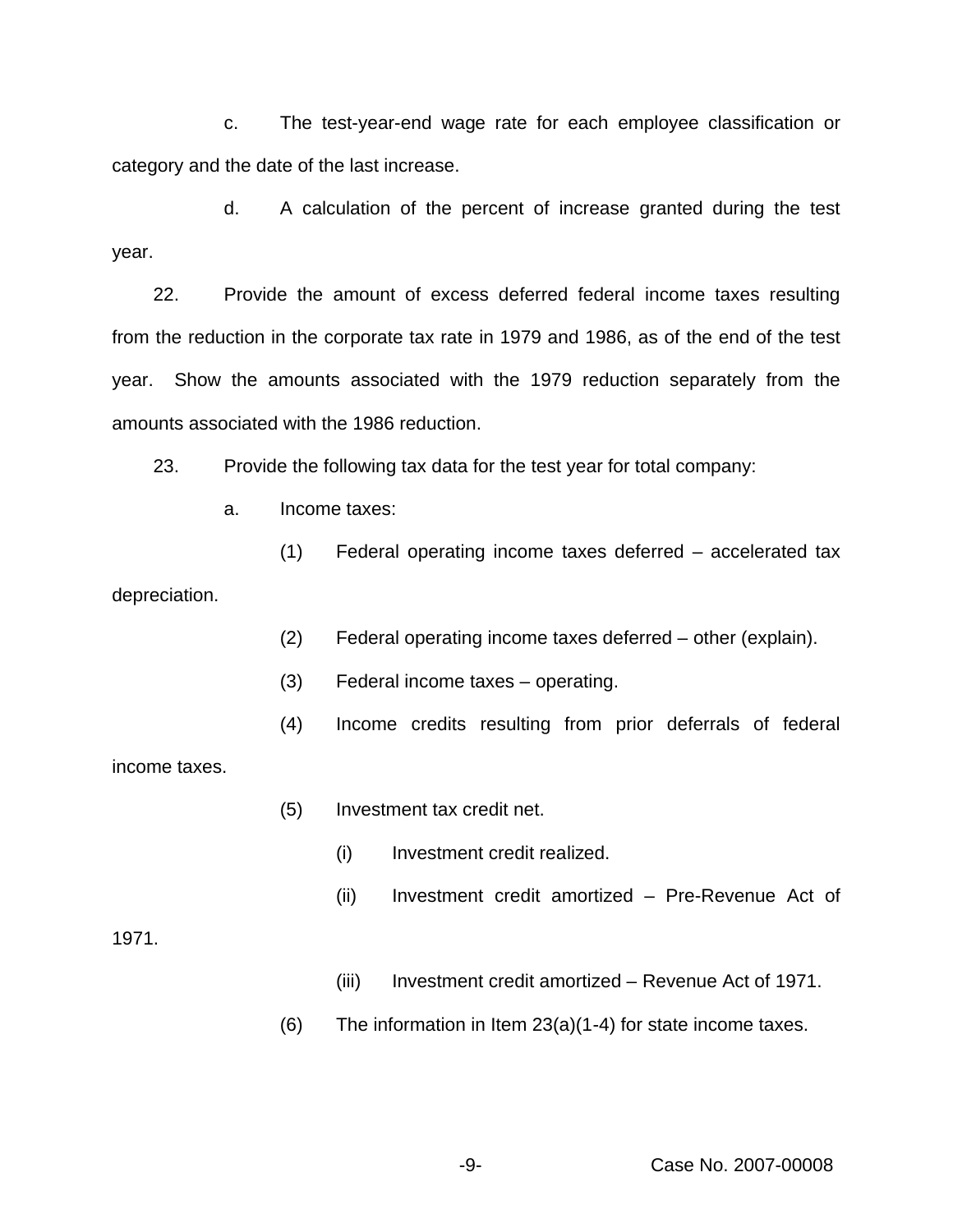(7) A reconciliation of book to taxable income as shown in Format 23(a)(7) and a calculation of the book federal and state income tax expense for the test year using book taxable income as the starting point.

(8) A copy of federal and state income tax returns for the taxable year ended during the test year, including supporting schedules.

(9) A schedule of franchise fees paid to cities, towns, or municipalities during the test year, including the basis of these fees.

b. An analysis of Kentucky other operating taxes as shown in Format 23b.

24. Provide a schedule of total company operations net income, per Mcf sold, per company books for the test year and the 3 calendar years preceding the test year. This data should be provided as shown in Format 24.

25. Provide the comparative operating statistics for total company operations as shown in Format 25.

26. Provide a statement of the gas plant in service, per company books, for the test year. This data should be presented as shown in Format 26.

27. Provide the following information for the total company operations. If any amounts were allocated, show a calculation of the factor used to allocate each amount.

a. A detailed analysis of all charges booked during the test year for advertising expenditures. Include a complete breakdown of Account No. 913 – Advertising Expenses, as shown in Format 27a showing any other advertising expenditures included in any other expense accounts. The analysis should specify the purpose of the expenditure and the expected benefit to be derived.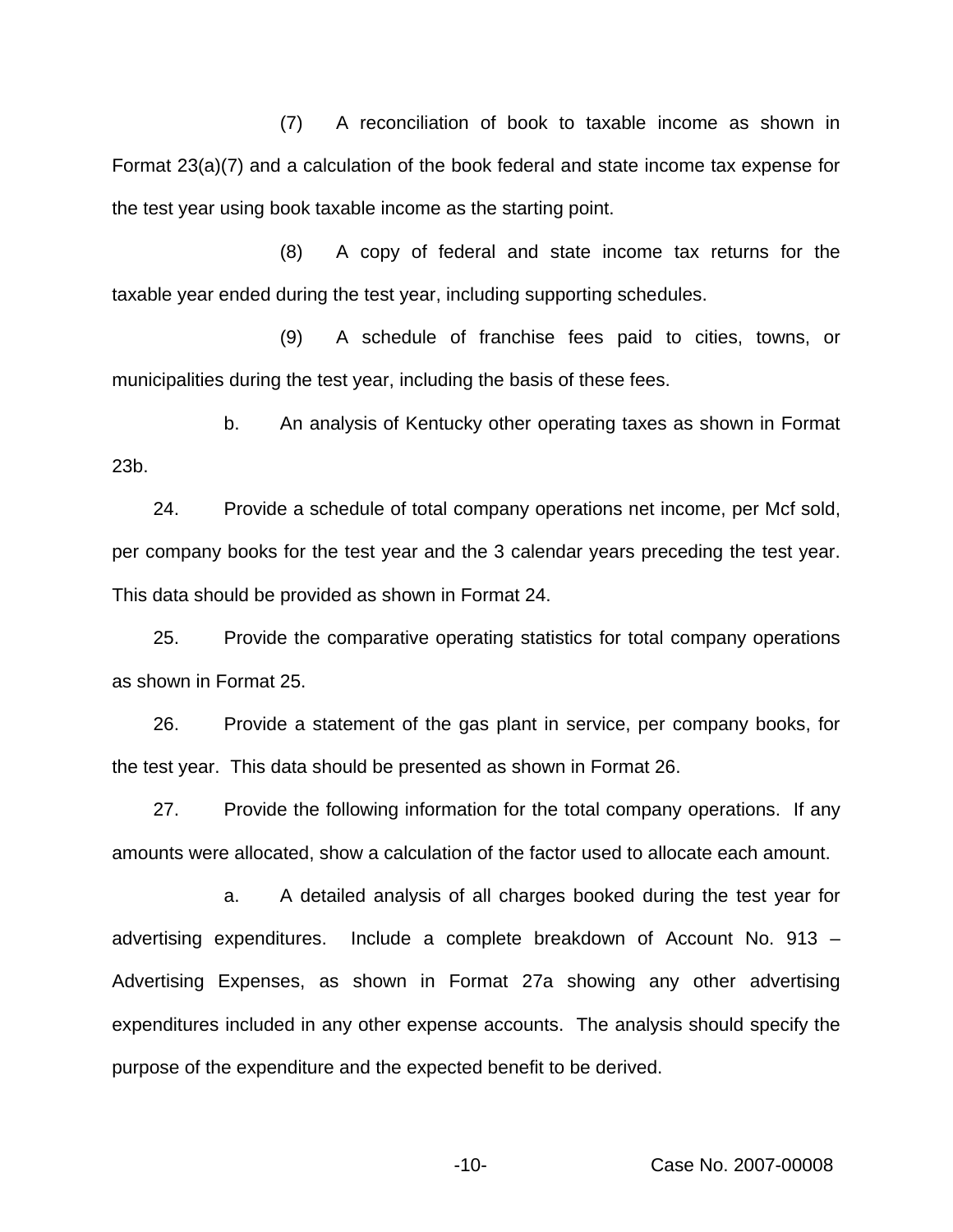b. An analysis of Account No. 930 – Miscellaneous General expenses for the test year. Include a complete breakdown of this account as shown in Format 27b and provide detailed workpapers supporting this analysis. At a minimum, the workpapers should show the date, vendor, reference (i.e., voucher no., etc.), dollar amount, and brief description of each expenditure of \$500 or more, provided that lesser items are grouped by classes as shown in Format 27b.

c. An analysis of Account No. 426 – Other Income Deductions for the test year. Include a complete breakdown of this account as show in Format 27c, and provide detailed workpapers supporting this analysis. At a minimum, the workpapers should show the date, vendor, reference (i.e., voucher no., etc.), dollar amount, and brief description of each expenditure of \$500 or more, provided that lesser items are grouped by classes as shown in Format 27c.

28. Provide a detailed analysis of expenses incurred during the test year for professional services, as shown in Format 28, and all workpapers supporting the analysis. At a minimum, the workpapers should show the payee, dollar amount, reference (i.e., voucher no., etc.), account charged, hourly rates and time charged to the company according to each invoice, and a description of the services provided.

29. Provide a detailed analysis of contributions for charitable and political purposes (in cash or services), if any, recorded in accounts other than Account No. 426. Show the amount of the expenditure, the recipient of the contribution, and the specific account charged. If amounts are allocated, show a calculation of the factor used to allocate each amount. Detailed analysis is not required for amounts of less that \$100, provided the items are grouped by classes.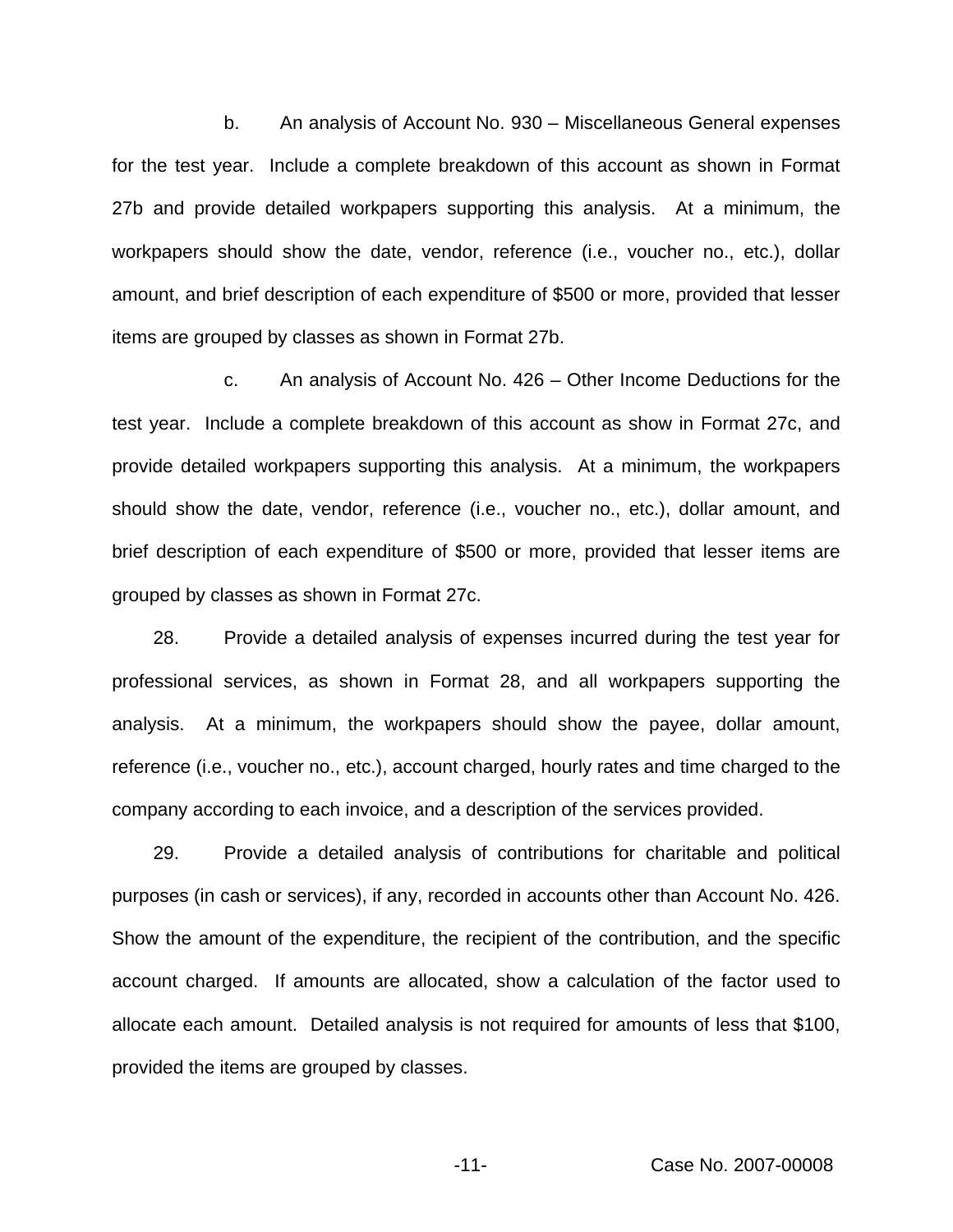30. Describe Columbia's lobbying activities and provide a schedule showing the name, salary, affiliation, all company-paid or reimbursed expenses or allowances, and the account charged for each individual whose principal function is lobbying on the local, state, or national level. If any amounts are allocated, show a calculation of the factor used to allocate each amount.

31. Provide a schedule showing for the test year and the year preceding the test year, with each year shown separately, the following information regarding Columbia's investments in subsidiaries and joint ventures:

a. Name of subsidiary or joint venture.

b. Date of initial investment.

c. Amount and type of investment made for each of the 2 years included in this response.

d. Balance sheet and income statement. Where only internal statements are prepared, furnish copies of these.

e. A separate schedule of all dividends or income of any type received by Columbia from its subsidiaries or joint ventures showing how this income is reflected in the reports filed with the Commission and stockholder reports.

f. Name of each officer of each of the subsidiaries or joint ventures, each officer's annual compensation, the portion of that compensation that is charged to the subsidiary or joint venture, the position each officer holds with Columbia, and the compensation received from Columbia.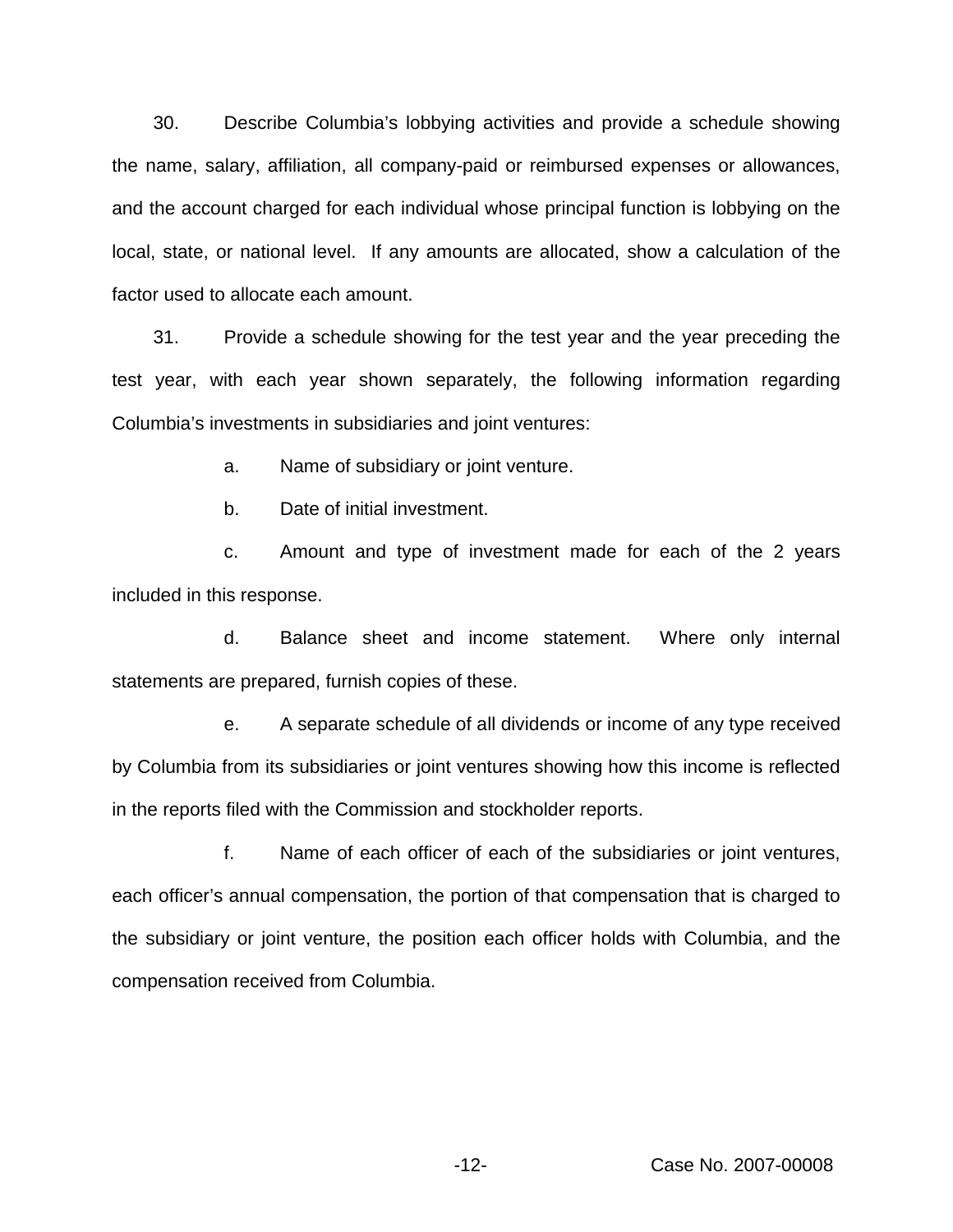32. Provide the following information with regard to uncollectible accounts for the test year and 3 preceding calendar years (taxable year acceptable) for the gas operations:

- a. Reserve account balance at the beginning of the year.
- b. Charges to reserve account (accounts charged off).
- c. Credits to reserve account.
- d. Current year provision.
- e. Reserve account balance at the end of the year.
- f. Percent of provision to total revenue.

33. Provide a detailed analysis of the retained earnings account for the test year and the 12-month period immediately preceding the test year.

34. Provide a listing of all non-utility property, related property taxes, and accounts where amounts are recorded. Include a description of the property, the date purchased, and the cost.

35. Provide the rates of return in Format 35.

36. Provide employee data in Format 36.

37. Provide the studies for the test year, including all applicable workpapers, which are the basis of jurisdictional plant allocations and expense account allocations.

38. Provide a calculation of the rate or rates used to capitalize interest during construction for the test year and the 3 preceding calendar years. Explain each component entering into the calculation of this rate.

39. Provide the following information concerning Columbia and its affiliated Service Corporation: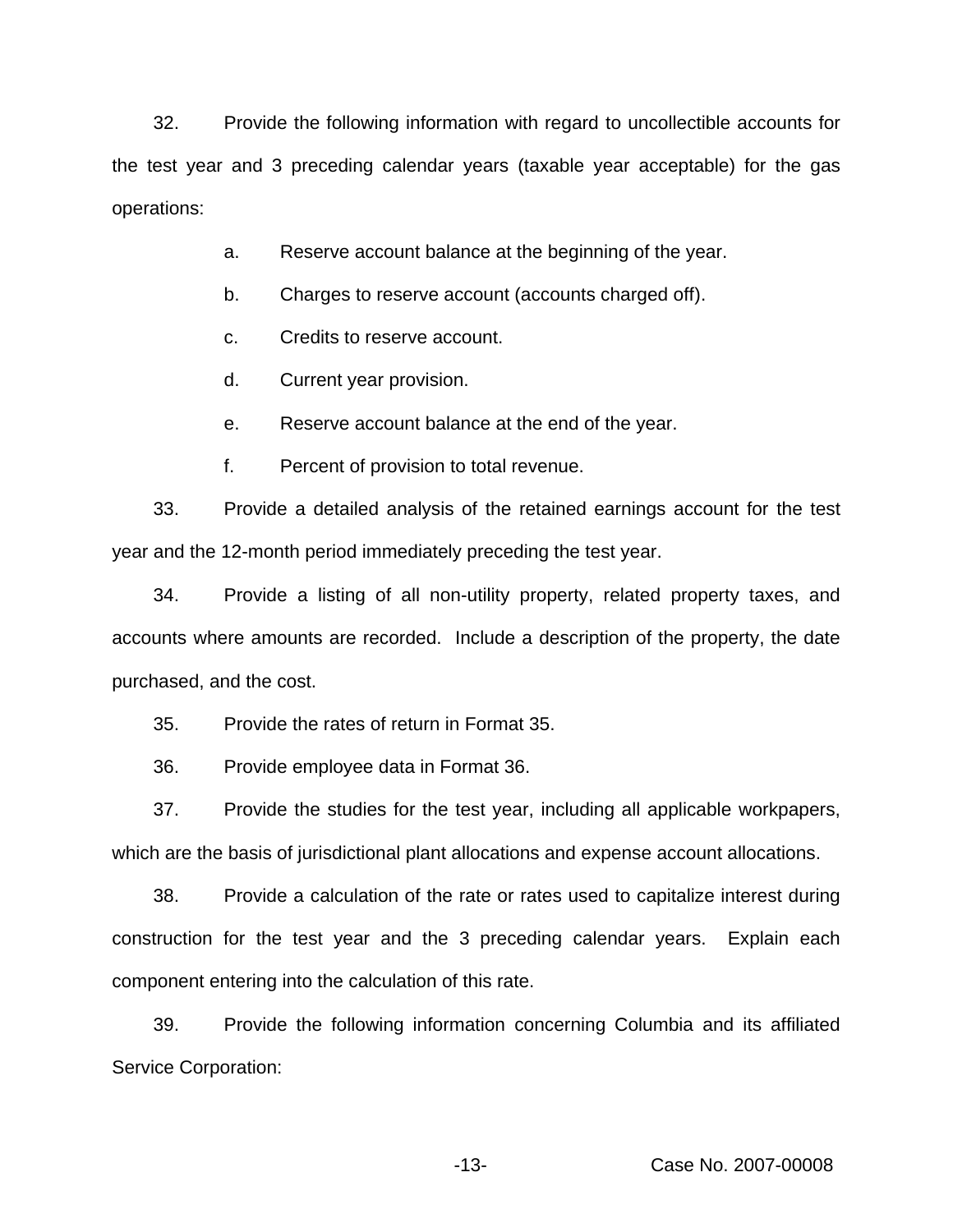a. A schedule detailing the Columbia costs directly charged and allocated to the Service Corporation. Indicate the Columbia accounts where these costs were originally recorded and whether the costs were associated with Kentucky jurisdictional gas operations only, other jurisdictional gas operations only, or total company gas operations. For costs that are allocated, include a description of the allocation factors utilized.

b. A schedule detailing the Service Corporation costs directly charged and allocated to Columbia. Indicate the Columbia accounts where these costs were recorded and whether the costs were associated with Kentucky jurisdictional gas operations only, other jurisdictional gas operations only, or total company gas operations. For costs that are allocated, include a description of the allocation factors utilized.

40. Provide detailed monthly income statements for each month after the test year, including the month in which the hearing ends, as they become available.

41. List all present or proposed research efforts dealing with the pricing of gas and the current status of such efforts.

42. Provide a schedule reflecting the salaries and other compensation of each executive officer for the test year and 2 preceding calendar years. Include the percentage annual increase and the effective date of each increase, the job title, duty and responsibility of each officer, the number of employees who report to each executive officer, and to whom each executive officer reports. Also, for employees elected to executive officer status during the test year, provide the salaries, for the test year, for those persons whom they replaced.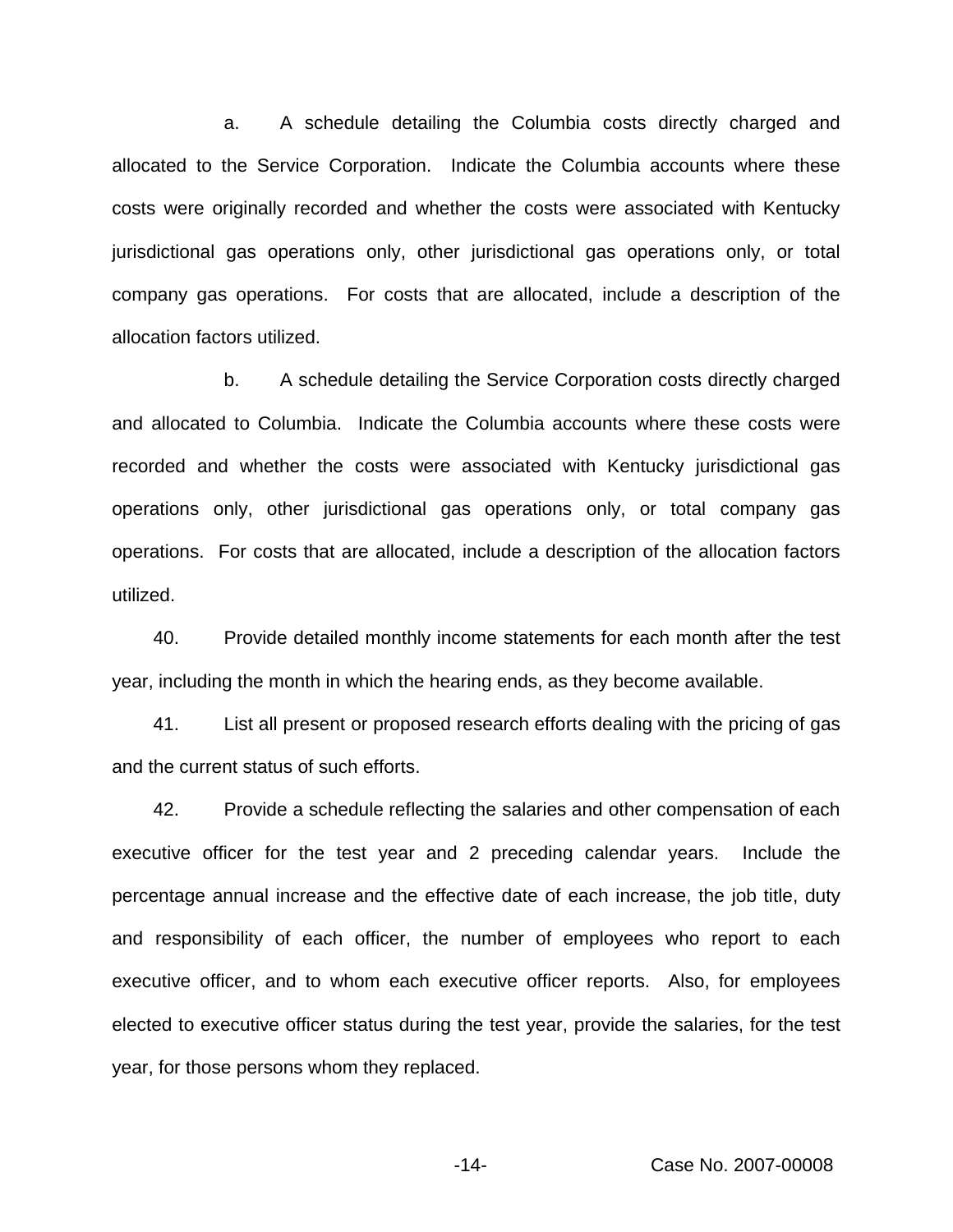43. Provide an analysis of Columbia's expenses for research and development activities for the test year and the 3 preceding calendar years. For the test year include the following:

a. Basis of fees paid to research organizations and Columbia's portion of the total revenue of each organization. Where the contribution is monthly, provide the current rate and the effective date.

b. Details of the research activities conducted by each organization.

c. Details of services and other benefits provided to the company by each organization during the test year and the preceding calendar year.

d. Total expenditures of each organization including the basic nature of costs incurred by the organization.

e. Details of the expected benefits to the company.

44. Provide the average number of customers for each customer class (i.e., residential, commercial, and industrial) for the 3 calendar years preceding the test year, the test year, and for each month of the test year.

45. Provide all current labor contracts and the most recent contracts previously in effect.

46. Provide a detailed analysis of all benefits provided to the employees of Columbia. For each benefit include:

a. The number of employees covered at test-year end.

b. The test-year actual cost.

c. The amount of test-year actual costs capitalized and expensed.

d. The average annual cost per employee.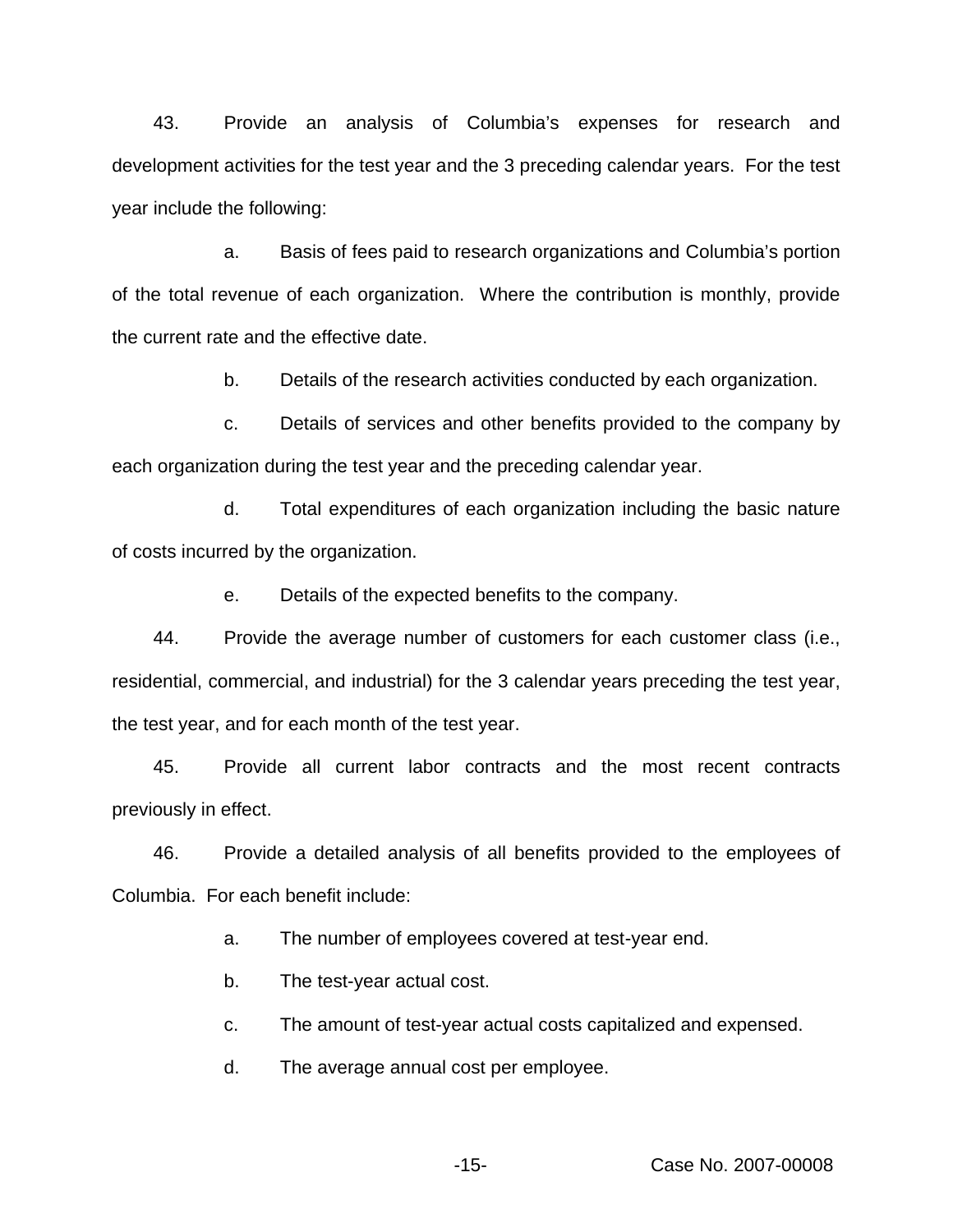47. Provide complete details of the financial reporting and rate-making treatment of Columbia's pension costs.

48. Provide complete details of Columbia's financial reporting and rate-making treatment of Statement of Financial Accounting Standard ("SFAS") No. 106, including:

a. The date that Columbia adopted SFAS No. 106.

b. All accounting entries made at the date of adoption.

c. All actuarial studies and other documents used to determine the level of SFAS No. 106 cost recorded by Columbia.

49. Provide complete details of Columbia's financial reporting and rate-making treatment of SFAS No. 112, including:

a. The date that Columbia adopted SFAS No. 112.

b. All accounting entries made at the date of adoption.

c. All actuarial studies and other documents used to determine the level of SFAS No. 112 cost recorded by Columbia.

50. Provide complete details of Columbia's financial reporting and rate-making treatment of SFAS No. 143, including:

a. The date that Columbia adopted SFAS No. 143.

b. All accounting entries made at the date of adoption.

c. All studies and other documents used to determine the level of SFAS No. 143 cost recorded by Columbia.

d. A schedule comparing the depreciation rates utilized by Columbia prior to and after the adoption of SFAS No. 143. The schedule should identify the assets corresponding to the affected depreciation rates.

-16- Case No. 2007-00008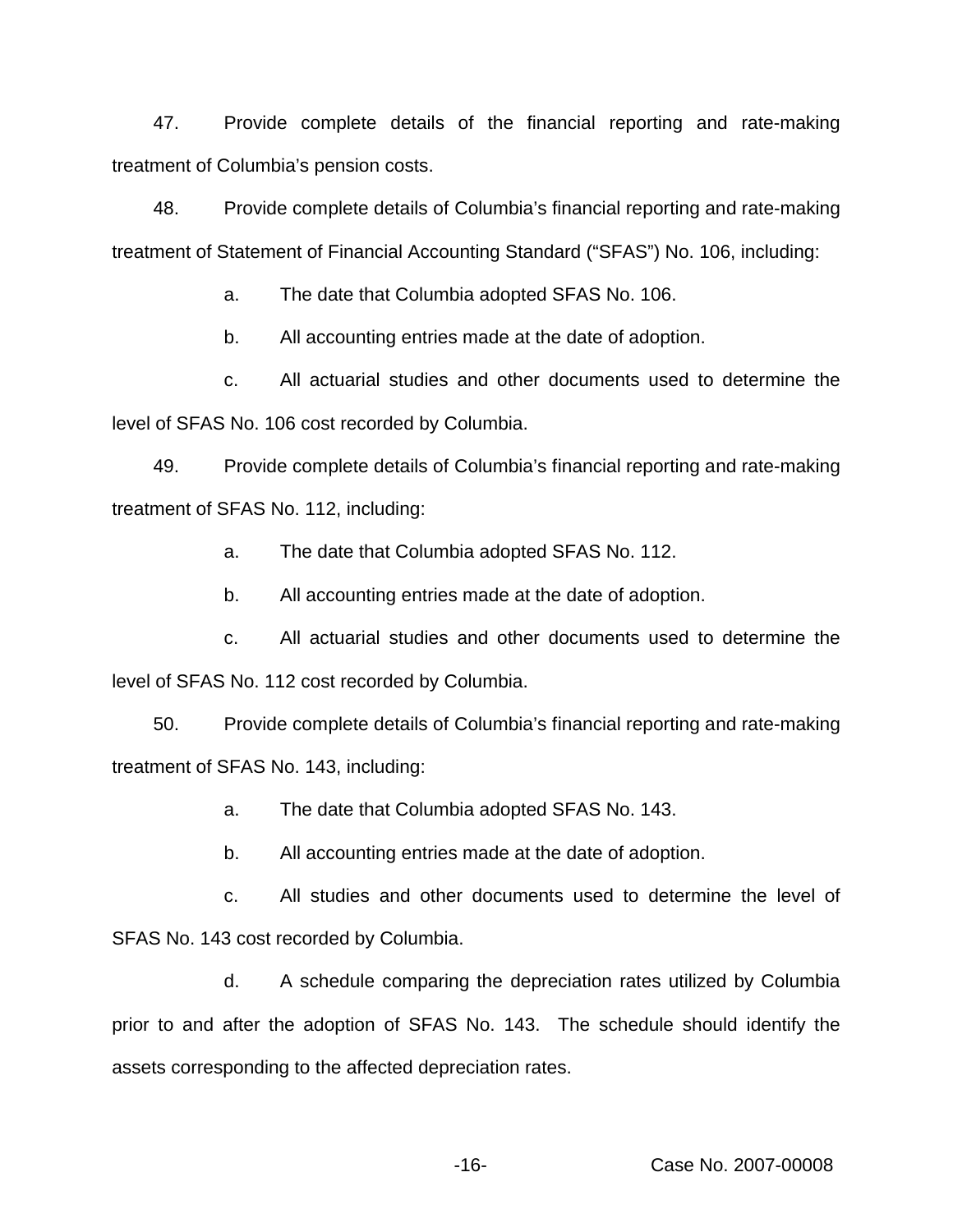51. Provide the following information concerning the costs for the preparation of this case:

a. A detailed schedule of expenses incurred to date for the following categories:

- (1) Accounting;
- (2) Engineering;
- (3) Legal;
- (4) Consultants; and
- (5) Other Expenses (Identify separately).

For each category, the schedule should include the date of each transaction, check number or other document reference, the vendor, the hours worked, the rates per hour, amount, a description of the services performed, and the account number in which the expenditure was recorded. Provide copies of any invoices, contracts, or other documentation that support charges incurred in the preparation of this rate case. Indicate any costs incurred for this case that occurred during the test year.

b. An itemized estimate of the total cost to be incurred for this case. Expenses should be broken down into the same categories as identified in (a) above, with an estimate of the hours to be worked and the rates per hour. Include a detailed explanation of how the estimate was determined, along with all supporting workpapers and calculations.

c. During the course of this proceeding, provide monthly updates of the actual costs incurred, in the manner requested in (a) above. Updates will be due the last business day of each month, through the month of the public hearing.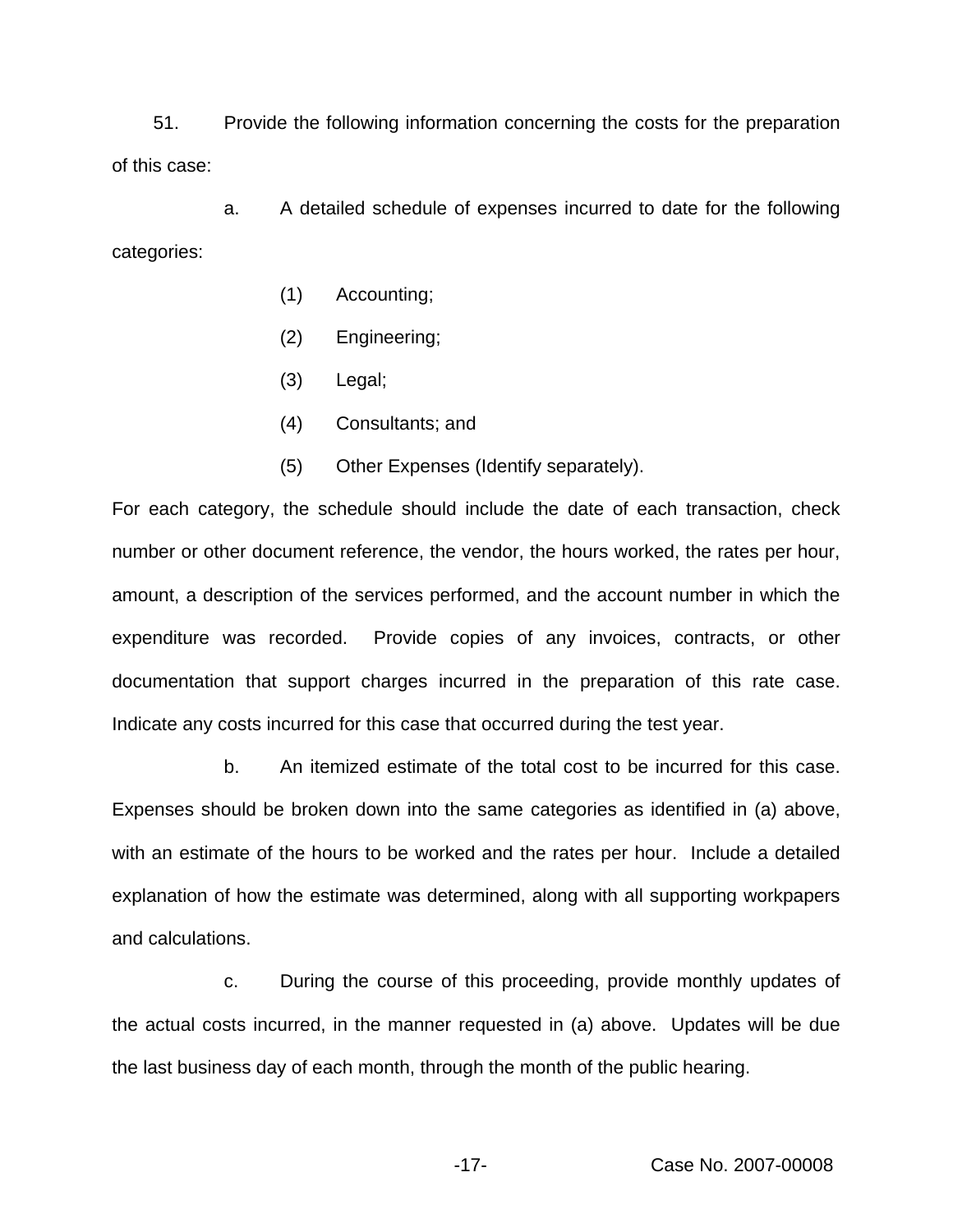52. Provide a copy of Columbia's most recent depreciation study. If no such study exists, provide a copy of Columbia's most recent depreciation schedule. The schedule should include a list of all pipeline and related facilities by account number, service life and accrual rate for each, the methodology that supports the schedule, and the date the schedule was last updated.

53. Describe the status of any outstanding recommendations relating to gas operations contained in Columbia's management audits. Identify any savings or costs related to management audit recommendations, the impact of which is not already reflected in the test year of this case.

54. Does Columbia have any gas demand side management ("DSM") programs? If yes, provide the following information:

a. Describe the status of the gas DSM programs during and as of testyear end.

b. Identify the revenues and expenses associated with Columbia's gas DSM programs during the test year. Include the account number used to record revenue and expense transactions for the gas DSM programs.

Beth O'Donnell **Executive Director Public Service Commission** P. O. Box 615 Frankfort, KY 40602

DATED January 25, 2007

cc: All Parties

Case No. 2007-00008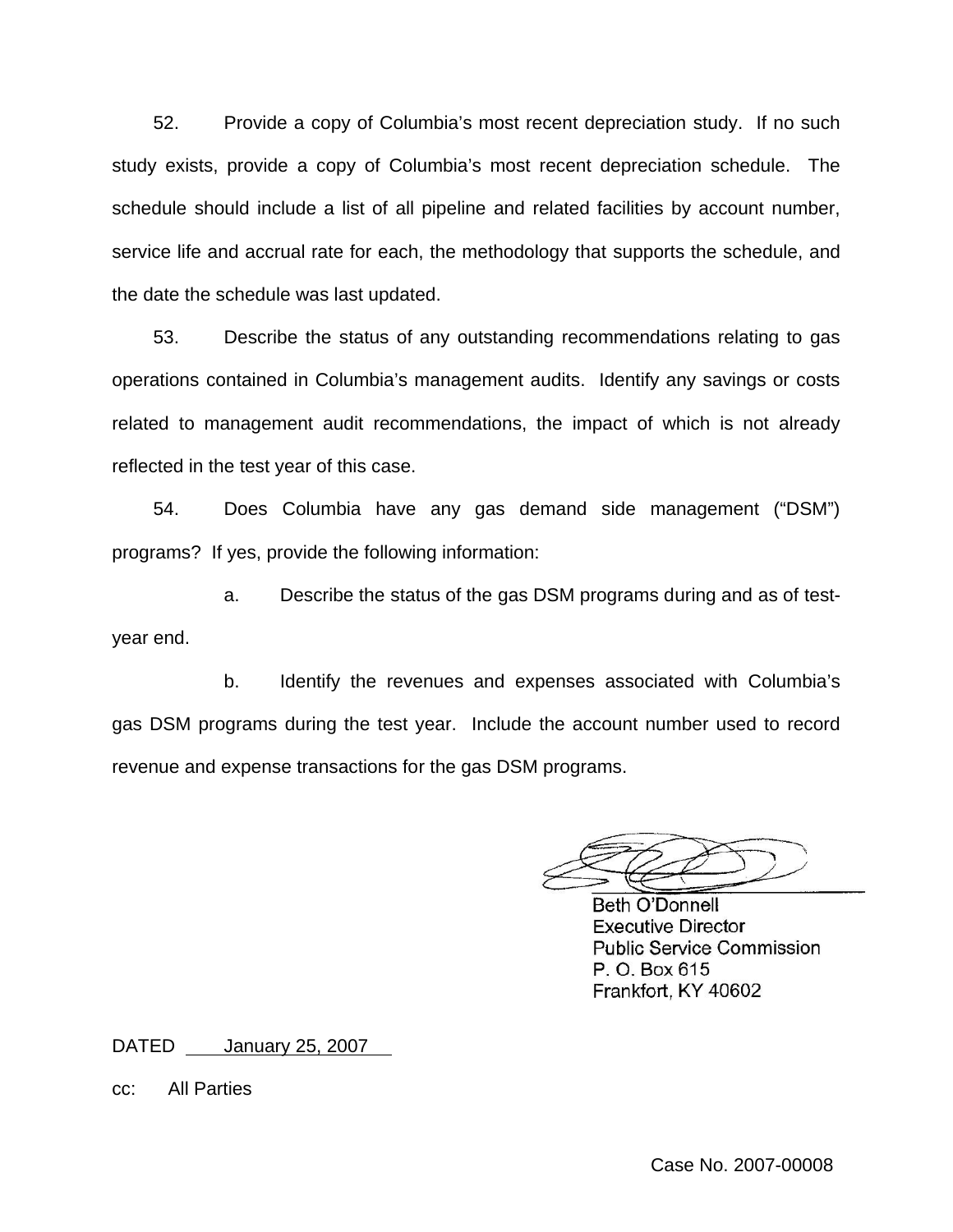### Columbia Gas of Kentucky, Inc. Case No. 2007-00008

#### Comparative Capital Structures (Excluding JDIC) For the Periods as Shown "000 Omitted"

|             |                              |        | 10 <sup>th</sup> Year |        | $9th$ Year |        | 8 <sup>th</sup> Year |        | 7 <sup>th</sup> Year |        | $6th$ Ye |
|-------------|------------------------------|--------|-----------------------|--------|------------|--------|----------------------|--------|----------------------|--------|----------|
| Line<br>No. | Type of Capital              | Amount | Ratio                 | Amount | Ratio      | Amount | Ratio                | Amount | Ratio                | Amount |          |
| 1.          | Long-Term Debt               |        |                       |        |            |        |                      |        |                      |        |          |
| 2.          | Short-Term Debt              |        |                       |        |            |        |                      |        |                      |        |          |
| 3.          | Preferred & Preference Stock |        |                       |        |            |        |                      |        |                      |        |          |
| 4.          | <b>Common Equity</b>         |        |                       |        |            |        |                      |        |                      |        |          |
| 5.          | Other (Itemize by type)      |        |                       |        |            |        |                      |        |                      |        |          |
| 6.          | <b>Total Capitalization</b>  |        |                       |        |            |        |                      |        |                      |        |          |

|             |                                 |        | 4 <sup>th</sup> Year |        | 3rd Year |        | 2 <sup>nd</sup> Year |        | 1 <sup>st</sup> Year |        | <b>Test Year</b> | Latest Ava<br>Quart |  |
|-------------|---------------------------------|--------|----------------------|--------|----------|--------|----------------------|--------|----------------------|--------|------------------|---------------------|--|
| Line<br>No. | Type of Capital                 | Amount | Ratio                | Amount | Ratio    | Amount | Ratio                | Amount | Ratio                | Amount | Ratio            | Amount              |  |
| 1.          | Long-Term Debt                  |        |                      |        |          |        |                      |        |                      |        |                  |                     |  |
| 2.          | Short-Term Debt                 |        |                      |        |          |        |                      |        |                      |        |                  |                     |  |
| 3.          | Preferred &<br>Preference Stock |        |                      |        |          |        |                      |        |                      |        |                  |                     |  |
| 4.          | <b>Common Equity</b>            |        |                      |        |          |        |                      |        |                      |        |                  |                     |  |
| 5.          | Other (Itemize<br>by type)      |        |                      |        |          |        |                      |        |                      |        |                  |                     |  |
| 6.          | Total<br>Capitalization         |        |                      |        |          |        |                      |        |                      |        |                  |                     |  |

Instructions: 1. Provide a calculation of the average test year data as shown in Format 3, Schedule 2.

2. If the applicant is a member of an affiliated group, the above data is to be provided for the parent company and the system consolidated.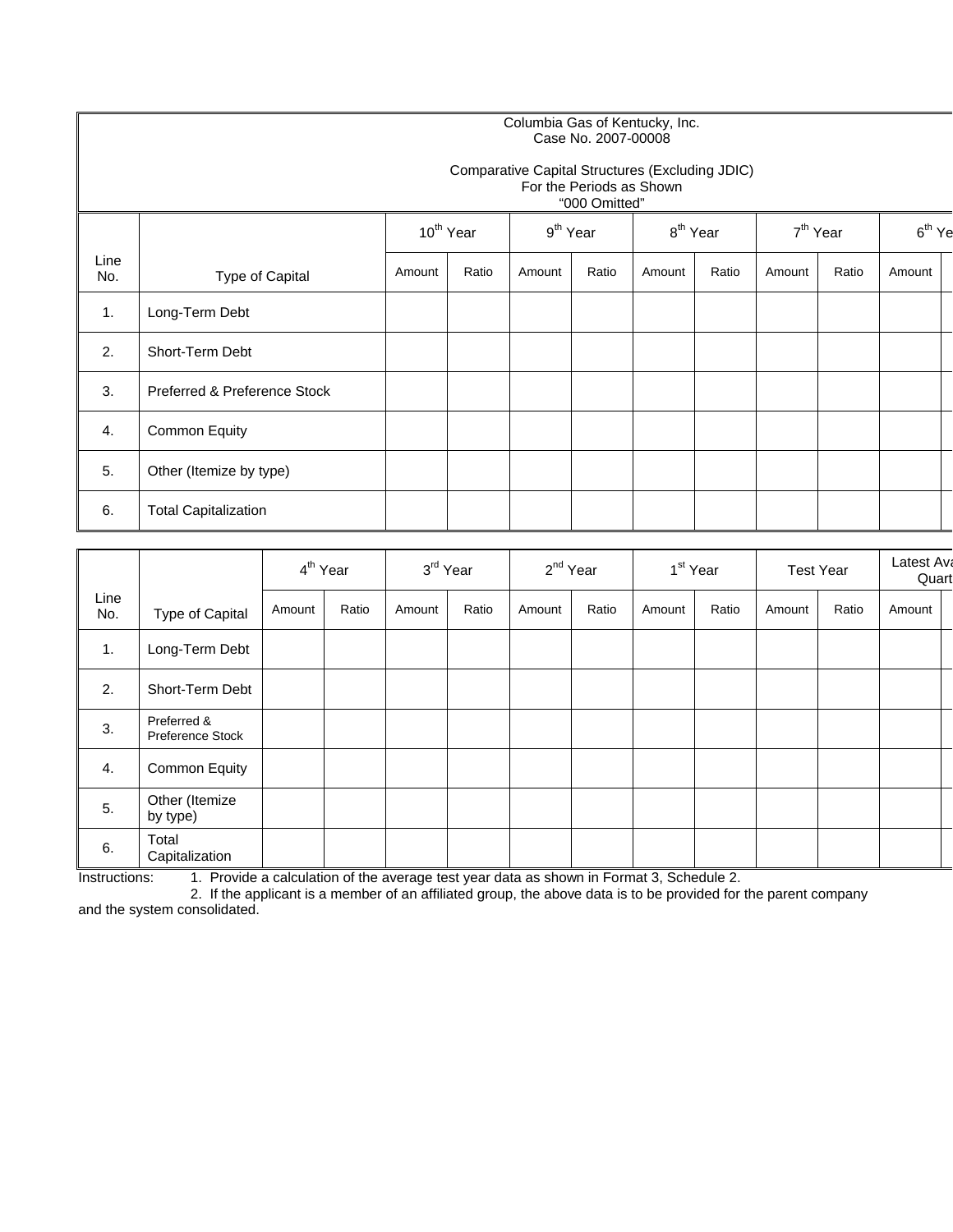#### Columbia Gas of Kentucky, Inc. Case No. 2007-00008 Calculation of Average Test Year Capital Structure 12 Months Ended "000 Omitted" Line No. Item (a) Total Capital (b) Long-Term Debt (c) Short-Term Debt (d) Preferred Stock (e) Common Stock (f) 1. Balance Beginning of Test Year 2.  $1<sup>st</sup>$  Month 3.  $2^{nd}$  Month 4. 3<sup>rd</sup> Month 5.  $4<sup>th</sup>$  Month 6. 5<sup>th</sup> Month 7.  $6<sup>th</sup> Month$ 8. 7<sup>th</sup> Month 9.  $8^{th}$  Month 10.  $9^{th}$  Month 11.  $10^{th}$  Month 12.  $11^{th}$  Month 13.  $12^{th}$  Month 14. **Total (L1 through L13)** 15. Average Balance (L14 / 13) 16. Average Capitalization Ratios

Instructions: 1. If applicable, provide an additional schedule in the above format excluding common equity in subsidiaries from the total company capital structure.

Show the amount of common equity excluded.

2. Include premium class of stock.

17. **End-of-period Capitalization Ratios**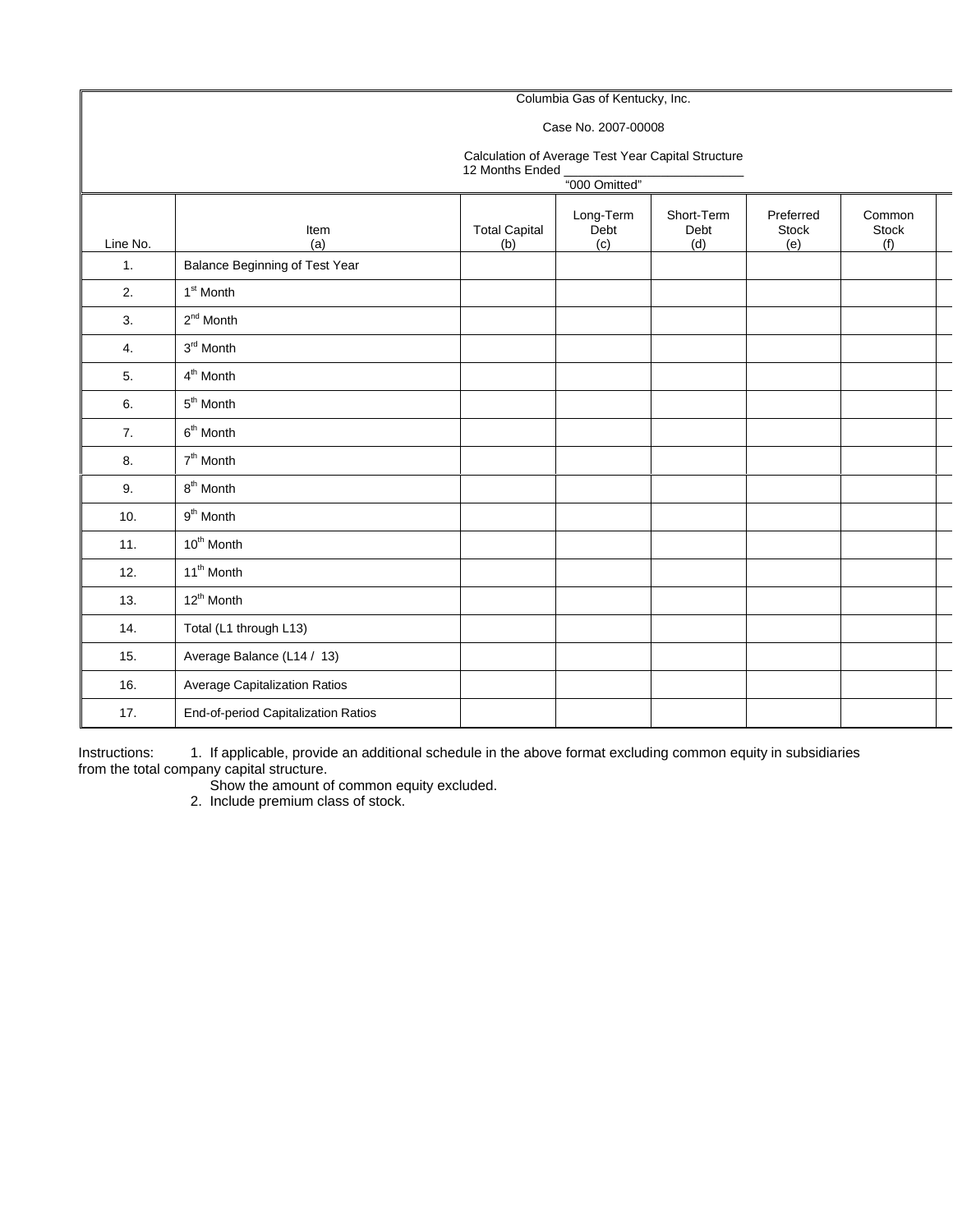|                                                                                                                        | Columbia Gas of Kentucky, Inc.<br>Case No. 2007-00008<br>Schedule of Outstanding Long-Term Debt<br>For the Year Ended December 31, |                                |                            |                              |                                         |                                       |                                                |                                                                 |  |  |  |  |
|------------------------------------------------------------------------------------------------------------------------|------------------------------------------------------------------------------------------------------------------------------------|--------------------------------|----------------------------|------------------------------|-----------------------------------------|---------------------------------------|------------------------------------------------|-----------------------------------------------------------------|--|--|--|--|
| Line No.                                                                                                               | Type of<br>Debt Issue<br>(a)                                                                                                       | Date of<br><b>Issue</b><br>(b) | Date of<br>Maturity<br>(c) | Amount<br>Outstanding<br>(d) | Coupon<br>Interest<br>Rate $(1)$<br>(e) | Cost Rate at<br>$Is sue^{(2)}$<br>(f) | Cost Rate at<br>Maturity <sup>(3)</sup><br>(g) | <b>Bond Rating</b><br>at Time of<br>Issue <sup>(4)</sup><br>(h) |  |  |  |  |
| Total Long-Term Debt and<br><b>Annualized Cost</b><br><b>Annualized Cost Rate</b><br>[Total Col. (j) / Total Col. (d)] |                                                                                                                                    |                                |                            |                              |                                         |                                       |                                                |                                                                 |  |  |  |  |

 $(1)$  Nominal Rate

(2) Nominal Rate plus Discount or Premium Amortization

(3) Nominal Rate plus Discount or Premium Amortization and Issuance Cost

(4) Standard and Poor's, Moody, etc.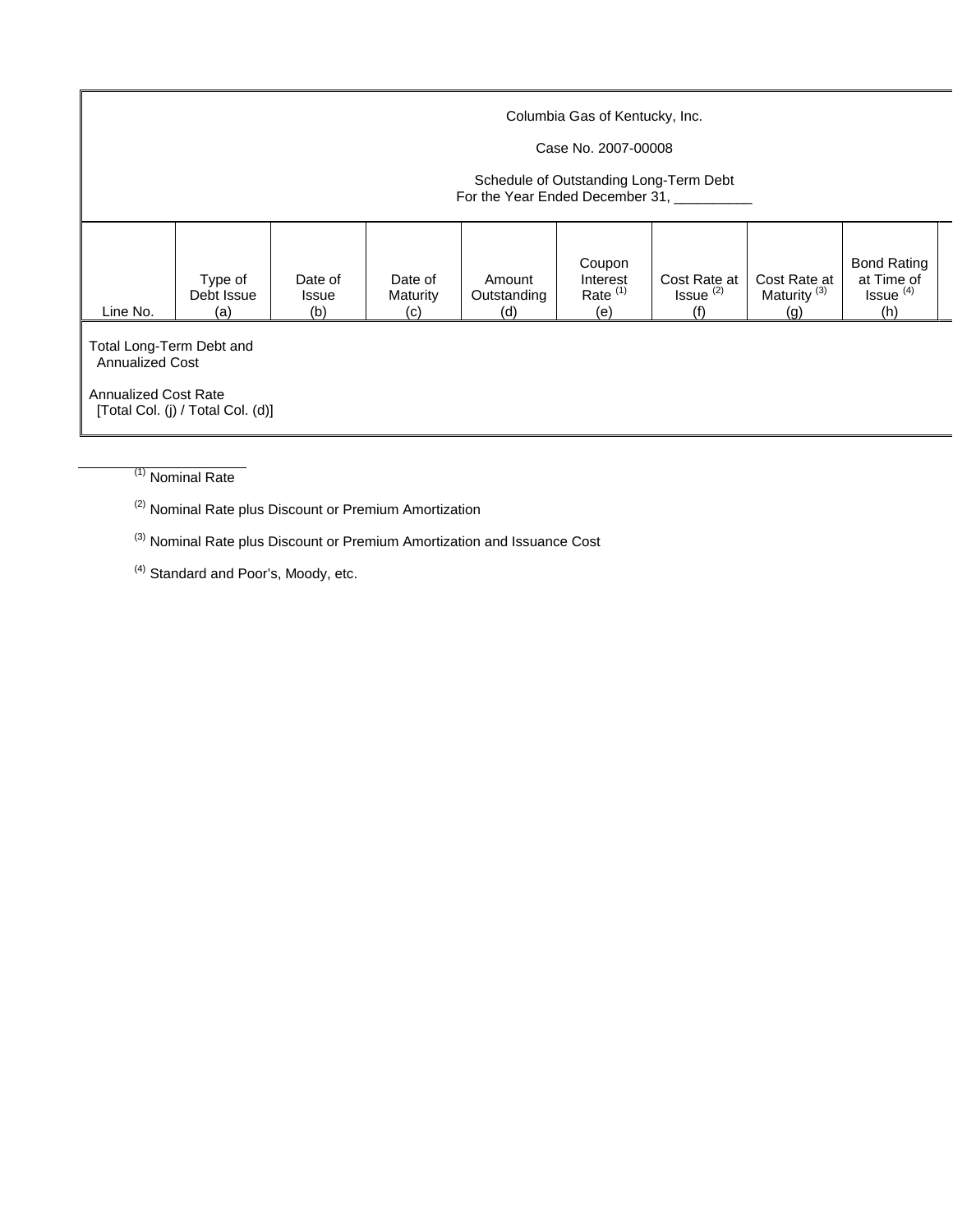|                                                                                                                                              | Columbia Gas of Kentucky, Inc.<br>Case No. 2007-00008<br>Schedule of Outstanding Long-Term Debt<br>For the Test Year Ended |                                |                            |                                   |                                         |                                             |                                        |                                                             |                              |  |  |  |
|----------------------------------------------------------------------------------------------------------------------------------------------|----------------------------------------------------------------------------------------------------------------------------|--------------------------------|----------------------------|-----------------------------------|-----------------------------------------|---------------------------------------------|----------------------------------------|-------------------------------------------------------------|------------------------------|--|--|--|
| Line No.                                                                                                                                     | Type of<br>Debt Issue<br>(a)                                                                                               | Date of<br><b>Issue</b><br>(b) | Date of<br>Maturity<br>(c) | Amount<br>Outstand-<br>ing<br>(d) | Coupon<br>Interest<br>Rate $(1)$<br>(e) | Cost Rate<br>at Issue <sup>(2)</sup><br>(f) | Cost Rate<br>at Maturity<br>(3)<br>(g) | Bond<br>Rating at<br>Time of<br>Issue <sup>(4)</sup><br>(h) | Type of<br>Obligation<br>(i) |  |  |  |
|                                                                                                                                              | Total Long-Term Debt and<br><b>Annualized Cost</b>                                                                         |                                |                            |                                   |                                         |                                             |                                        |                                                             |                              |  |  |  |
| <b>Annualized Cost Rate</b><br>[Total Col. (j) / Total Col. (d)]<br><b>Actual Test Year Cost Rate</b><br>[Total Col. (k) / Total Reported in |                                                                                                                            |                                |                            |                                   |                                         |                                             |                                        |                                                             |                              |  |  |  |
|                                                                                                                                              | col. (c), Line 15 of Format 3, Schedule 2]                                                                                 |                                |                            |                                   |                                         |                                             |                                        |                                                             |                              |  |  |  |

(1) Nominal Rate

(2) Nominal Rate plus Discount or Premium Amortization

(3) Nominal Rate plus Discount or Premium Amortization and Issuance Cost

<sup>(4)</sup> Standard and Poor's, Moody, etc.

(5) Sum of Accrued Interest Amortization of Discount or Premium and Issuance Cost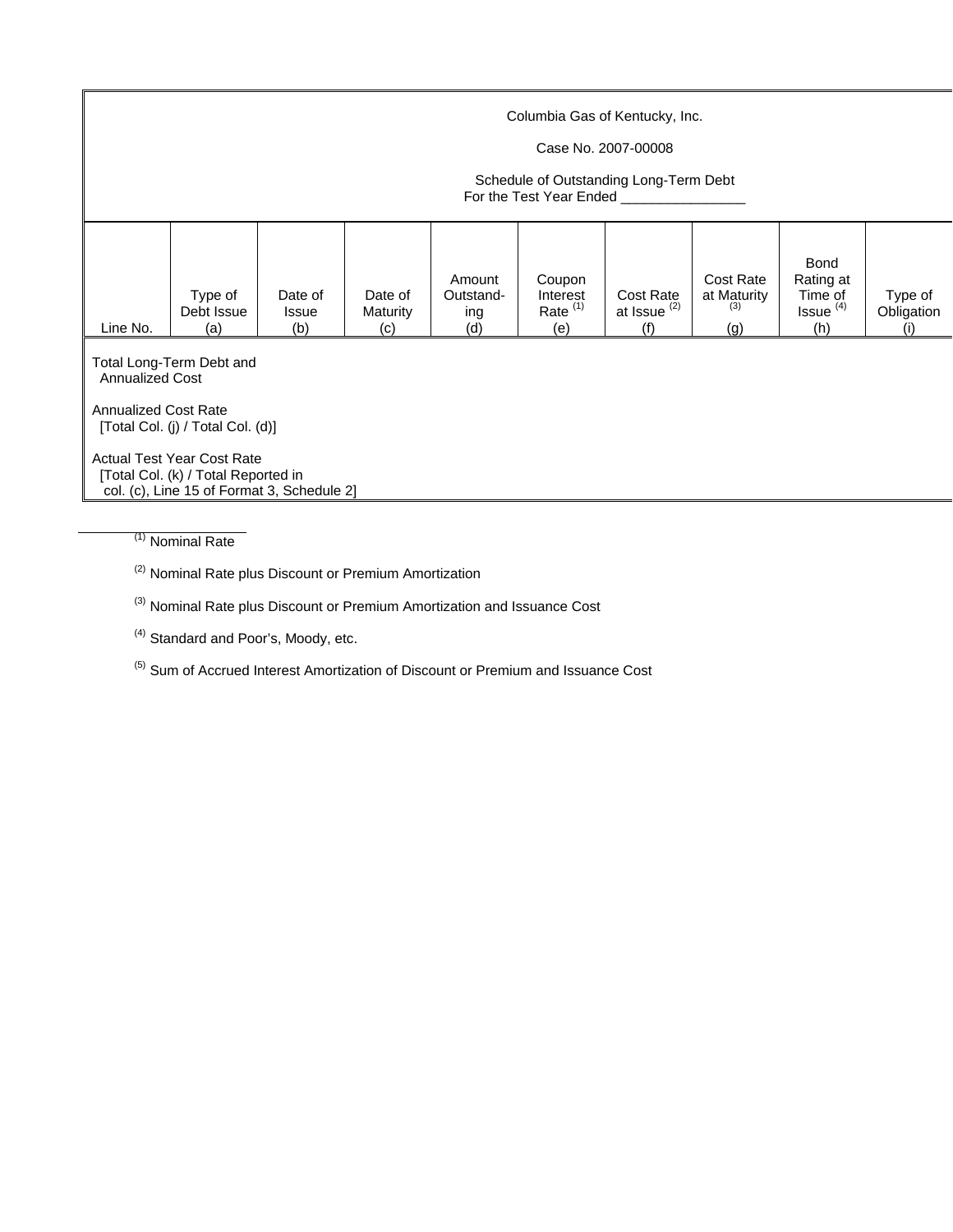|                                                                                                                                                                                                             | Columbia Gas of Kentucky, Inc.<br>Case No. 2007-00008<br>Schedule of Short-Term Debt<br>For the Test Year Ended                                                                                                                                                                                                                        |  |  |  |  |  |  |  |  |  |  |  |
|-------------------------------------------------------------------------------------------------------------------------------------------------------------------------------------------------------------|----------------------------------------------------------------------------------------------------------------------------------------------------------------------------------------------------------------------------------------------------------------------------------------------------------------------------------------|--|--|--|--|--|--|--|--|--|--|--|
| Type of Debt<br>Nominal Interest<br><b>Effective Inte</b><br>Amount<br>Instrument<br>Date of Issue<br>Date of Maturity<br>Outstanding<br>Rate<br>Rate<br>Line No.<br>(a)<br>(c)<br>(d)<br>(e)<br>(f)<br>(b) |                                                                                                                                                                                                                                                                                                                                        |  |  |  |  |  |  |  |  |  |  |  |
| <b>Total Short-Term Debt</b><br><b>Test-Year Interest Cost Rate</b><br>[Report in Col. (f) of this Schedule]                                                                                                | Annualized Cost Rate [Total Col. (g) / Total Col. (d)]<br>Actual Interest Paid or Accrued on Short-Term Debt<br>During the Test Year [Report in Col. (g) of this Schedule]<br>Average Short-Term Debt - Format 3, Schedule 2,<br>Line 15 Col. (d) [Report in Col. (g) of this Schedule]<br>[Actual Interest / Average Short-Term Debt] |  |  |  |  |  |  |  |  |  |  |  |

Note: In all instances where the Effective Interest Cost Rate is different from the Nominal Interest Rate, provide a calculation of the effective

Interest Cost Rate in sufficient detail to show the items of costs that cause the difference.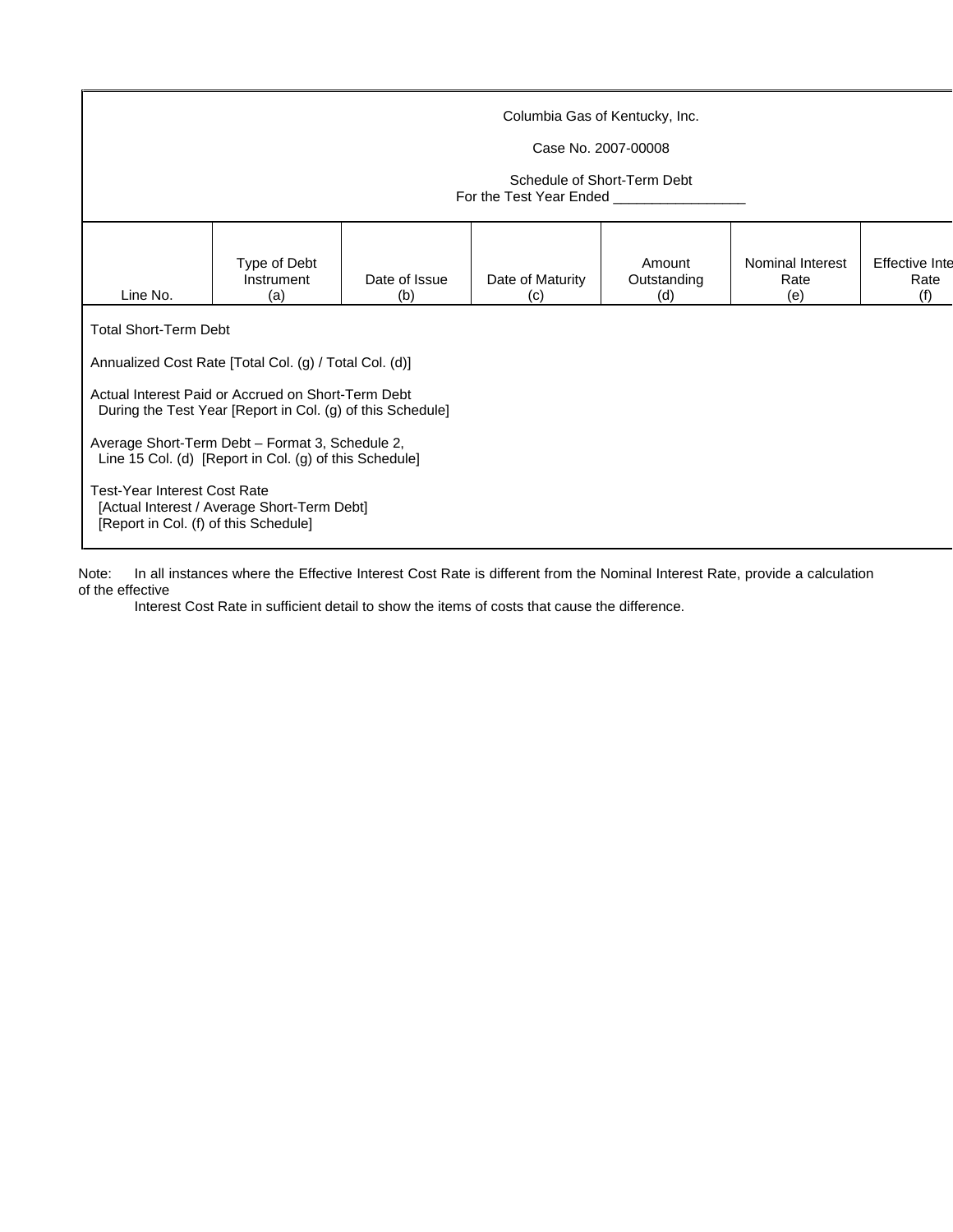|                             |                                |                      |                    | Columbia Gas of Kentucky, Inc.                                                              |                      |                                     |                                   |
|-----------------------------|--------------------------------|----------------------|--------------------|---------------------------------------------------------------------------------------------|----------------------|-------------------------------------|-----------------------------------|
|                             |                                |                      |                    | Case No. 2007-00008                                                                         |                      |                                     |                                   |
|                             |                                |                      |                    | Schedule of Outstanding Shares of Preferred Stock<br>For the Year Ended December 31, ______ |                      |                                     |                                   |
| Line No.                    | Description of<br>Issue<br>(a) | Date of Issue<br>(b) | Amount Sold<br>(c) | Amount<br>Outstanding<br>(d)                                                                | Dividend Rate<br>(e) | Cost Rate at<br><b>Issue</b><br>(f) | Annua<br>Co<br>Col.<br>Col.<br>(g |
| Total                       |                                |                      |                    |                                                                                             |                      |                                     |                                   |
| <b>Annualized Cost Rate</b> |                                |                      |                    |                                                                                             |                      |                                     |                                   |

Note: If the applicant has issued no preferred stock, this schedule may be omitted.

[Total Col. (g) / Total Cost Col. (d)]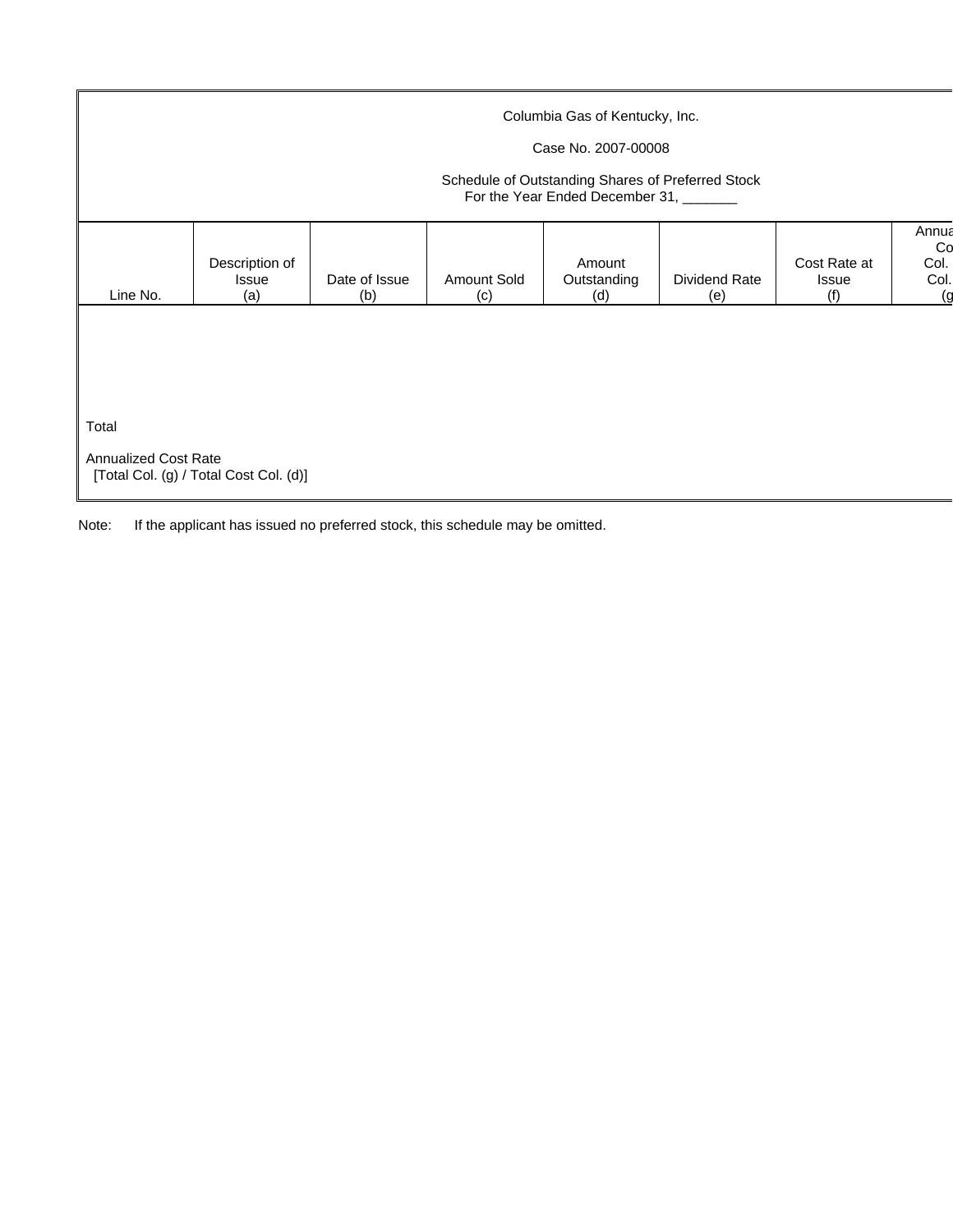|                                                                       | Columbia Gas of Kentucky, Inc.<br>Case No. 2007-00008<br>Schedule of Outstanding Shares of Preferred Stock<br>For the Test Year Ended _____________________ |                                                       |                    |                              |                         |                                     |                                                       |         |  |  |  |
|-----------------------------------------------------------------------|-------------------------------------------------------------------------------------------------------------------------------------------------------------|-------------------------------------------------------|--------------------|------------------------------|-------------------------|-------------------------------------|-------------------------------------------------------|---------|--|--|--|
| Line No.                                                              | Description of<br>Issue<br>(a)                                                                                                                              | Date of Issue<br>(b)                                  | Amount Sold<br>(c) | Amount<br>Outstanding<br>(d) | Dividend<br>Rate<br>(e) | Cost Rate at<br><b>Issue</b><br>(f) | Annualized<br>Cost<br>Col. (f) $x$<br>Col. (d)<br>(g) | Ad<br>Y |  |  |  |
|                                                                       |                                                                                                                                                             |                                                       |                    |                              |                         |                                     |                                                       |         |  |  |  |
| Total                                                                 |                                                                                                                                                             |                                                       |                    |                              |                         |                                     |                                                       |         |  |  |  |
| <b>Annualized Cost Rate</b><br>[Total Col. (g) / Total Cost Col. (d)] |                                                                                                                                                             |                                                       |                    |                              |                         |                                     |                                                       |         |  |  |  |
| <b>Actual Test Year Cost Rate</b><br>of Format 3, Schedule 2]         |                                                                                                                                                             | [Total Col. (h) / Total Reported in Col. (e), Line 15 |                    |                              |                         |                                     |                                                       |         |  |  |  |

Note: If the applicant has issued no preferred stock, this schedule may be omitted.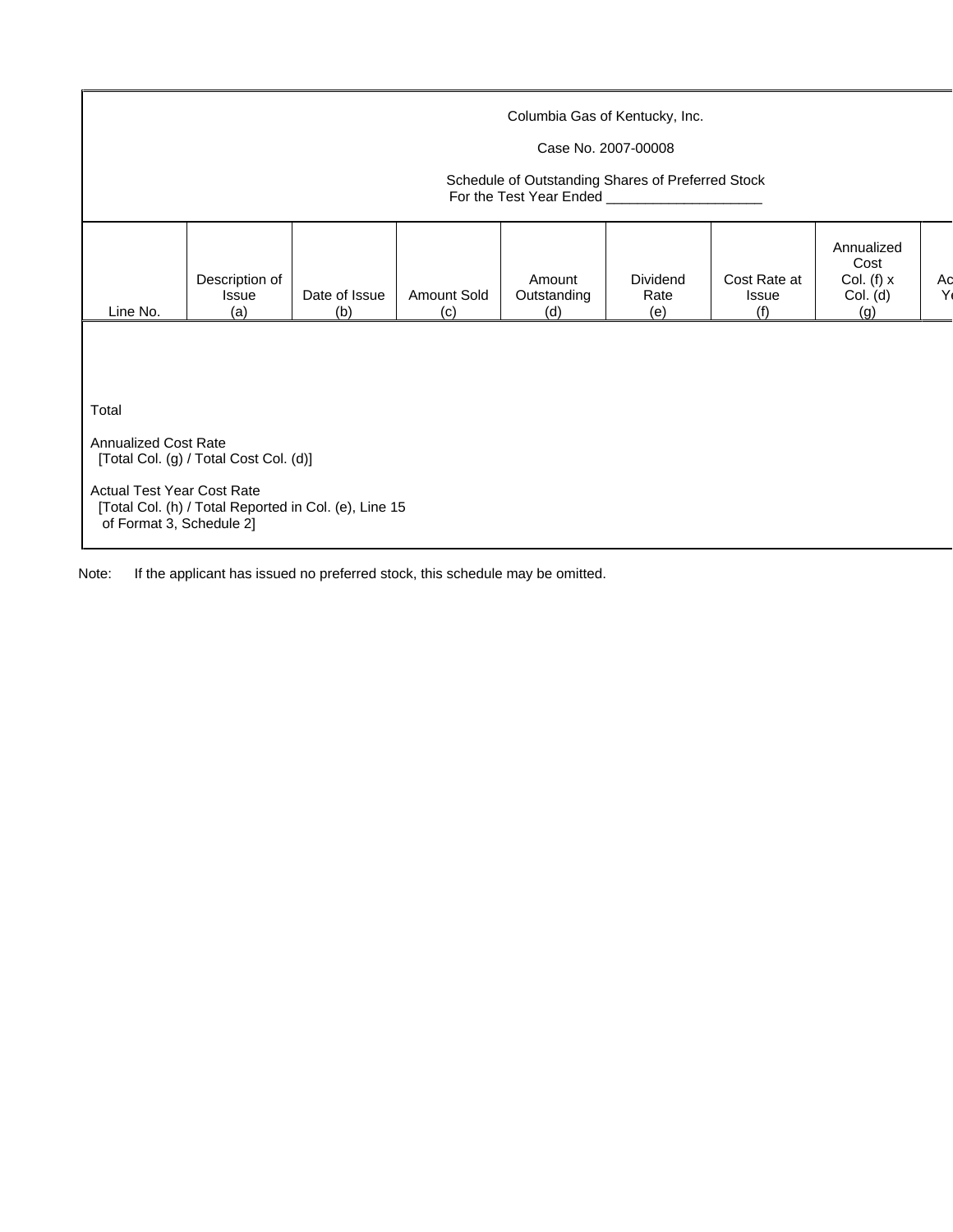|       | Columbia Gas of Kentucky, Inc.<br>Case No. 2007-00008<br>Schedule of Common Stock Issue<br>For the 10-Year Period Ended ____ |              |                            |                              |                                        |                                             |                                                           |  |  |  |  |  |  |
|-------|------------------------------------------------------------------------------------------------------------------------------|--------------|----------------------------|------------------------------|----------------------------------------|---------------------------------------------|-----------------------------------------------------------|--|--|--|--|--|--|
| Issue | Date of<br>Announcement                                                                                                      | Registration | Number of<br>Shares Issued | Price Per<br>Share to Public | Price Per<br>Share (Net to<br>Company) | Book Value Per<br>Share at Date<br>of Issue | Selli<br>Expens<br><b>Percent</b><br><b>Gross</b><br>Amor |  |  |  |  |  |  |
|       |                                                                                                                              |              |                            |                              |                                        |                                             |                                                           |  |  |  |  |  |  |

Note: If the applicant is a member of an affiliate group, provide in a separate schedule the above for the parent company.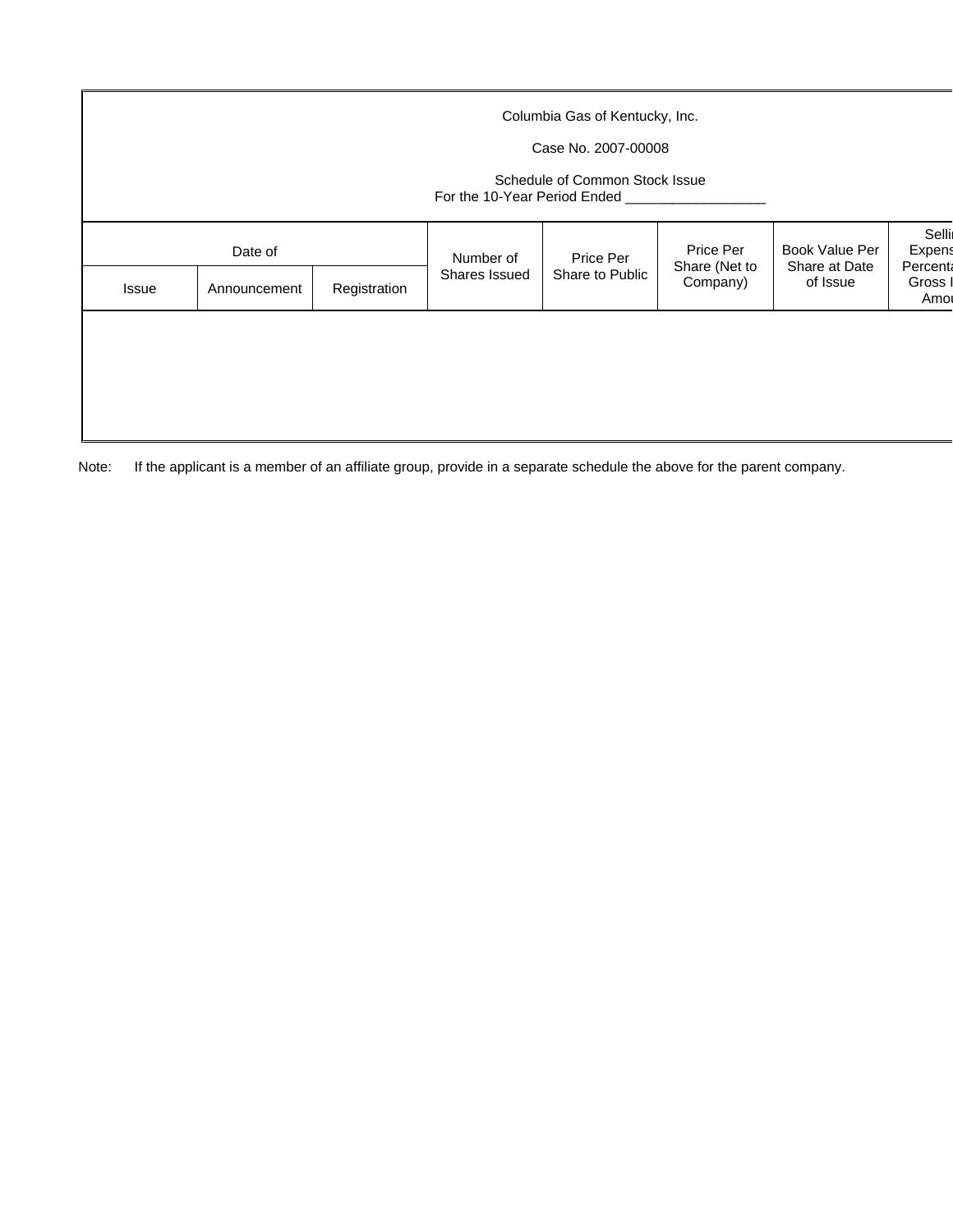| Format 6b |  |
|-----------|--|
|-----------|--|

|                                   | Columbia Gas of Kentucky, Inc.<br>Case No. 2007-00008<br>Quarterly and Annual Common Stock Information |                          |                              |                                   |                                    |  |  |  |  |  |
|-----------------------------------|--------------------------------------------------------------------------------------------------------|--------------------------|------------------------------|-----------------------------------|------------------------------------|--|--|--|--|--|
|                                   |                                                                                                        | For the Periods as Shown |                              |                                   |                                    |  |  |  |  |  |
| Period Equity                     | Average<br>No. of Shares<br>Outstanding<br>(000)                                                       | <b>Book Value</b><br>(3) | Earnings per<br>Share<br>(3) | Dividend Rate per<br>Share<br>(3) | Return on<br>Average Common<br>(%) |  |  |  |  |  |
| 5 <sup>th</sup> Calendar Year:    |                                                                                                        |                          |                              |                                   |                                    |  |  |  |  |  |
| 1 <sup>st</sup> Quarter           |                                                                                                        |                          |                              |                                   |                                    |  |  |  |  |  |
| $2nd$ Quarter                     |                                                                                                        |                          |                              |                                   |                                    |  |  |  |  |  |
| $3rd$ Quarter                     |                                                                                                        |                          |                              |                                   |                                    |  |  |  |  |  |
| 4 <sup>th</sup> Quarter           |                                                                                                        |                          |                              |                                   |                                    |  |  |  |  |  |
| Annual                            |                                                                                                        |                          |                              |                                   |                                    |  |  |  |  |  |
|                                   |                                                                                                        |                          |                              |                                   |                                    |  |  |  |  |  |
| 4 <sup>th</sup> Calendar Year:    |                                                                                                        |                          |                              |                                   |                                    |  |  |  |  |  |
| 1 <sup>st</sup> Quarter           |                                                                                                        |                          |                              |                                   |                                    |  |  |  |  |  |
| $2nd$ Quarter                     |                                                                                                        |                          |                              |                                   |                                    |  |  |  |  |  |
| $\overline{3}^{rd}$ Quarter       |                                                                                                        |                          |                              |                                   |                                    |  |  |  |  |  |
| $4^{\text{th}}$ Quarter           |                                                                                                        |                          |                              |                                   |                                    |  |  |  |  |  |
| Annual                            |                                                                                                        |                          |                              |                                   |                                    |  |  |  |  |  |
|                                   |                                                                                                        |                          |                              |                                   |                                    |  |  |  |  |  |
| 3rd Calendar Year:                |                                                                                                        |                          |                              |                                   |                                    |  |  |  |  |  |
| $1st$ Quarter                     |                                                                                                        |                          |                              |                                   |                                    |  |  |  |  |  |
| $2nd$ Quarter                     |                                                                                                        |                          |                              |                                   |                                    |  |  |  |  |  |
| $3rd$ Quarter                     |                                                                                                        |                          |                              |                                   |                                    |  |  |  |  |  |
| $4th$ Quarter                     |                                                                                                        |                          |                              |                                   |                                    |  |  |  |  |  |
| Annual                            |                                                                                                        |                          |                              |                                   |                                    |  |  |  |  |  |
|                                   |                                                                                                        |                          |                              |                                   |                                    |  |  |  |  |  |
| 2 <sup>nd</sup> Calendar<br>Year: |                                                                                                        |                          |                              |                                   |                                    |  |  |  |  |  |
| 1 <sup>st</sup> Quarter           |                                                                                                        |                          |                              |                                   |                                    |  |  |  |  |  |
| $\overline{2}^{nd}$ Quarter       |                                                                                                        |                          |                              |                                   |                                    |  |  |  |  |  |
| $3rd$ Quarter                     |                                                                                                        |                          |                              |                                   |                                    |  |  |  |  |  |
| $4th$ Quarter                     |                                                                                                        |                          |                              |                                   |                                    |  |  |  |  |  |
| Annual                            |                                                                                                        |                          |                              |                                   |                                    |  |  |  |  |  |
|                                   |                                                                                                        |                          |                              |                                   |                                    |  |  |  |  |  |
| 1 <sup>st</sup> Calendar Year:    |                                                                                                        |                          |                              |                                   |                                    |  |  |  |  |  |
| $1st$ Quarter                     |                                                                                                        |                          |                              |                                   |                                    |  |  |  |  |  |
| $2^{nd}$ Quarter                  |                                                                                                        |                          |                              |                                   |                                    |  |  |  |  |  |
| $\overline{3}^{rd}$ Quarter       |                                                                                                        |                          |                              |                                   |                                    |  |  |  |  |  |
| 4 <sup>th</sup> Quarter           |                                                                                                        |                          |                              |                                   |                                    |  |  |  |  |  |
| Annual                            |                                                                                                        |                          |                              |                                   |                                    |  |  |  |  |  |
|                                   |                                                                                                        |                          |                              |                                   |                                    |  |  |  |  |  |
| Latest                            |                                                                                                        |                          |                              |                                   |                                    |  |  |  |  |  |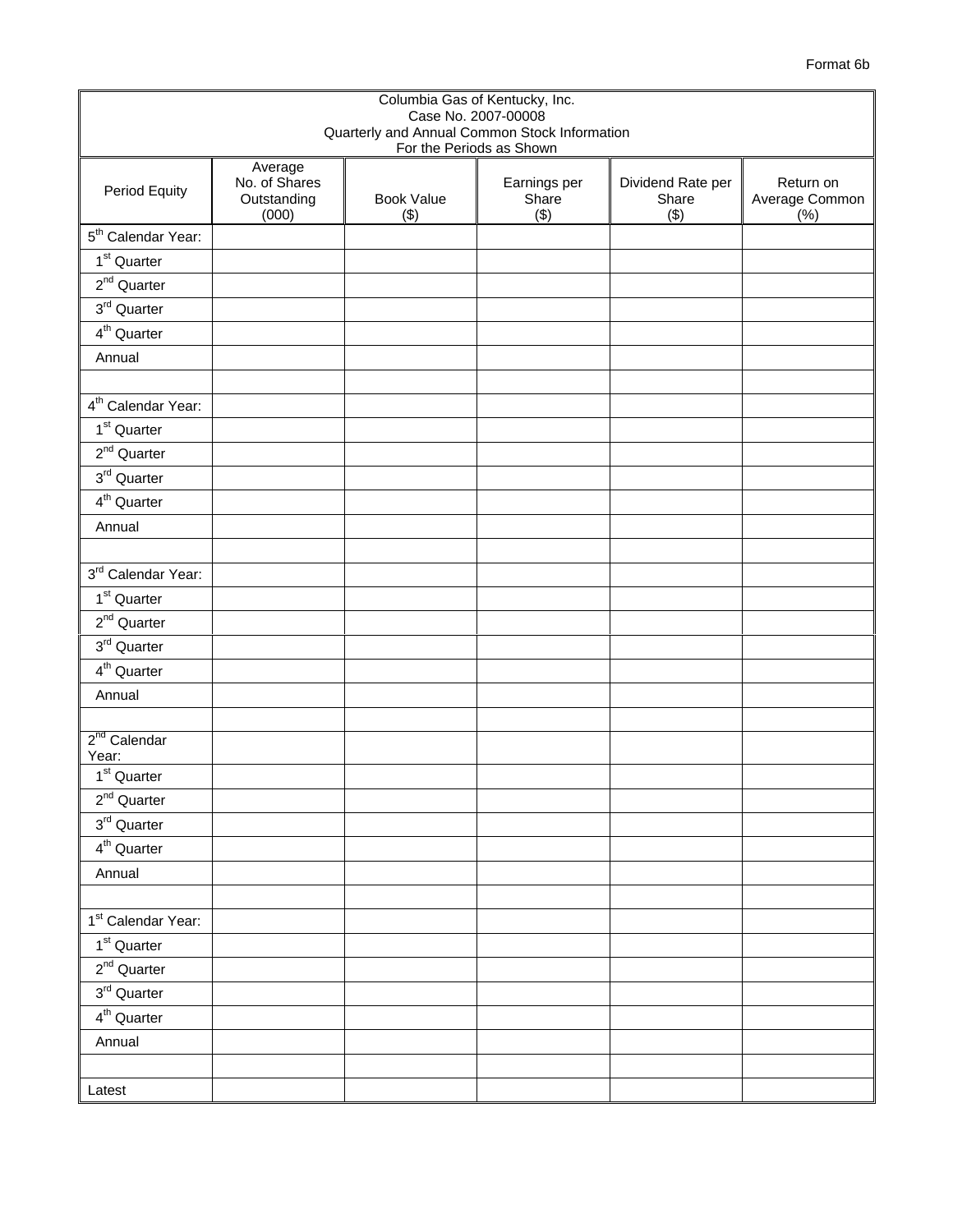## Columbia Gas of Kentucky, Inc.

### Case No. 2007-00008

### Computation of Fixed Charge Coverage Ratios

|             |                                                     |                                                |                                                      |                               |                                                      |                               | For the Periods as Shown                             |                               |                                                      |                             |                                      |
|-------------|-----------------------------------------------------|------------------------------------------------|------------------------------------------------------|-------------------------------|------------------------------------------------------|-------------------------------|------------------------------------------------------|-------------------------------|------------------------------------------------------|-----------------------------|--------------------------------------|
|             |                                                     | 10 <sup>th</sup> Calendar Year                 |                                                      | 9 <sup>th</sup> Calendar Year |                                                      | 8 <sup>th</sup> Calendar Year |                                                      | 7 <sup>th</sup> Calendar Year |                                                      | 6 <sup>th</sup> Calendar Ye |                                      |
| Line<br>No. | Item                                                | <b>SEC</b><br>Method                           | Bond or<br>Mortgage<br>Indenture<br>Require-<br>ment | <b>SEC</b><br>Method          | Bond or<br>Mortgage<br>Indenture<br>Require-<br>ment | <b>SEC</b><br>Method          | Bond or<br>Mortgage<br>Indenture<br>Require-<br>ment | <b>SEC</b><br>Method          | Bond or<br>Mortgage<br>Indenture<br>Require-<br>ment | <b>SEC</b><br>Method        | Bond<br>Morto<br>Inden<br>Requ<br>me |
| 1.          |                                                     | Net Income                                     |                                                      |                               |                                                      |                               |                                                      |                               |                                                      |                             |                                      |
| 2.<br>3.    |                                                     | Additions (Itemize):<br><b>Total Additions</b> |                                                      |                               |                                                      |                               |                                                      |                               |                                                      |                             |                                      |
| 4.<br>5.    | <b>Total Deductions</b>                             | Deductions (Itemize):                          |                                                      |                               |                                                      |                               |                                                      |                               |                                                      |                             |                                      |
| 6.          |                                                     |                                                | Income Available for Fixed Charge Coverage           |                               |                                                      |                               |                                                      |                               |                                                      |                             |                                      |
| 7.<br>8.    | <b>Fixed Charges</b><br>Fixed Charge Coverage Ratio |                                                |                                                      |                               |                                                      |                               |                                                      |                               |                                                      |                             |                                      |
|             |                                                     |                                                |                                                      |                               |                                                      |                               |                                                      |                               |                                                      |                             |                                      |

| Line     |                                                     |                                                | 4 <sup>th</sup> Calendar Year                        |                      | 3 <sup>rd</sup> Calendar Year                        |                      | 2 <sup>nd</sup> Calendar Year                        |                      | 1 <sup>st</sup> Calendar Year                        |  |  |
|----------|-----------------------------------------------------|------------------------------------------------|------------------------------------------------------|----------------------|------------------------------------------------------|----------------------|------------------------------------------------------|----------------------|------------------------------------------------------|--|--|
| No.      | Item                                                | <b>SEC</b><br>Method                           | Bond or<br>Mortgage<br>Indenture<br>Require-<br>ment | <b>SEC</b><br>Method | Bond or<br>Mortgage<br>Indenture<br>Require-<br>ment | <b>SEC</b><br>Method | Bond or<br>Mortgage<br>Indenture<br>Require-<br>ment | <b>SEC</b><br>Method | Bond or<br>Mortgage<br>Indenture<br>Require-<br>ment |  |  |
| 1.       | Net Income                                          |                                                |                                                      |                      |                                                      |                      |                                                      |                      |                                                      |  |  |
| 2.<br>3. |                                                     | Additions (Itemize):<br><b>Total Additions</b> |                                                      |                      |                                                      |                      |                                                      |                      |                                                      |  |  |
| 4.<br>5. | Deductions (Itemize):<br><b>Total Deductions</b>    |                                                |                                                      |                      |                                                      |                      |                                                      |                      |                                                      |  |  |
| 6.       |                                                     | Income Available for Fixed Charge Coverage     |                                                      |                      |                                                      |                      |                                                      |                      |                                                      |  |  |
| 7.<br>8. | <b>Fixed Charges</b><br>Fixed Charge Coverage Ratio |                                                |                                                      |                      |                                                      |                      |                                                      |                      |                                                      |  |  |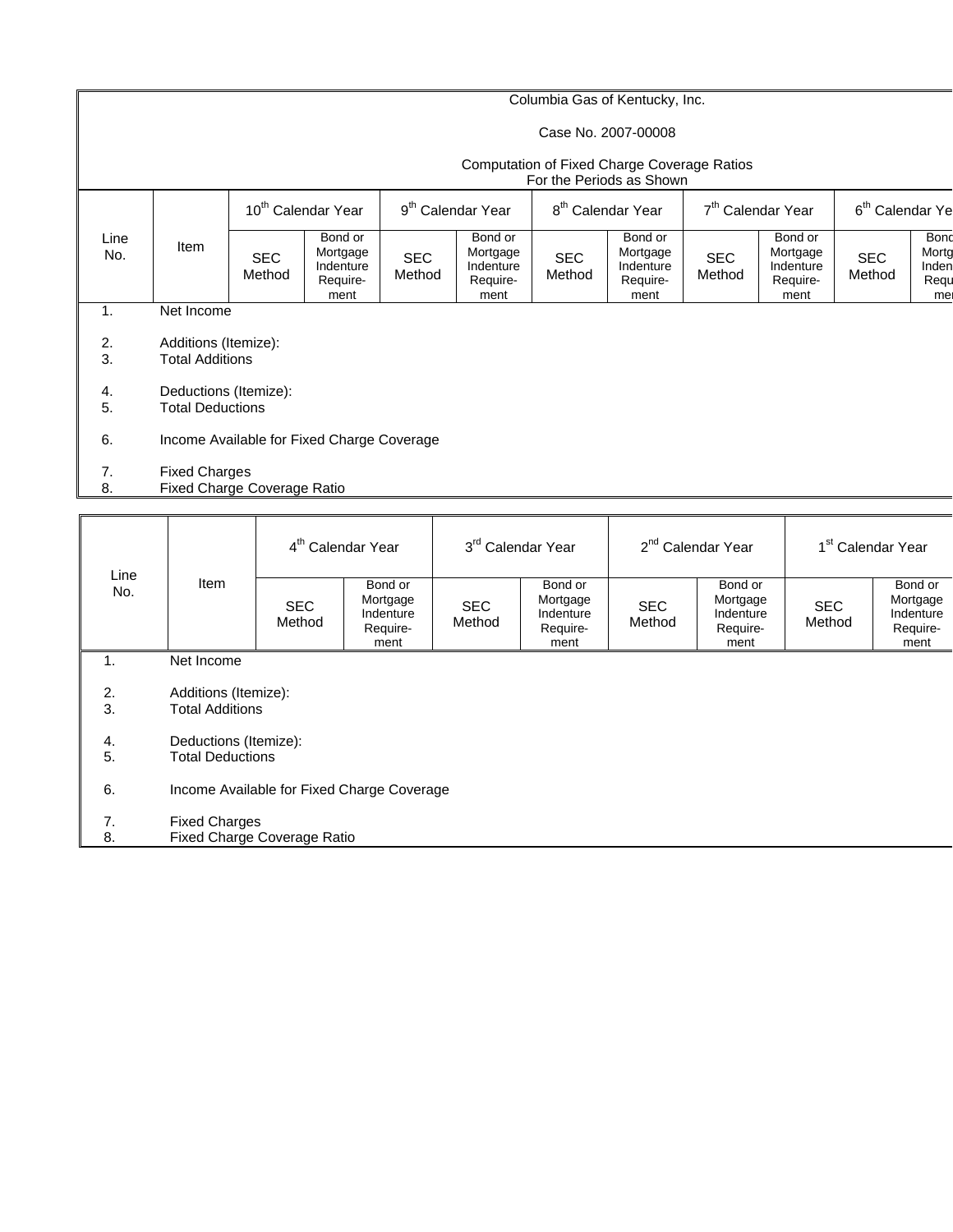|          | Columbia Gas of Kentucky, Inc.                  |                 |                |                |  |  |  |  |  |  |  |
|----------|-------------------------------------------------|-----------------|----------------|----------------|--|--|--|--|--|--|--|
|          | Case No. 2007-00008                             |                 |                |                |  |  |  |  |  |  |  |
|          | Summary of Customer Deposits - Test Year        |                 |                |                |  |  |  |  |  |  |  |
| Line No. | Month<br>(a)                                    | Receipts<br>(b) | Refunds<br>(c) | Balance<br>(d) |  |  |  |  |  |  |  |
| 1.       | Balance Beginning of Test Year                  |                 |                |                |  |  |  |  |  |  |  |
| 2.       | 1 <sup>st</sup> Month                           |                 |                |                |  |  |  |  |  |  |  |
| 3.       | $2^{nd}$ Month                                  |                 |                |                |  |  |  |  |  |  |  |
| 4.       | 3 <sup>rd</sup> Month                           |                 |                |                |  |  |  |  |  |  |  |
| 5.       | 4 <sup>th</sup> Month                           |                 |                |                |  |  |  |  |  |  |  |
| 6.       | 5 <sup>th</sup> Month                           |                 |                |                |  |  |  |  |  |  |  |
| 7.       | $6th$ Month                                     |                 |                |                |  |  |  |  |  |  |  |
| 8.       | $7th$ Month                                     |                 |                |                |  |  |  |  |  |  |  |
| 9.       | $8th$ Month                                     |                 |                |                |  |  |  |  |  |  |  |
| 10.      | $9th$ Month                                     |                 |                |                |  |  |  |  |  |  |  |
| 11.      | 10 <sup>th</sup> Month                          |                 |                |                |  |  |  |  |  |  |  |
| 12.      | 11 <sup>th</sup> Month                          |                 |                |                |  |  |  |  |  |  |  |
| 13.      | 12 <sup>th</sup> Month                          |                 |                |                |  |  |  |  |  |  |  |
| 14.      | Total (L1 through L13)                          |                 |                |                |  |  |  |  |  |  |  |
| 15.      | Average Balance (L14 / 13)                      |                 |                |                |  |  |  |  |  |  |  |
| 16.      | Amount of deposits received during test year    |                 |                |                |  |  |  |  |  |  |  |
| 17.      | Amount of deposits refunded during test year    |                 |                |                |  |  |  |  |  |  |  |
| 18.      | Number of deposits on hand end of test year     |                 |                |                |  |  |  |  |  |  |  |
| 19.      | Average amount of deposit (L15, Col. (d) / L18) |                 |                |                |  |  |  |  |  |  |  |
| 20.      | Interest paid during test year                  |                 |                |                |  |  |  |  |  |  |  |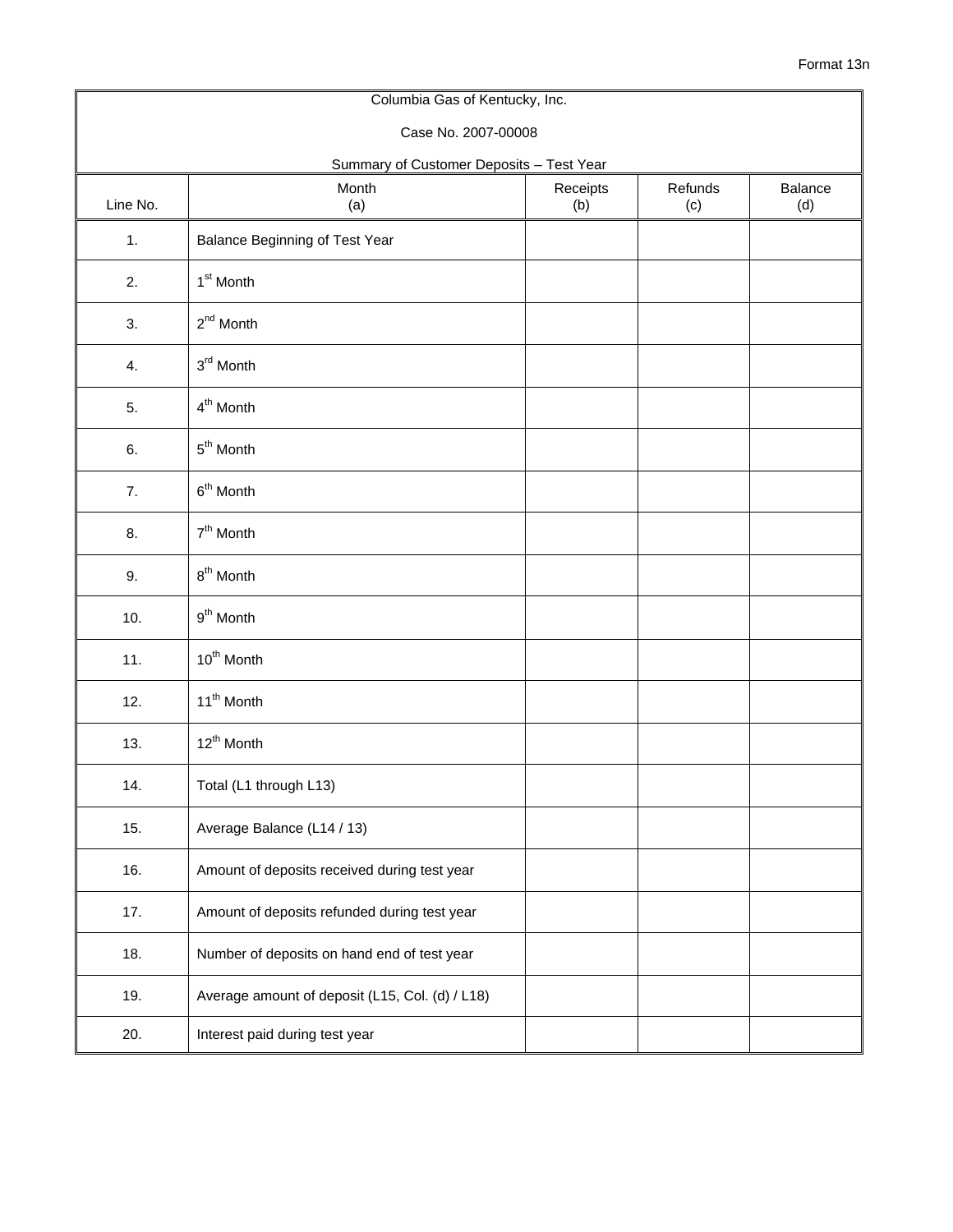# Columbia Gas of Kentucky, Inc.

## Case No. 2007-00008

#### Comparison of Total Company Test Year Account Balances With Those of the Preceding Year

|                                              |                          |                   |                          |                          |                          | "000 Omitted"            |                          |                          |                          |                    |                          |
|----------------------------------------------|--------------------------|-------------------|--------------------------|--------------------------|--------------------------|--------------------------|--------------------------|--------------------------|--------------------------|--------------------|--------------------------|
| Account<br>Number<br>and<br>Account<br>Title | 1 <sub>st</sub><br>Month | $2^{nd}$<br>Month | 3 <sup>rd</sup><br>Month | 4 <sup>th</sup><br>Month | $5^{\text{th}}$<br>Month | 6 <sup>th</sup><br>Month | 7 <sup>th</sup><br>Month | 8 <sup>th</sup><br>Month | 9 <sup>th</sup><br>Month | $10^{th}$<br>Month | 11 <sup>th</sup><br>Mont |
| <b>Test Year</b>                             |                          |                   |                          |                          |                          |                          |                          |                          |                          |                    |                          |
| Prior Year                                   |                          |                   |                          |                          |                          |                          |                          |                          |                          |                    |                          |
| Increase                                     |                          |                   |                          |                          |                          |                          |                          |                          |                          |                    |                          |
| (Decrease)                                   |                          |                   |                          |                          |                          |                          |                          |                          |                          |                    |                          |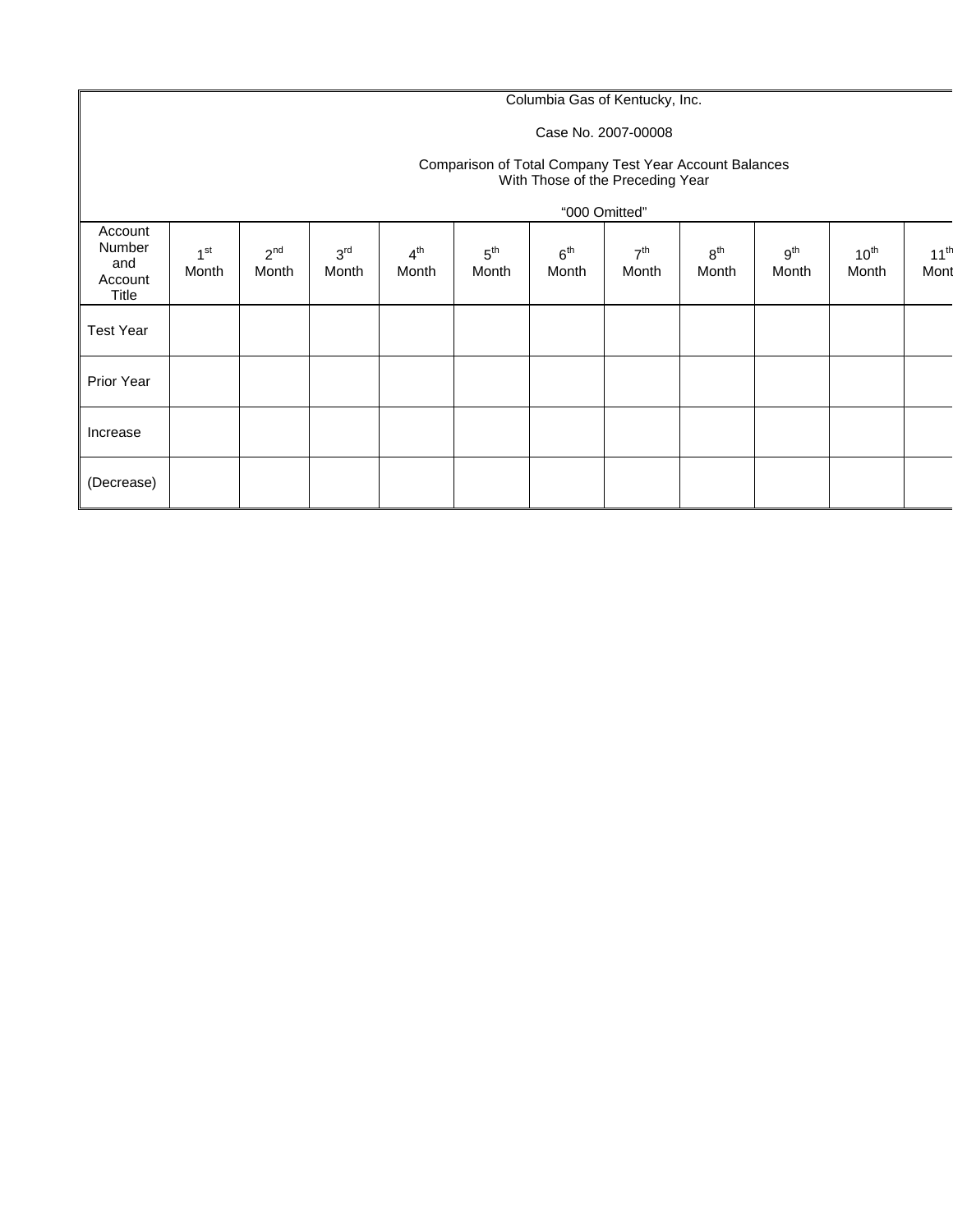|             |                                                                                                           |               |                                                                   |               |          | Columbia Gas of Kentucky, Inc.<br>Case No. 2007-00008<br>Analysis of Salaries and Wages<br>"000 Omitted" |             | For the Calendar Years ______ through _____ and the Test Year |             |               |                 |
|-------------|-----------------------------------------------------------------------------------------------------------|---------------|-------------------------------------------------------------------|---------------|----------|----------------------------------------------------------------------------------------------------------|-------------|---------------------------------------------------------------|-------------|---------------|-----------------|
|             |                                                                                                           |               | Calendar Years Prior to Test Year                                 |               |          |                                                                                                          |             |                                                               |             |               |                 |
|             |                                                                                                           |               | 3 <sup>rd</sup><br>$5^{\text{th}}$<br>4 <sup>th</sup><br>$2^{nd}$ |               |          |                                                                                                          |             |                                                               |             |               | 1 <sup>st</sup> |
| Line<br>No. | Item<br>(a)                                                                                               | Amount<br>(b) | %<br>(c)                                                          | Amount<br>(d) | %<br>(e) | Amount<br>(f)                                                                                            | $\%$<br>(g) | Amount<br>(h)                                                 | $\%$<br>(i) | Amount<br>(j) |                 |
| 1.          | Wages charged to expense                                                                                  |               |                                                                   |               |          |                                                                                                          |             |                                                               |             |               |                 |
| 2.          | Production, Natural Gas<br>Storage, Terminaling &<br>Processing Expense                                   |               |                                                                   |               |          |                                                                                                          |             |                                                               |             |               |                 |
| 3.          | <b>Transmission Expense</b>                                                                               |               |                                                                   |               |          |                                                                                                          |             |                                                               |             |               |                 |
| 4.          | <b>Distribution Expense</b>                                                                               |               |                                                                   |               |          |                                                                                                          |             |                                                               |             |               |                 |
| 5.          | <b>Customer Accounts</b><br>Expense                                                                       |               |                                                                   |               |          |                                                                                                          |             |                                                               |             |               |                 |
| 6.          | Sales Expense                                                                                             |               |                                                                   |               |          |                                                                                                          |             |                                                               |             |               |                 |
| 7.          | Administrative and General<br>Expenses:                                                                   |               |                                                                   |               |          |                                                                                                          |             |                                                               |             |               |                 |
|             | (a) Administrative and<br><b>General Salaries</b>                                                         |               |                                                                   |               |          |                                                                                                          |             |                                                               |             |               |                 |
|             | (b) Office Supplies and<br>Expense                                                                        |               |                                                                   |               |          |                                                                                                          |             |                                                               |             |               |                 |
|             | (c) Administrative Expense<br>transferred - credit                                                        |               |                                                                   |               |          |                                                                                                          |             |                                                               |             |               |                 |
|             | (d) Outside services<br>employed                                                                          |               |                                                                   |               |          |                                                                                                          |             |                                                               |             |               |                 |
|             | (e) Property insurance                                                                                    |               |                                                                   |               |          |                                                                                                          |             |                                                               |             |               |                 |
|             | (f) Injuries and damages                                                                                  |               |                                                                   |               |          |                                                                                                          |             |                                                               |             |               |                 |
|             | Note: Show percent increase of each year over the prior year in Columns (c), (e), (g), (i), (k), and (m). |               |                                                                   |               |          |                                                                                                          |             |                                                               |             |               |                 |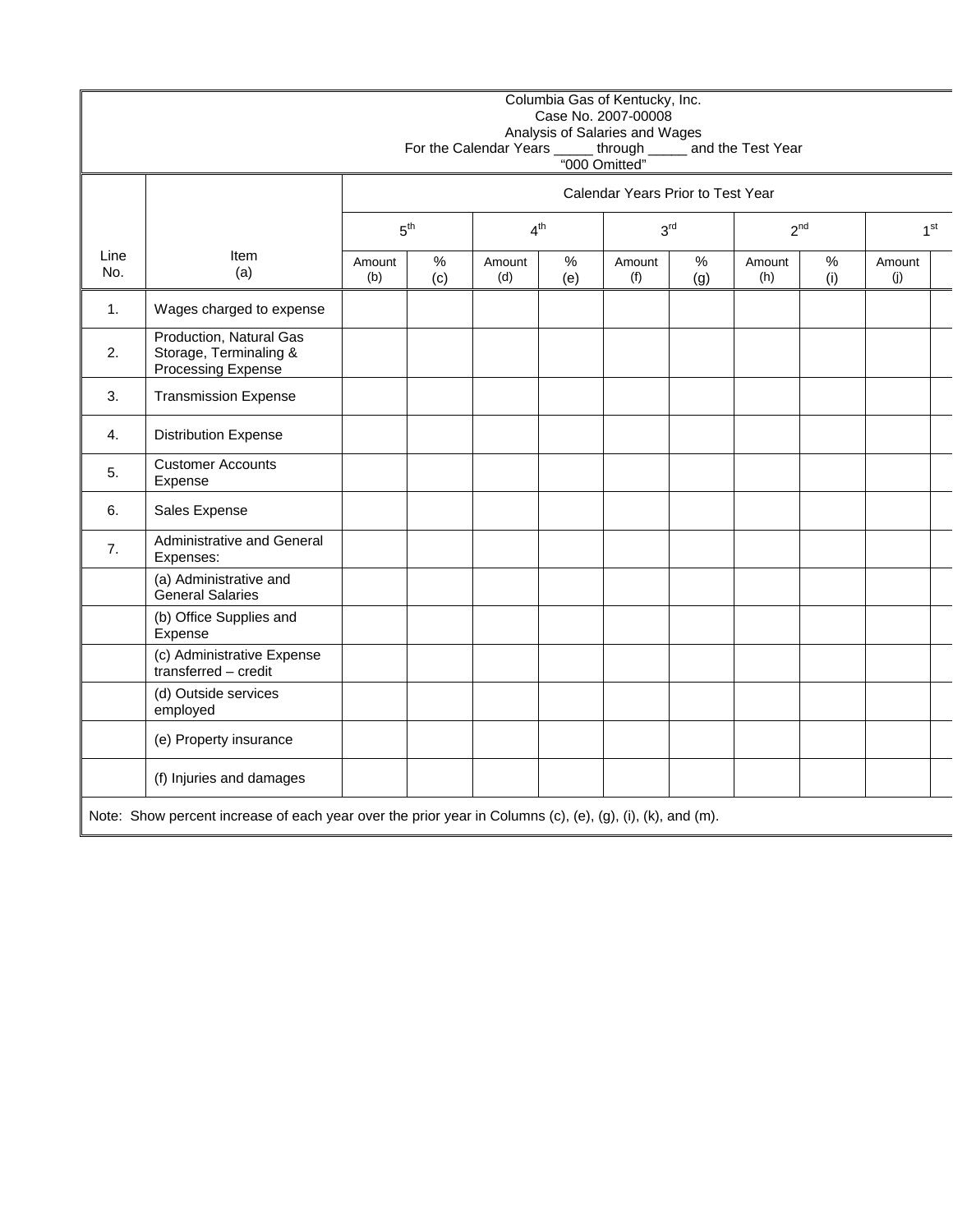|             |                                                                                                           |                                                       |                                   |               |             | Columbia Gas of Kentucky, Inc.<br>Case No. 2007-00008<br>Analysis of Salaries and Wages |             | For the Calendar Years ______ through _______ and the Test Year<br>"000 Omitted" |             |               |                 |  |
|-------------|-----------------------------------------------------------------------------------------------------------|-------------------------------------------------------|-----------------------------------|---------------|-------------|-----------------------------------------------------------------------------------------|-------------|----------------------------------------------------------------------------------|-------------|---------------|-----------------|--|
|             |                                                                                                           |                                                       | Calendar Years Prior to Test Year |               |             |                                                                                         |             |                                                                                  |             |               |                 |  |
|             |                                                                                                           | 3 <sup>rd</sup><br>5 <sup>th</sup><br>4 <sup>th</sup> |                                   |               |             |                                                                                         |             |                                                                                  | $2^{nd}$    |               | 1 <sup>st</sup> |  |
| Line<br>No. | Item<br>(a)                                                                                               | Amount<br>(b)                                         | $\%$<br>(c)                       | Amount<br>(d) | $\%$<br>(e) | Amount<br>(f)                                                                           | $\%$<br>(g) | Amount<br>(h)                                                                    | $\%$<br>(i) | Amount<br>(j) |                 |  |
| 7.          | Administrative and General<br>Expenses (continued):                                                       |                                                       |                                   |               |             |                                                                                         |             |                                                                                  |             |               |                 |  |
|             | (g) Employee pensions and<br>benefits                                                                     |                                                       |                                   |               |             |                                                                                         |             |                                                                                  |             |               |                 |  |
|             | (h) Franchise requirements                                                                                |                                                       |                                   |               |             |                                                                                         |             |                                                                                  |             |               |                 |  |
|             | (i) Regulatory commission<br>expense                                                                      |                                                       |                                   |               |             |                                                                                         |             |                                                                                  |             |               |                 |  |
|             | (j) Duplicate charges - credit                                                                            |                                                       |                                   |               |             |                                                                                         |             |                                                                                  |             |               |                 |  |
|             | (k) Miscellaneous general<br>expense                                                                      |                                                       |                                   |               |             |                                                                                         |             |                                                                                  |             |               |                 |  |
|             | (I) Maintenance of general<br>plant                                                                       |                                                       |                                   |               |             |                                                                                         |             |                                                                                  |             |               |                 |  |
| 8.          | <b>Total Administrative and</b><br>General Expenses - L7(a)<br>through L7(I)                              |                                                       |                                   |               |             |                                                                                         |             |                                                                                  |             |               |                 |  |
| 9.          | <b>Total Salaries and Wages</b><br>charged expense (L2 through<br>$L6 + L8$                               |                                                       |                                   |               |             |                                                                                         |             |                                                                                  |             |               |                 |  |
| 10.         | Wages Capitalized                                                                                         |                                                       |                                   |               |             |                                                                                         |             |                                                                                  |             |               |                 |  |
| 11.         | <b>Total Salaries and Wages</b>                                                                           |                                                       |                                   |               |             |                                                                                         |             |                                                                                  |             |               |                 |  |
| 12.         | Ratio of salaries and wages<br>charged expense to total wages<br>(L9 / L11)                               |                                                       |                                   |               |             |                                                                                         |             |                                                                                  |             |               |                 |  |
| 13.         | Ratio of salaries and wages<br>capitalized to total wages<br>(L10 / L11)                                  |                                                       |                                   |               |             |                                                                                         |             |                                                                                  |             |               |                 |  |
|             | Note: Show percent increase of each year over the prior year in Columns (c), (e), (g), (i), (k), and (m). |                                                       |                                   |               |             |                                                                                         |             |                                                                                  |             |               |                 |  |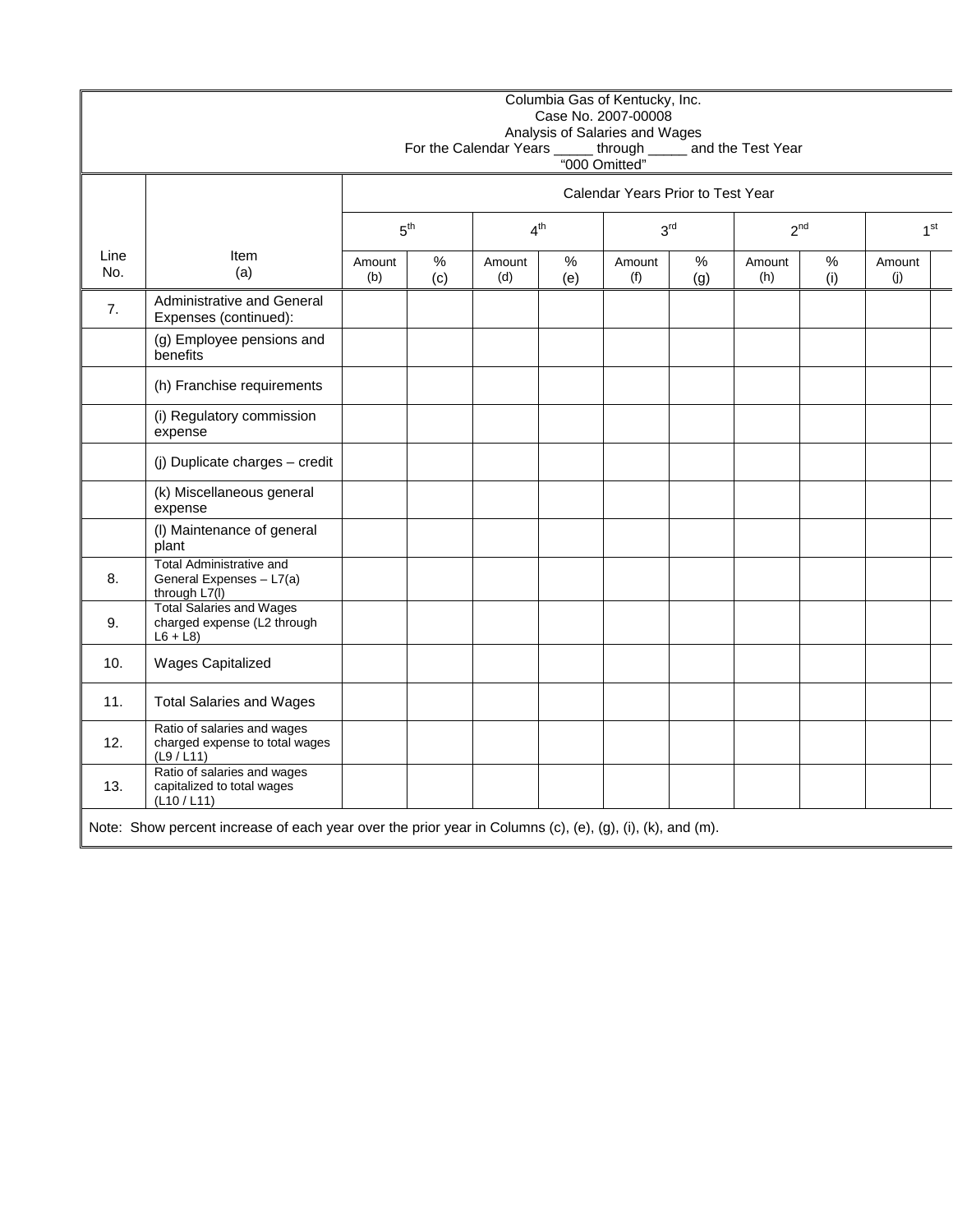|             |                                                                                                                                                                                                                                                                                                                                              |                         | Columbia Gas of Kentucky, Inc.<br>Case No. 2007-00008 |                           |                                |  |  |  |  |  |  |  |
|-------------|----------------------------------------------------------------------------------------------------------------------------------------------------------------------------------------------------------------------------------------------------------------------------------------------------------------------------------------------|-------------------------|-------------------------------------------------------|---------------------------|--------------------------------|--|--|--|--|--|--|--|
|             | Reconciliation of Book Net Income and Federal Taxable Income<br>12 Months Ended                                                                                                                                                                                                                                                              |                         |                                                       |                           |                                |  |  |  |  |  |  |  |
|             |                                                                                                                                                                                                                                                                                                                                              |                         | Total<br>Company                                      |                           | Operating                      |  |  |  |  |  |  |  |
| Line<br>No. | Item<br>(a)                                                                                                                                                                                                                                                                                                                                  | Total<br>Company<br>(b) | Non-<br>Operating<br>(c)                              | Kentucky<br>Retail<br>(d) | Other<br>Jurisdictional<br>(e) |  |  |  |  |  |  |  |
| 1.          | Net income per books                                                                                                                                                                                                                                                                                                                         |                         |                                                       |                           |                                |  |  |  |  |  |  |  |
| 2.          | Add income taxes:                                                                                                                                                                                                                                                                                                                            |                         |                                                       |                           |                                |  |  |  |  |  |  |  |
| 3.          | Federal income tax - current                                                                                                                                                                                                                                                                                                                 |                         |                                                       |                           |                                |  |  |  |  |  |  |  |
| 4.          | Federal income tax - deferred depreciation                                                                                                                                                                                                                                                                                                   |                         |                                                       |                           |                                |  |  |  |  |  |  |  |
| 5.          | Federal income tax - deferred other                                                                                                                                                                                                                                                                                                          |                         |                                                       |                           |                                |  |  |  |  |  |  |  |
| 6.          | Investment tax credit adjustment                                                                                                                                                                                                                                                                                                             |                         |                                                       |                           |                                |  |  |  |  |  |  |  |
| 7.          | Federal income taxes charged to other<br>income and deductions                                                                                                                                                                                                                                                                               |                         |                                                       |                           |                                |  |  |  |  |  |  |  |
| 8.          | State income taxes                                                                                                                                                                                                                                                                                                                           |                         |                                                       |                           |                                |  |  |  |  |  |  |  |
| 9.          | State income taxes charged to other<br>income and deductions                                                                                                                                                                                                                                                                                 |                         |                                                       |                           |                                |  |  |  |  |  |  |  |
| 10.         | Total                                                                                                                                                                                                                                                                                                                                        |                         |                                                       |                           |                                |  |  |  |  |  |  |  |
| 11.         | Flow through items:                                                                                                                                                                                                                                                                                                                          |                         |                                                       |                           |                                |  |  |  |  |  |  |  |
| 12.         | Add (itemize)                                                                                                                                                                                                                                                                                                                                |                         |                                                       |                           |                                |  |  |  |  |  |  |  |
| 13.         | Deduct (itemize)                                                                                                                                                                                                                                                                                                                             |                         |                                                       |                           |                                |  |  |  |  |  |  |  |
| 14.         | Book taxable income                                                                                                                                                                                                                                                                                                                          |                         |                                                       |                           |                                |  |  |  |  |  |  |  |
| 15.         | Differences between book taxable income<br>and taxable income per tax return:                                                                                                                                                                                                                                                                |                         |                                                       |                           |                                |  |  |  |  |  |  |  |
| 16.         | Add (itemize)                                                                                                                                                                                                                                                                                                                                |                         |                                                       |                           |                                |  |  |  |  |  |  |  |
| 17.         | Deduct (itemize)                                                                                                                                                                                                                                                                                                                             |                         |                                                       |                           |                                |  |  |  |  |  |  |  |
| 18.         | Taxable income per return                                                                                                                                                                                                                                                                                                                    |                         |                                                       |                           |                                |  |  |  |  |  |  |  |
|             | Note: (1) Provide a calculation of the amount shown on Lines 3 through 7 above.<br>(2) Provide workpapers supporting each calculation including the depreciation for straight-line tax and<br>accelerated tax depreciation.<br>(3) Provide a schedule setting forth the basis of allocation of each item of revenue or cost allocated above. |                         |                                                       |                           |                                |  |  |  |  |  |  |  |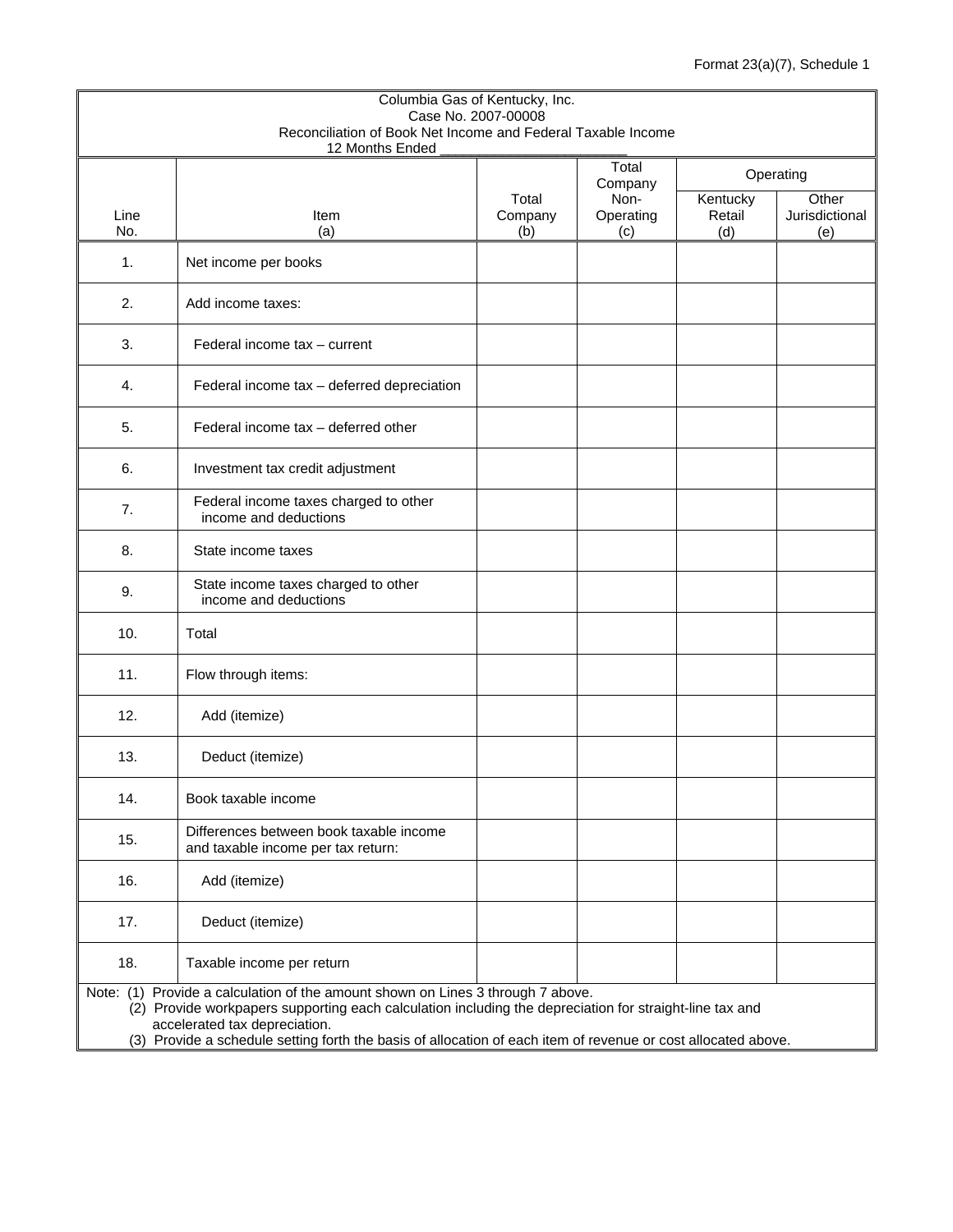|             | Columbia Gas of Kentucky, Inc.<br>Reconciliation of Book Net Income and State Taxable Income                                                                                                                                                                                                                                                 | Case No. 2007-00008 |                  |               |                                 |
|-------------|----------------------------------------------------------------------------------------------------------------------------------------------------------------------------------------------------------------------------------------------------------------------------------------------------------------------------------------------|---------------------|------------------|---------------|---------------------------------|
|             | 12 Months Ended                                                                                                                                                                                                                                                                                                                              |                     | Total            |               |                                 |
|             |                                                                                                                                                                                                                                                                                                                                              | Total               | Company<br>Non-  | Kentucky      | Operating<br>$\overline{Other}$ |
| Line<br>No. | Item<br>(a)                                                                                                                                                                                                                                                                                                                                  | Company<br>(b)      | Operating<br>(c) | Retail<br>(d) | Jurisdictional<br>(e)           |
| 1.          | Net income per books                                                                                                                                                                                                                                                                                                                         |                     |                  |               |                                 |
| 2.          | Add income taxes:                                                                                                                                                                                                                                                                                                                            |                     |                  |               |                                 |
| 3.          | Federal income tax - current                                                                                                                                                                                                                                                                                                                 |                     |                  |               |                                 |
| 4.          | Federal income tax - deferred depreciation                                                                                                                                                                                                                                                                                                   |                     |                  |               |                                 |
| 5.          | Federal income tax - deferred other                                                                                                                                                                                                                                                                                                          |                     |                  |               |                                 |
| 6.          | Investment tax credit adjustment                                                                                                                                                                                                                                                                                                             |                     |                  |               |                                 |
| 7.          | Federal income taxes charged to other<br>income and deductions                                                                                                                                                                                                                                                                               |                     |                  |               |                                 |
| 8.          | State income taxes                                                                                                                                                                                                                                                                                                                           |                     |                  |               |                                 |
| 9.          | State income taxes charged to other<br>income and deductions                                                                                                                                                                                                                                                                                 |                     |                  |               |                                 |
| 10.         | Total                                                                                                                                                                                                                                                                                                                                        |                     |                  |               |                                 |
| 11.         | Flow through items:                                                                                                                                                                                                                                                                                                                          |                     |                  |               |                                 |
| 12.         | Add (itemize)                                                                                                                                                                                                                                                                                                                                |                     |                  |               |                                 |
| 13.         | Deduct (itemize)                                                                                                                                                                                                                                                                                                                             |                     |                  |               |                                 |
| 14.         | Book taxable income                                                                                                                                                                                                                                                                                                                          |                     |                  |               |                                 |
| 15.         | Differences between book taxable income<br>and taxable income per tax return:                                                                                                                                                                                                                                                                |                     |                  |               |                                 |
| 16.         | Add (itemize)                                                                                                                                                                                                                                                                                                                                |                     |                  |               |                                 |
| 17.         | Deduct (itemize)                                                                                                                                                                                                                                                                                                                             |                     |                  |               |                                 |
| 18.         | Taxable income per return                                                                                                                                                                                                                                                                                                                    |                     |                  |               |                                 |
|             | Note: (1) Provide a calculation of the amount shown on Lines 3 through 7 above.<br>(2) Provide workpapers supporting each calculation including the depreciation for straight-line tax and<br>accelerated tax depreciation.<br>(3) Provide a schedule setting forth the basis of allocation of each item of revenue or cost allocated above. |                     |                  |               |                                 |
|             |                                                                                                                                                                                                                                                                                                                                              |                     |                  |               |                                 |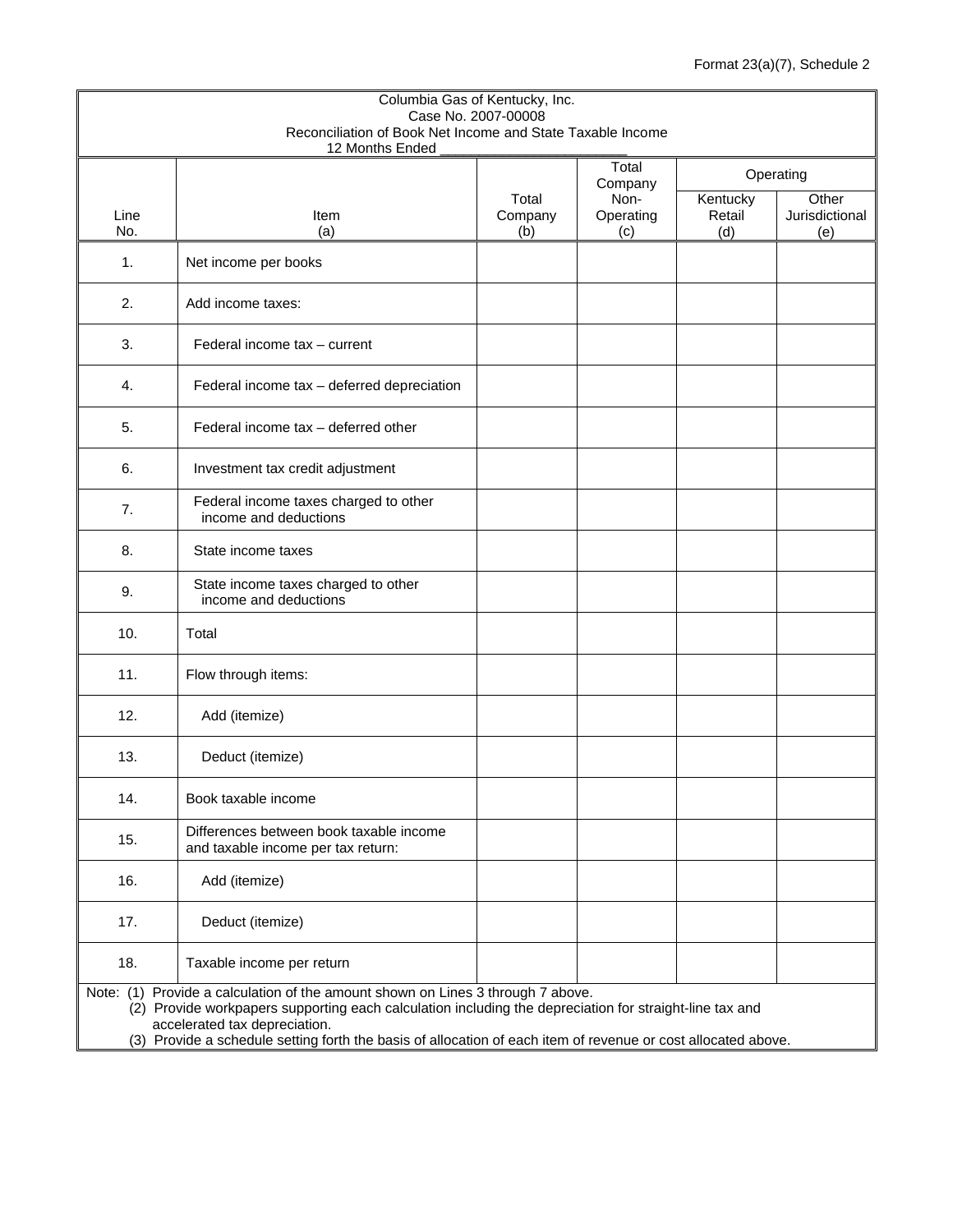|             | Columbia Gas of Kentucky, Inc.                                                                                                                                                               |                 |                     |  |  |  |  |  |  |  |  |
|-------------|----------------------------------------------------------------------------------------------------------------------------------------------------------------------------------------------|-----------------|---------------------|--|--|--|--|--|--|--|--|
|             |                                                                                                                                                                                              |                 | Case No. 2007-00008 |  |  |  |  |  |  |  |  |
|             | Analysis of Other Operating Taxes                                                                                                                                                            |                 |                     |  |  |  |  |  |  |  |  |
|             |                                                                                                                                                                                              | 12 Months Ended | "000 Omitted"       |  |  |  |  |  |  |  |  |
| Line<br>No. | Charged to<br>Other<br>Charged<br>Charged to<br>Amounts<br>Amount<br>Accounts <sup>(1)</sup><br>Expense<br>Construction<br>Accrued<br>Item<br>Paid<br>(a)<br>(b)<br>(d)<br>(e)<br>(f)<br>(c) |                 |                     |  |  |  |  |  |  |  |  |
| 1.          | Kentucky Retail                                                                                                                                                                              |                 |                     |  |  |  |  |  |  |  |  |
|             | (a) State income                                                                                                                                                                             |                 |                     |  |  |  |  |  |  |  |  |
|             | (b) Franchise fees                                                                                                                                                                           |                 |                     |  |  |  |  |  |  |  |  |
|             | (c) Ad valorem                                                                                                                                                                               |                 |                     |  |  |  |  |  |  |  |  |
|             | (d) Payroll (employers portion)                                                                                                                                                              |                 |                     |  |  |  |  |  |  |  |  |
|             | (e) Other taxes                                                                                                                                                                              |                 |                     |  |  |  |  |  |  |  |  |
| 2.          | Total Retail [L1(a) through L1(e)]                                                                                                                                                           |                 |                     |  |  |  |  |  |  |  |  |
| 3.          | Other jurisdictions                                                                                                                                                                          |                 |                     |  |  |  |  |  |  |  |  |
|             | Total per books (L2 and L3)                                                                                                                                                                  |                 |                     |  |  |  |  |  |  |  |  |

Format 23b

 $(1)$  Explain items in this Column.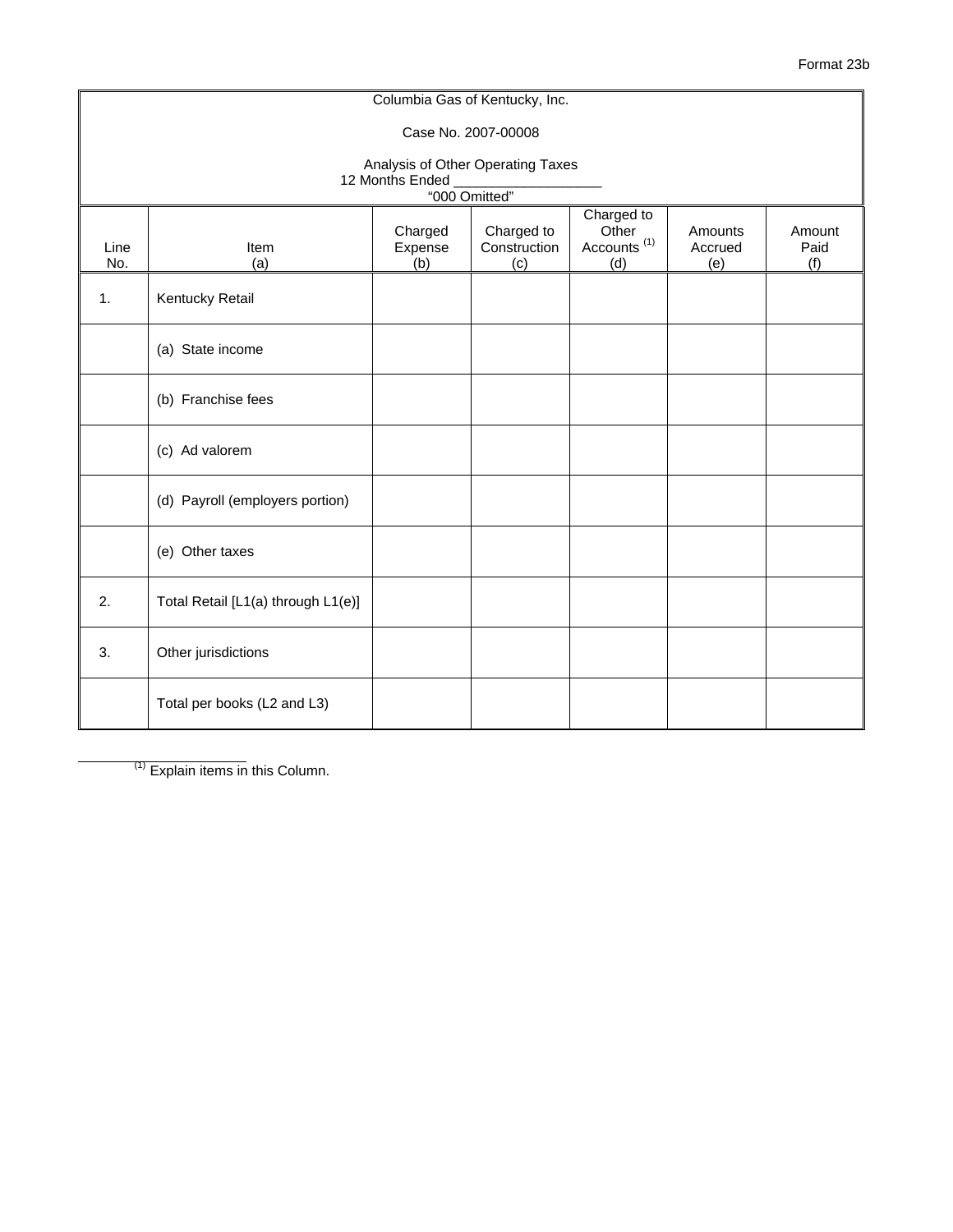## Format 24, Page 1 of 2

|             | Columbia Gas of Kentucky, Inc.<br>Case No. 2007-00008<br>Net Income per MCF Sold<br>For the Calendar Years _______ through ______<br>And for the Test Year<br>"000 Omitted" |                        |                              |                        |                     |
|-------------|-----------------------------------------------------------------------------------------------------------------------------------------------------------------------------|------------------------|------------------------------|------------------------|---------------------|
|             |                                                                                                                                                                             |                        | 12 Months Ended              |                        |                     |
|             |                                                                                                                                                                             |                        | Calendar Years Prior to Test |                        |                     |
| Line<br>No. | Item<br>(a)                                                                                                                                                                 | 3 <sup>rd</sup><br>(b) | Year<br>$2^{nd}$<br>(c)      | 1 <sup>st</sup><br>(d) | Test<br>Year<br>(e) |
| 1.          | <b>Operating Income</b>                                                                                                                                                     |                        |                              |                        |                     |
| 2.          | <b>Operating Revenues</b>                                                                                                                                                   |                        |                              |                        |                     |
| 3.          | <b>Operating Income Deductions</b>                                                                                                                                          |                        |                              |                        |                     |
| 4.          | Operating and Maintenance Expenses:                                                                                                                                         |                        |                              |                        |                     |
| 5.          | <b>Purchased Gas</b>                                                                                                                                                        |                        |                              |                        |                     |
| 6.          | Other Gas Supply Expenses                                                                                                                                                   |                        |                              |                        |                     |
| 7.          | <b>Underground Storage</b>                                                                                                                                                  |                        |                              |                        |                     |
| 8.          | <b>Transmission Expenses</b>                                                                                                                                                |                        |                              |                        |                     |
| 9.          | <b>Distribution Expenses</b>                                                                                                                                                |                        |                              |                        |                     |
| 10.         | <b>Customer Accounts Expense</b>                                                                                                                                            |                        |                              |                        |                     |
| 11.         | Sales Expense                                                                                                                                                               |                        |                              |                        |                     |
| 12.         | Administrative and General Expense                                                                                                                                          |                        |                              |                        |                     |
| 13.         | Total (L5 through L12)                                                                                                                                                      |                        |                              |                        |                     |
| 14.         | <b>Depreciation Expenses</b>                                                                                                                                                |                        |                              |                        |                     |
| 15.         | Amortization of Utility Plant Acquisition Adjustment                                                                                                                        |                        |                              |                        |                     |
| 16.         | <b>Taxes Other Than Income Taxes</b>                                                                                                                                        |                        |                              |                        |                     |
| 17.         | Income Taxes - Federal                                                                                                                                                      |                        |                              |                        |                     |
| 18.         | Income Taxes - Other                                                                                                                                                        |                        |                              |                        |                     |
| 19.         | Provision for Deferred Income Taxes                                                                                                                                         |                        |                              |                        |                     |
| 20.         | Investment Tax Credit Adjustment - Net                                                                                                                                      |                        |                              |                        |                     |
| 21.         | <b>Total Utility Operating Expenses</b>                                                                                                                                     |                        |                              |                        |                     |
| 22.         | Net Utility Operating Income                                                                                                                                                |                        |                              |                        |                     |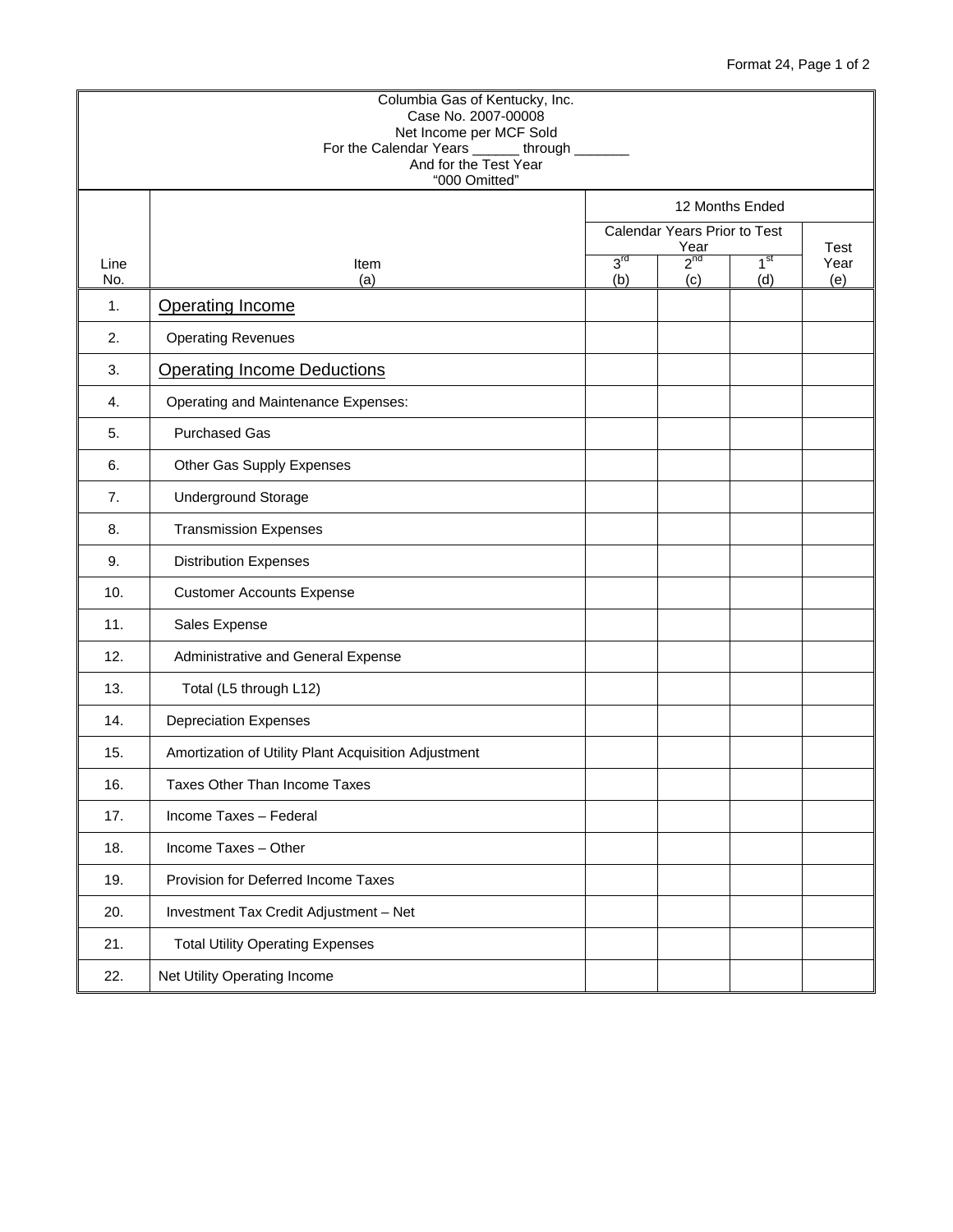## Format 24, Page 2 of 2

| Line<br>No. | Item<br>(a)                                      | 3 <sup>rd</sup>                      |                 |                        |             |
|-------------|--------------------------------------------------|--------------------------------------|-----------------|------------------------|-------------|
|             |                                                  | Calendar Years Prior to Test<br>Year |                 |                        | Test        |
|             |                                                  | (b)                                  | $2^{nd}$<br>(c) | 1 <sup>st</sup><br>(d) | Year<br>(e) |
| 23.         | Other Income and Deductions                      |                                      |                 |                        |             |
| 24.         | Other Income:                                    |                                      |                 |                        |             |
| 25.         | Equity in Earnings of Subsidiary Company         |                                      |                 |                        |             |
| 26.         | Interest and Dividend Income                     |                                      |                 |                        |             |
| 27.         | Allowance for Funds Used During Construction     |                                      |                 |                        |             |
| 28.         | Miscellaneous Nonoperating Income                |                                      |                 |                        |             |
| 29.         | Gain on Disposition of Property                  |                                      |                 |                        |             |
| 30.         | <b>Total Other Income</b>                        |                                      |                 |                        |             |
| 31.         | Other Income Deductions:                         |                                      |                 |                        |             |
| 32.         | Loss on Disposition of Property                  |                                      |                 |                        |             |
| 33.         | Miscellaneous Income Deductions                  |                                      |                 |                        |             |
| 34.         | Taxes Applicable to Other Income and Deductions: |                                      |                 |                        |             |
| 35.         | Income Taxes and Investment Tax Credits          |                                      |                 |                        |             |
| 36.         | <b>Taxes Other Than Income Taxes</b>             |                                      |                 |                        |             |
| 37.         | Total Taxes on Other Income and Deductions       |                                      |                 |                        |             |
| 38.         | Net Other Income and Deductions                  |                                      |                 |                        |             |
| 39.         | <b>Interest Charges</b>                          |                                      |                 |                        |             |
| 40.         | Interest on Long-Term Debt                       |                                      |                 |                        |             |
| 41.         | Interest on Short-Term Debt                      |                                      |                 |                        |             |
| 42.         | Amortization of Premium on Debt - Credit         |                                      |                 |                        |             |
| 43.         | Other Interest Expense                           |                                      |                 |                        |             |
| 44.         | <b>Total Interest Charges</b>                    |                                      |                 |                        |             |
| 45.         | Net Income                                       |                                      |                 |                        |             |
| 46.         | <b>MCF Sold</b>                                  |                                      |                 |                        |             |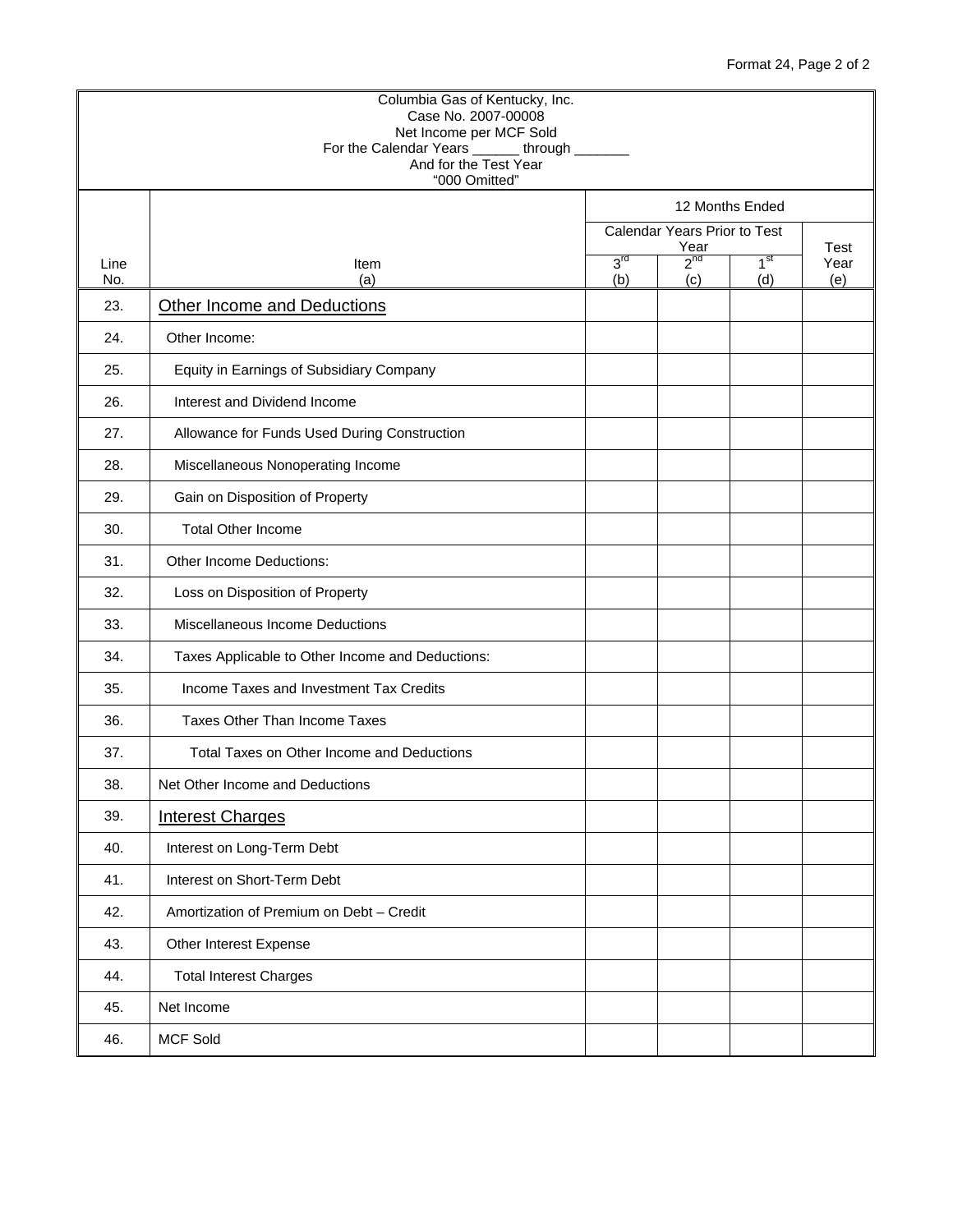|                | Columbia Gas of Kentucky, Inc.<br>Case No. 2007-00008<br>Comparative Operating Statistics - Gas Operations<br>For the Calendar Years _______ through ______<br>And the Test Year<br>(Total Company) |             |                 |             |                                   |             |                      |  |  |  |
|----------------|-----------------------------------------------------------------------------------------------------------------------------------------------------------------------------------------------------|-------------|-----------------|-------------|-----------------------------------|-------------|----------------------|--|--|--|
|                |                                                                                                                                                                                                     |             |                 |             | Calendar Years Prior to Test Year |             |                      |  |  |  |
| Line No.       | Item<br>(a)                                                                                                                                                                                         |             | 3rd Year        |             | 2 <sup>nd</sup> Year              |             | 1 <sup>st</sup> Year |  |  |  |
|                |                                                                                                                                                                                                     | Cost<br>(b) | $%$ Inc.<br>(c) | Cost<br>(d) | $%$ Inc.<br>(e)                   | Cost<br>(f) | $%$ Inc.<br>(q)      |  |  |  |
| $\mathbf{1}$ . | Cost per MCF of Purchased Gas                                                                                                                                                                       |             |                 |             |                                   |             |                      |  |  |  |
| 2.             | Cost of Propane Gas per MCF Equivalent for<br>Peak Shaving                                                                                                                                          |             |                 |             |                                   |             |                      |  |  |  |
| 3.             | Cost per MCF of Gas Sold                                                                                                                                                                            |             |                 |             |                                   |             |                      |  |  |  |
| 4.             | Maintenance Cost per Transmission Mile                                                                                                                                                              |             |                 |             |                                   |             |                      |  |  |  |
| 5.             | Maintenance Cost per Distribution Mile                                                                                                                                                              |             |                 |             |                                   |             |                      |  |  |  |
| 6.             | Sales Promotion Expense per Customer                                                                                                                                                                |             |                 |             |                                   |             |                      |  |  |  |
| 7.             | Administration and General Expense per<br>Customer                                                                                                                                                  |             |                 |             |                                   |             |                      |  |  |  |
| 8.             | Wages and Salaries - Charged Expense - per<br>Average Employee                                                                                                                                      |             |                 |             |                                   |             |                      |  |  |  |
| 9.             | <b>Depreciation Expense:</b>                                                                                                                                                                        |             |                 |             |                                   |             |                      |  |  |  |
| 10.            | Per \$100 of Average Gross Depreciable<br><b>Plant in Service</b>                                                                                                                                   |             |                 |             |                                   |             |                      |  |  |  |
| 11.            | Rents:                                                                                                                                                                                              |             |                 |             |                                   |             |                      |  |  |  |
| 12.            | Per \$100 of Average Gross Plant in Service                                                                                                                                                         |             |                 |             |                                   |             |                      |  |  |  |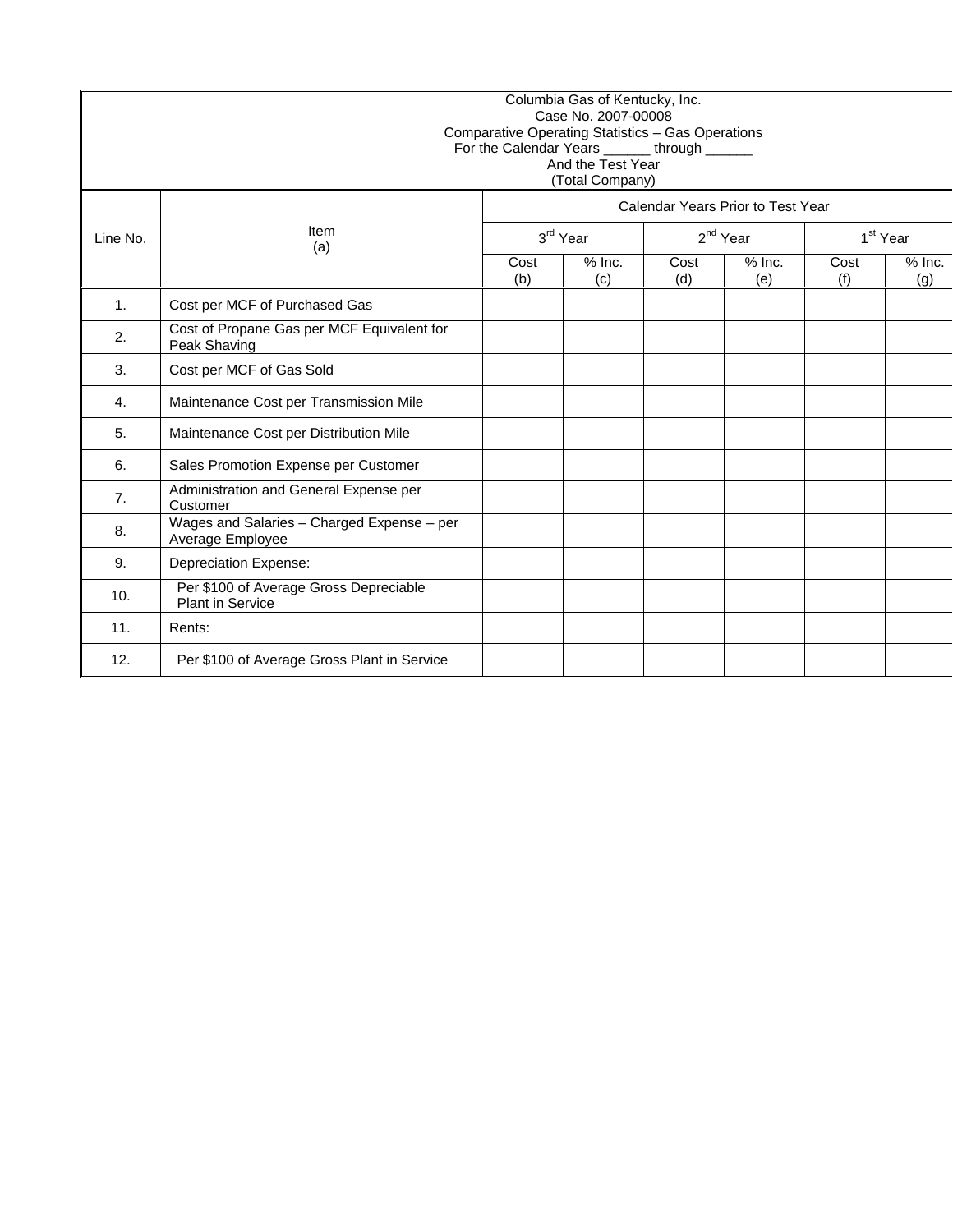|          | Columbia Gas of Kentucky, Inc.<br>Case No. 2007-00008<br>Comparative Operating Statistics - Gas Operations<br>For the Calendar Years ______ through ______<br>And the Test Year<br>(Total Company) |             |                 |             |                                   |                      |                 |  |  |  |
|----------|----------------------------------------------------------------------------------------------------------------------------------------------------------------------------------------------------|-------------|-----------------|-------------|-----------------------------------|----------------------|-----------------|--|--|--|
|          |                                                                                                                                                                                                    |             |                 |             | Calendar Years Prior to Test Year |                      |                 |  |  |  |
| Line No. | Item<br>(a)                                                                                                                                                                                        |             | 3rd Year        |             | $2^{nd}$ Year                     | 1 <sup>st</sup> Year |                 |  |  |  |
|          |                                                                                                                                                                                                    | Cost<br>(b) | $%$ Inc.<br>(c) | Cost<br>(d) | $%$ Inc.<br>(e)                   | Cost<br>(f)          | $%$ Inc.<br>(g) |  |  |  |
| 13.      | Property Taxes:                                                                                                                                                                                    |             |                 |             |                                   |                      |                 |  |  |  |
| 14.      | Per \$100 of Average Net Plant in Service                                                                                                                                                          |             |                 |             |                                   |                      |                 |  |  |  |
| 15.      | Payroll Taxes:                                                                                                                                                                                     |             |                 |             |                                   |                      |                 |  |  |  |
| 16.      | Per Average Employee whose Salary is<br>Charged to Expense                                                                                                                                         |             |                 |             |                                   |                      |                 |  |  |  |
| 17.      | Interest Expense:                                                                                                                                                                                  |             |                 |             |                                   |                      |                 |  |  |  |
| 18.      | Per \$100 of Average Debt Outstanding                                                                                                                                                              |             |                 |             |                                   |                      |                 |  |  |  |
| 19.      | Per \$100 of Average Plant Investment                                                                                                                                                              |             |                 |             |                                   |                      |                 |  |  |  |
| 20.      | Per MCF Sold                                                                                                                                                                                       |             |                 |             |                                   |                      |                 |  |  |  |
| 21.      | Meter Reading Expense per Meter                                                                                                                                                                    |             |                 |             |                                   |                      |                 |  |  |  |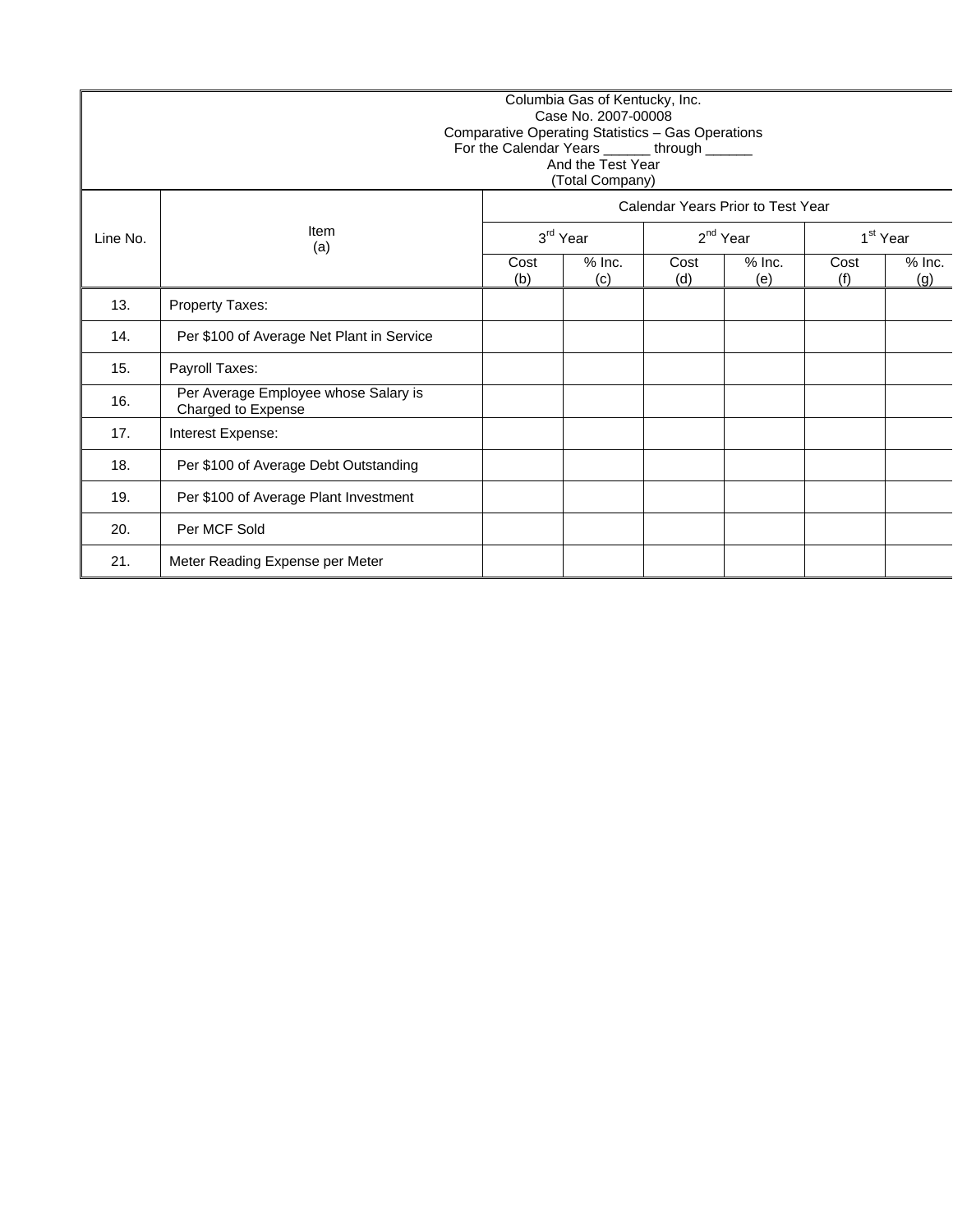|                   |                                                             | Columbia Gas of Kentucky, Inc.<br>Case No. 2007-00008                     |           |                  |                  |                   |
|-------------------|-------------------------------------------------------------|---------------------------------------------------------------------------|-----------|------------------|------------------|-------------------|
|                   |                                                             | Statement of Gas Plant in Service<br>For the Test Year<br>(Total Company) |           |                  |                  |                   |
| Account<br>Number | <b>Title of Accounts</b>                                    | Beginning<br>Balance                                                      | Additions | Retire-<br>ments | <b>Transfers</b> | Ending<br>Balance |
|                   | <b>Intangible Plant</b>                                     |                                                                           |           |                  |                  |                   |
| 301.0             | Organization                                                |                                                                           |           |                  |                  |                   |
| 302.0             | <b>Franchises and Consents</b>                              |                                                                           |           |                  |                  |                   |
| 303.0             | Miscellaneous Intangible Plant                              |                                                                           |           |                  |                  |                   |
| 106.0             | <b>Completed Construction Not Classified</b>                |                                                                           |           |                  |                  |                   |
|                   | Total Intangible Plant                                      |                                                                           |           |                  |                  |                   |
|                   | <b>Production Plant:</b>                                    |                                                                           |           |                  |                  |                   |
|                   | Natural Gas Production and<br><b>Gathering Plant</b>        |                                                                           |           |                  |                  |                   |
| 325.1             | <b>Producing Lands</b>                                      |                                                                           |           |                  |                  |                   |
| 325.2             | Producing Leaseholds                                        |                                                                           |           |                  |                  |                   |
| 325.3             | Gas Rights                                                  |                                                                           |           |                  |                  |                   |
| 325.4             | Rights-of-way                                               |                                                                           |           |                  |                  |                   |
| 325.5             | Other Land and Land Rights                                  |                                                                           |           |                  |                  |                   |
| 326.0             | <b>Gas Well Structures</b>                                  |                                                                           |           |                  |                  |                   |
| 327.0             | <b>Field Compressor Station Structures</b>                  |                                                                           |           |                  |                  |                   |
| 328.0             | Field Measuring and Regulating Station<br><b>Structures</b> |                                                                           |           |                  |                  |                   |
| 329.0             | <b>Other Structures</b>                                     |                                                                           |           |                  |                  |                   |
| 330.0             | Producing Gas Wells - Well<br>Construction                  |                                                                           |           |                  |                  |                   |
| 331.0             | Producing Gas Wells - Well Equipment                        |                                                                           |           |                  |                  |                   |
| 332.0             | <b>Field Lines</b>                                          |                                                                           |           |                  |                  |                   |
| 333.0             | Field Compressor Station Equipment                          |                                                                           |           |                  |                  |                   |
| 334.0             | Field Measuring and Regulating Station<br>Equipment         |                                                                           |           |                  |                  |                   |
| 335.0             | Drilling and Cleaning Equipment                             |                                                                           |           |                  |                  |                   |
| 336.0             | <b>Purification Equipment</b>                               |                                                                           |           |                  |                  |                   |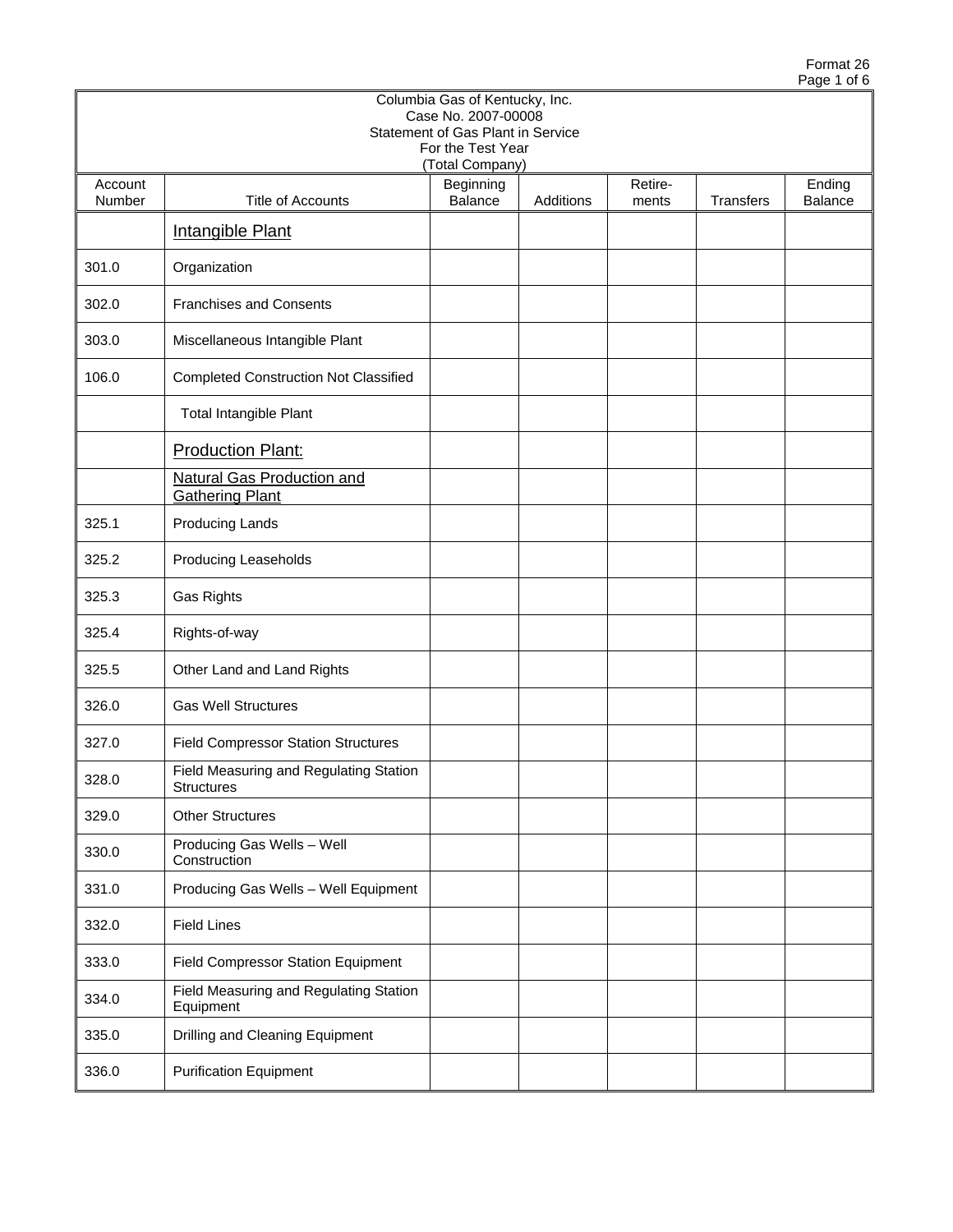|                   |                                                                           | Columbia Gas of Kentucky, Inc.<br>Case No. 2007-00008                     |           |                  |           |                   |
|-------------------|---------------------------------------------------------------------------|---------------------------------------------------------------------------|-----------|------------------|-----------|-------------------|
|                   |                                                                           | Statement of Gas Plant in Service<br>For the Test Year<br>(Total Company) |           |                  |           |                   |
| Account<br>Number | Title of Accounts                                                         | Beginning<br>Balance                                                      | Additions | Retire-<br>ments | Transfers | Ending<br>Balance |
| 337.0             | Other Equipment                                                           |                                                                           |           |                  |           |                   |
| 338.0             | Unsuccessful Exploration and<br><b>Development Costs</b>                  |                                                                           |           |                  |           |                   |
| 106.0             | <b>Completed Construction Not Classified</b>                              |                                                                           |           |                  |           |                   |
|                   | <b>Total Natural Gas Production and</b><br><b>Gathering Plant</b>         |                                                                           |           |                  |           |                   |
|                   | <b>Products Extraction Plant</b>                                          |                                                                           |           |                  |           |                   |
| 340.0             | Land and Land Rights                                                      |                                                                           |           |                  |           |                   |
| 341.0             | Structures and Improvements                                               |                                                                           |           |                  |           |                   |
| 342.0             | <b>Extracting and Refining Equipment</b>                                  |                                                                           |           |                  |           |                   |
| 343.0             | Pipe Lines                                                                |                                                                           |           |                  |           |                   |
| 344.0             | <b>Extracted Products Storage Equipment</b>                               |                                                                           |           |                  |           |                   |
| 345.0             | <b>Compressor Equipment</b>                                               |                                                                           |           |                  |           |                   |
| 346.0             | Gas Measuring and Regulating<br>Equipment                                 |                                                                           |           |                  |           |                   |
| 347.0             | Other Equipment                                                           |                                                                           |           |                  |           |                   |
| 106.0             | <b>Completed Construction Not Classified</b>                              |                                                                           |           |                  |           |                   |
|                   | <b>Total Products Extraction Plant</b>                                    |                                                                           |           |                  |           |                   |
|                   | <b>Total Natural Gas Production Plant</b>                                 |                                                                           |           |                  |           |                   |
|                   | <b>Manufactured Gas Production Plant</b><br>(submit supplement statement) |                                                                           |           |                  |           |                   |
|                   | <b>Total Production Plant</b>                                             |                                                                           |           |                  |           |                   |
|                   | <b>Natural Gas Storage and</b><br><b>Processing Plant:</b>                |                                                                           |           |                  |           |                   |
|                   | <b>Underground Storage Plant</b>                                          |                                                                           |           |                  |           |                   |
| 350.1             | Land                                                                      |                                                                           |           |                  |           |                   |
| 350.2             | Rights-of-way                                                             |                                                                           |           |                  |           |                   |
| 351.0             | Structures and Improvements                                               |                                                                           |           |                  |           |                   |
| 352.0             | Wells                                                                     |                                                                           |           |                  |           |                   |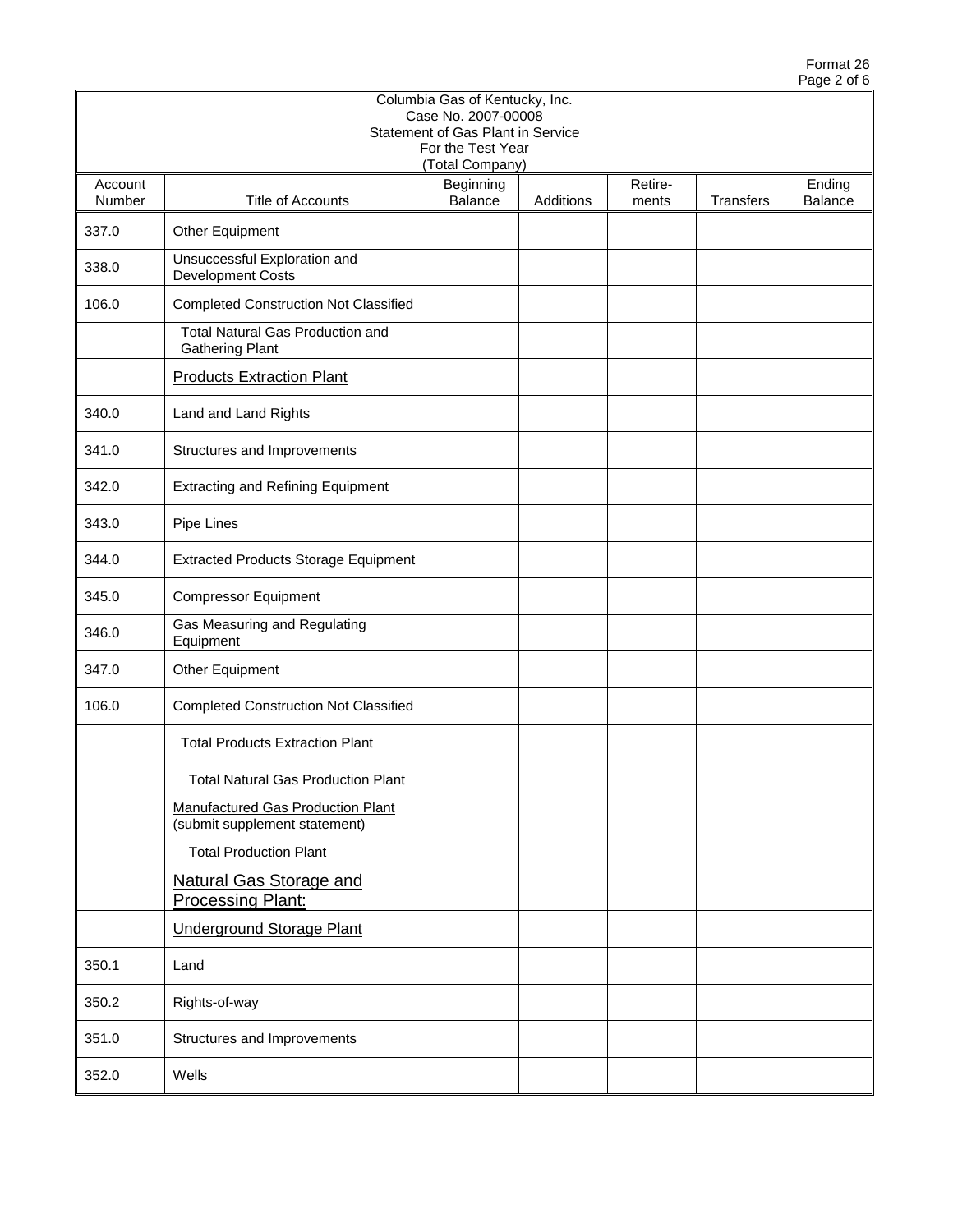|                   | Columbia Gas of Kentucky, Inc.<br>Case No. 2007-00008<br>Statement of Gas Plant in Service<br>For the Test Year<br>(Total Company) |                      |           |                  |                  |                          |  |  |  |  |  |  |
|-------------------|------------------------------------------------------------------------------------------------------------------------------------|----------------------|-----------|------------------|------------------|--------------------------|--|--|--|--|--|--|
| Account<br>Number | <b>Title of Accounts</b>                                                                                                           | Beginning<br>Balance | Additions | Retire-<br>ments | <b>Transfers</b> | Ending<br><b>Balance</b> |  |  |  |  |  |  |
| 352.1             | Storage Leaseholds and Rights                                                                                                      |                      |           |                  |                  |                          |  |  |  |  |  |  |
| 352.2             | Reservoirs                                                                                                                         |                      |           |                  |                  |                          |  |  |  |  |  |  |
| 352.3             | Non-recoverable Natural Gas                                                                                                        |                      |           |                  |                  |                          |  |  |  |  |  |  |
| 353.0             | Lines                                                                                                                              |                      |           |                  |                  |                          |  |  |  |  |  |  |
| 354.0             | <b>Compressor Station Equipment</b>                                                                                                |                      |           |                  |                  |                          |  |  |  |  |  |  |
| 355.0             | Measuring and Regulating Equipment                                                                                                 |                      |           |                  |                  |                          |  |  |  |  |  |  |
| 356.0             | <b>Purification Equipment</b>                                                                                                      |                      |           |                  |                  |                          |  |  |  |  |  |  |
| 357.0             | Other Equipment                                                                                                                    |                      |           |                  |                  |                          |  |  |  |  |  |  |
| 106.0             | <b>Completed Construction Not Classified</b>                                                                                       |                      |           |                  |                  |                          |  |  |  |  |  |  |
|                   | Total Underground Storage Plant                                                                                                    |                      |           |                  |                  |                          |  |  |  |  |  |  |
|                   | Other Storage Plant                                                                                                                |                      |           |                  |                  |                          |  |  |  |  |  |  |
| 360.0             | Land and Land Rights                                                                                                               |                      |           |                  |                  |                          |  |  |  |  |  |  |
| 361.0             | Structures and Improvements                                                                                                        |                      |           |                  |                  |                          |  |  |  |  |  |  |
| 362.0             | <b>Gas Holders</b>                                                                                                                 |                      |           |                  |                  |                          |  |  |  |  |  |  |
| 363.0             | <b>Purification Equipment</b>                                                                                                      |                      |           |                  |                  |                          |  |  |  |  |  |  |
| 363.1             | <b>Liquefaction Equipment</b>                                                                                                      |                      |           |                  |                  |                          |  |  |  |  |  |  |
| 363.2             | Vaporizing Equipment                                                                                                               |                      |           |                  |                  |                          |  |  |  |  |  |  |
| 363.3             | <b>Compressor Equipment</b>                                                                                                        |                      |           |                  |                  |                          |  |  |  |  |  |  |
| 363.4             | Measuring and Regulating Equipment                                                                                                 |                      |           |                  |                  |                          |  |  |  |  |  |  |
| 363.5             | Other Equipment                                                                                                                    |                      |           |                  |                  |                          |  |  |  |  |  |  |
| 106.0             | <b>Completed Construction Not Classified</b>                                                                                       |                      |           |                  |                  |                          |  |  |  |  |  |  |
|                   | <b>Total Other Storage Plant</b>                                                                                                   |                      |           |                  |                  |                          |  |  |  |  |  |  |
|                   | <b>Base Load Liquefied Natural Gas</b><br><b>Terminating and Processing Plant</b>                                                  |                      |           |                  |                  |                          |  |  |  |  |  |  |
| 364.1             | Land and Land Rights                                                                                                               |                      |           |                  |                  |                          |  |  |  |  |  |  |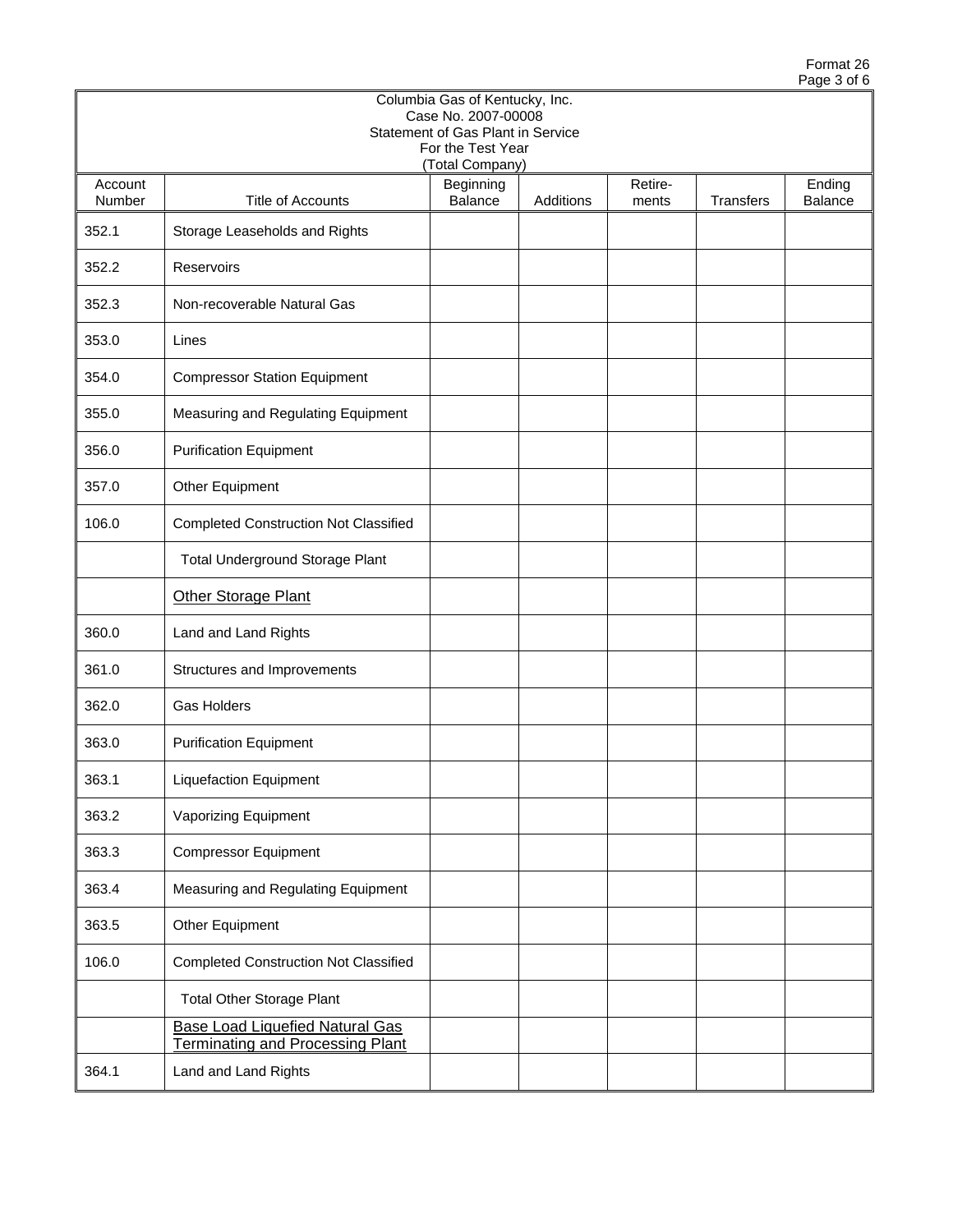|                   |                                                                                | Columbia Gas of Kentucky, Inc.<br>Case No. 2007-00008                     |           |                  |           |                          |
|-------------------|--------------------------------------------------------------------------------|---------------------------------------------------------------------------|-----------|------------------|-----------|--------------------------|
|                   |                                                                                | Statement of Gas Plant in Service<br>For the Test Year<br>(Total Company) |           |                  |           |                          |
| Account<br>Number | <b>Title of Accounts</b>                                                       | Beginning<br><b>Balance</b>                                               | Additions | Retire-<br>ments | Transfers | Ending<br><b>Balance</b> |
| 364.2             | Structures and Improvements                                                    |                                                                           |           |                  |           |                          |
| 364.3             | <b>LNG Processing Terminal Equipment</b>                                       |                                                                           |           |                  |           |                          |
| 364.4             | <b>LNG Transportation Equipment</b>                                            |                                                                           |           |                  |           |                          |
| 364.5             | Measuring and Regulating Equipment                                             |                                                                           |           |                  |           |                          |
| 364.6             | <b>Compressor Station Equipment</b>                                            |                                                                           |           |                  |           |                          |
| 364.7             | <b>Communications Equipment</b>                                                |                                                                           |           |                  |           |                          |
| 364.8             | Other Equipment                                                                |                                                                           |           |                  |           |                          |
| 106.0             | <b>Completed Construction Not Classified</b>                                   |                                                                           |           |                  |           |                          |
|                   | <b>Total Base Load Liquefied Natural</b><br>Gas Terminating & Processing Plant |                                                                           |           |                  |           |                          |
|                   | Total Natural Gas Storage and<br><b>Production Plant</b>                       |                                                                           |           |                  |           |                          |
|                   | <b>Transmission Plant</b>                                                      |                                                                           |           |                  |           |                          |
| 365.1             | Land and Land Rights                                                           |                                                                           |           |                  |           |                          |
| 365.2             | Rights-of-way                                                                  |                                                                           |           |                  |           |                          |
| 366.0             | Structures and Improvements                                                    |                                                                           |           |                  |           |                          |
| 367.0             | Mains                                                                          |                                                                           |           |                  |           |                          |
| 368.0             | <b>Compressor Station Equipment</b>                                            |                                                                           |           |                  |           |                          |
| 369.0             | Measuring and Regulating Equipment                                             |                                                                           |           |                  |           |                          |
| 370.0             | <b>Communications Equipment</b>                                                |                                                                           |           |                  |           |                          |
| 371.0             | Other Equipment                                                                |                                                                           |           |                  |           |                          |
| 106.0             | <b>Completed Construction Not Classified</b>                                   |                                                                           |           |                  |           |                          |
|                   | <b>Total Transmission Plant</b>                                                |                                                                           |           |                  |           |                          |
|                   | <b>Distribution Plant</b>                                                      |                                                                           |           |                  |           |                          |
| 374.0             | Land and Land Rights                                                           |                                                                           |           |                  |           |                          |
| 375.0             | Structures and Improvements                                                    |                                                                           |           |                  |           |                          |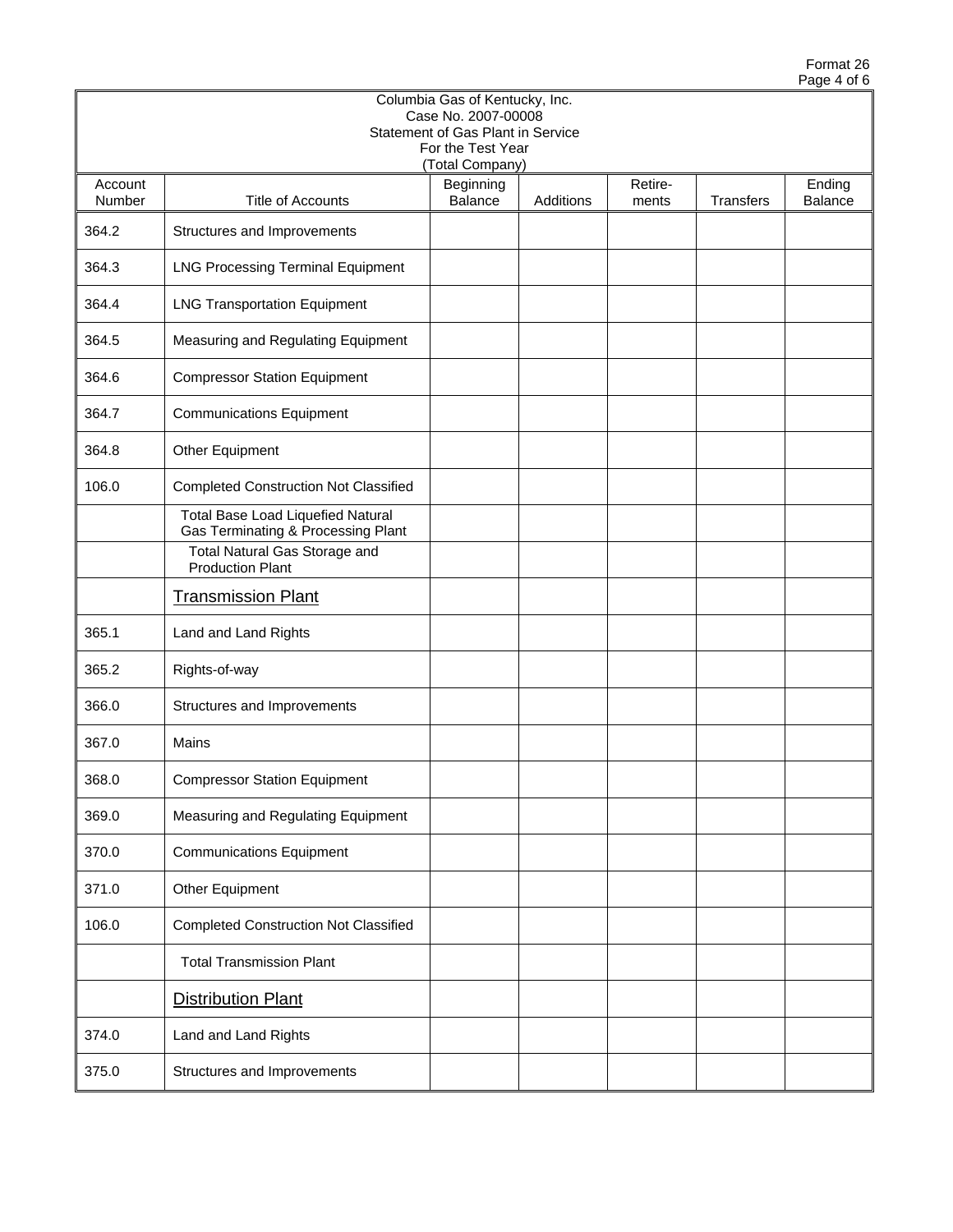|                   | Columbia Gas of Kentucky, Inc.<br>Case No. 2007-00008<br>Statement of Gas Plant in Service<br>For the Test Year<br>(Total Company) |                      |           |                  |                  |                   |  |  |  |  |  |
|-------------------|------------------------------------------------------------------------------------------------------------------------------------|----------------------|-----------|------------------|------------------|-------------------|--|--|--|--|--|
| Account<br>Number | Title of Accounts                                                                                                                  | Beginning<br>Balance | Additions | Retire-<br>ments | <b>Transfers</b> | Ending<br>Balance |  |  |  |  |  |
| 376.0             | Mains                                                                                                                              |                      |           |                  |                  |                   |  |  |  |  |  |
| 377.0             | <b>Compressor Station Equipment</b>                                                                                                |                      |           |                  |                  |                   |  |  |  |  |  |
| 378.0             | Measuring and Regulating Equipment -<br>General                                                                                    |                      |           |                  |                  |                   |  |  |  |  |  |
| 379.0             | Measuring and Regulating Equipment -<br><b>City Gate</b>                                                                           |                      |           |                  |                  |                   |  |  |  |  |  |
| 380.0             | Services                                                                                                                           |                      |           |                  |                  |                   |  |  |  |  |  |
| 381.0             | <b>Meters</b>                                                                                                                      |                      |           |                  |                  |                   |  |  |  |  |  |
| 382.0             | Meter installations                                                                                                                |                      |           |                  |                  |                   |  |  |  |  |  |
| 383.0             | <b>House Regulators</b>                                                                                                            |                      |           |                  |                  |                   |  |  |  |  |  |
| 384.0             | House Regulatory Installations                                                                                                     |                      |           |                  |                  |                   |  |  |  |  |  |
| 385.0             | Industrial Measuring and Regulating<br><b>Station Equipment</b>                                                                    |                      |           |                  |                  |                   |  |  |  |  |  |
| 386.0             | Other Property on Customers' Premises                                                                                              |                      |           |                  |                  |                   |  |  |  |  |  |
| 387.0             | Other Equipment                                                                                                                    |                      |           |                  |                  |                   |  |  |  |  |  |
| 106.0             | <b>Completed Construction Not Classified</b>                                                                                       |                      |           |                  |                  |                   |  |  |  |  |  |
|                   | <b>Total Distribution Plant</b>                                                                                                    |                      |           |                  |                  |                   |  |  |  |  |  |
|                   | <b>General Plant</b>                                                                                                               |                      |           |                  |                  |                   |  |  |  |  |  |
| 389.0             | Land and Land Rights                                                                                                               |                      |           |                  |                  |                   |  |  |  |  |  |
| 390.0             | Structures and Improvements                                                                                                        |                      |           |                  |                  |                   |  |  |  |  |  |
| 391.0             | Office Furniture and Equipment                                                                                                     |                      |           |                  |                  |                   |  |  |  |  |  |
| 392.0             | <b>Transportation Equipment</b>                                                                                                    |                      |           |                  |                  |                   |  |  |  |  |  |
| 393.0             | <b>Stores Equipment</b>                                                                                                            |                      |           |                  |                  |                   |  |  |  |  |  |
| 394.0             | Tools, Shop, and Garage Equipment                                                                                                  |                      |           |                  |                  |                   |  |  |  |  |  |
| 395.0             | Laboratory Equipment                                                                                                               |                      |           |                  |                  |                   |  |  |  |  |  |
| 396.0             | Power Operated Equipment                                                                                                           |                      |           |                  |                  |                   |  |  |  |  |  |
| 397.0             | <b>Communication Equipment</b>                                                                                                     |                      |           |                  |                  |                   |  |  |  |  |  |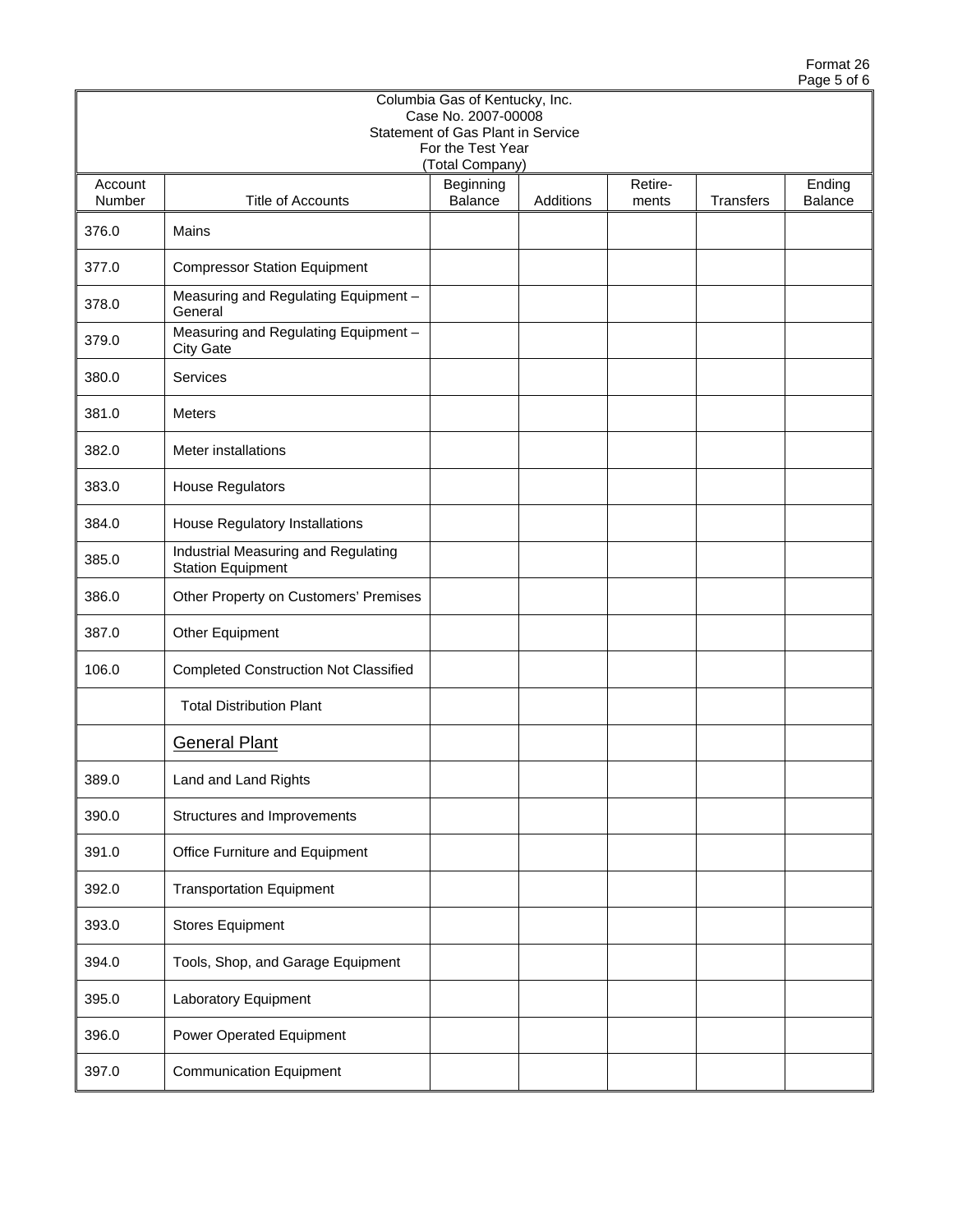|                   |                                                                                                                            |                                                                                                                 |  |  |  | . |  |  |  |  |  |
|-------------------|----------------------------------------------------------------------------------------------------------------------------|-----------------------------------------------------------------------------------------------------------------|--|--|--|---|--|--|--|--|--|
|                   |                                                                                                                            | Columbia Gas of Kentucky, Inc.<br>Case No. 2007-00008<br>Statement of Gas Plant in Service<br>For the Test Year |  |  |  |   |  |  |  |  |  |
|                   |                                                                                                                            | (Total Company)                                                                                                 |  |  |  |   |  |  |  |  |  |
| Account<br>Number | Retire-<br>Ending<br>Beginning<br>Balance<br>Transfers<br><b>Title of Accounts</b><br>Additions<br><b>Balance</b><br>ments |                                                                                                                 |  |  |  |   |  |  |  |  |  |
| 398.0             | Miscellaneous Equipment                                                                                                    |                                                                                                                 |  |  |  |   |  |  |  |  |  |
|                   | Subtotal                                                                                                                   |                                                                                                                 |  |  |  |   |  |  |  |  |  |
| 399.0             | Other Tangible Property                                                                                                    |                                                                                                                 |  |  |  |   |  |  |  |  |  |
| 106.0             | <b>Completed Construction Not Classified</b>                                                                               |                                                                                                                 |  |  |  |   |  |  |  |  |  |
|                   | <b>Total General Plant</b>                                                                                                 |                                                                                                                 |  |  |  |   |  |  |  |  |  |
|                   | Total - Account No. 101                                                                                                    |                                                                                                                 |  |  |  |   |  |  |  |  |  |
| 102.0             | <b>Gas Plant Purchased</b>                                                                                                 |                                                                                                                 |  |  |  |   |  |  |  |  |  |
| 102.0             | <b>Gas Plant Sold</b>                                                                                                      |                                                                                                                 |  |  |  |   |  |  |  |  |  |
| 103.0             | <b>Experimental Gas Plant Unclassified</b>                                                                                 |                                                                                                                 |  |  |  |   |  |  |  |  |  |
|                   | <b>Total Gas Plant in Service</b>                                                                                          |                                                                                                                 |  |  |  |   |  |  |  |  |  |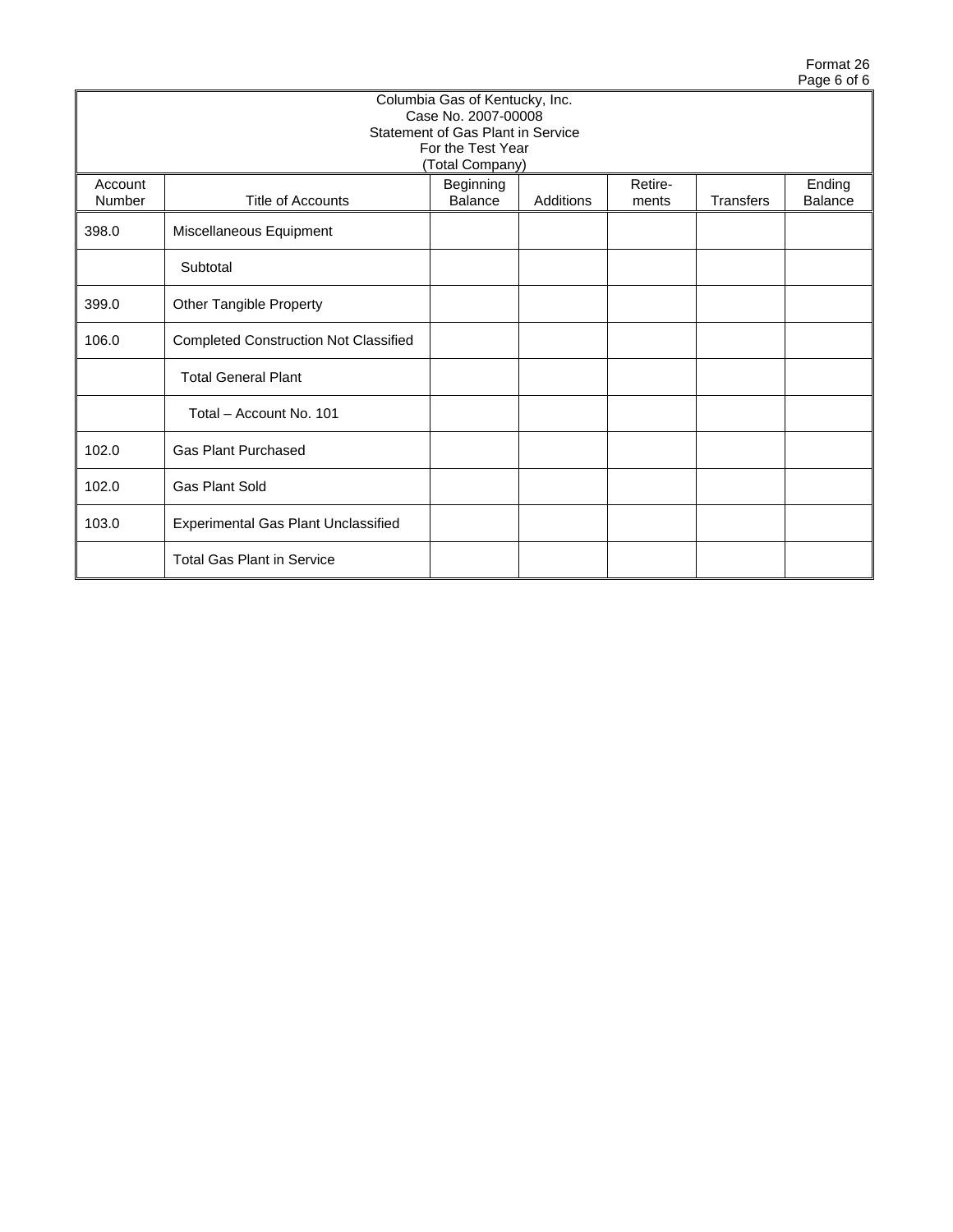|                                                                                      |                                               |                                               | Columbia Gas of Kentucky, Inc.      |                                    |                     |              |              |  |  |  |  |  |
|--------------------------------------------------------------------------------------|-----------------------------------------------|-----------------------------------------------|-------------------------------------|------------------------------------|---------------------|--------------|--------------|--|--|--|--|--|
| Case No. 2007-00008                                                                  |                                               |                                               |                                     |                                    |                     |              |              |  |  |  |  |  |
| Analysis of Advertising Expenses<br>(Including Account No. 913)<br>For the Test Year |                                               |                                               |                                     |                                    |                     |              |              |  |  |  |  |  |
| Line<br>No.                                                                          | Item<br>(a)                                   | Sales or<br>Promotional<br>Advertising<br>(b) | Institutional<br>Advertising<br>(c) | Conservation<br>Advertising<br>(d) | Rate<br>Case<br>(e) | Other<br>(f) | Total<br>(g) |  |  |  |  |  |
| 1.                                                                                   | Newspaper                                     |                                               |                                     |                                    |                     |              |              |  |  |  |  |  |
| 2.                                                                                   | Magazines and Other                           |                                               |                                     |                                    |                     |              |              |  |  |  |  |  |
| 3.                                                                                   | Television                                    |                                               |                                     |                                    |                     |              |              |  |  |  |  |  |
| 4.                                                                                   | Radio                                         |                                               |                                     |                                    |                     |              |              |  |  |  |  |  |
| 5.                                                                                   | <b>Direct Mail</b>                            |                                               |                                     |                                    |                     |              |              |  |  |  |  |  |
| 6.                                                                                   | Sales Aids                                    |                                               |                                     |                                    |                     |              |              |  |  |  |  |  |
| 7.                                                                                   | Total                                         |                                               |                                     |                                    |                     |              |              |  |  |  |  |  |
| 8.                                                                                   | Amount Assigned to<br>Kentucky Jurisdictional |                                               |                                     |                                    |                     |              |              |  |  |  |  |  |

Note: Specify the purpose of the expenditures and the expected benefit to be derived.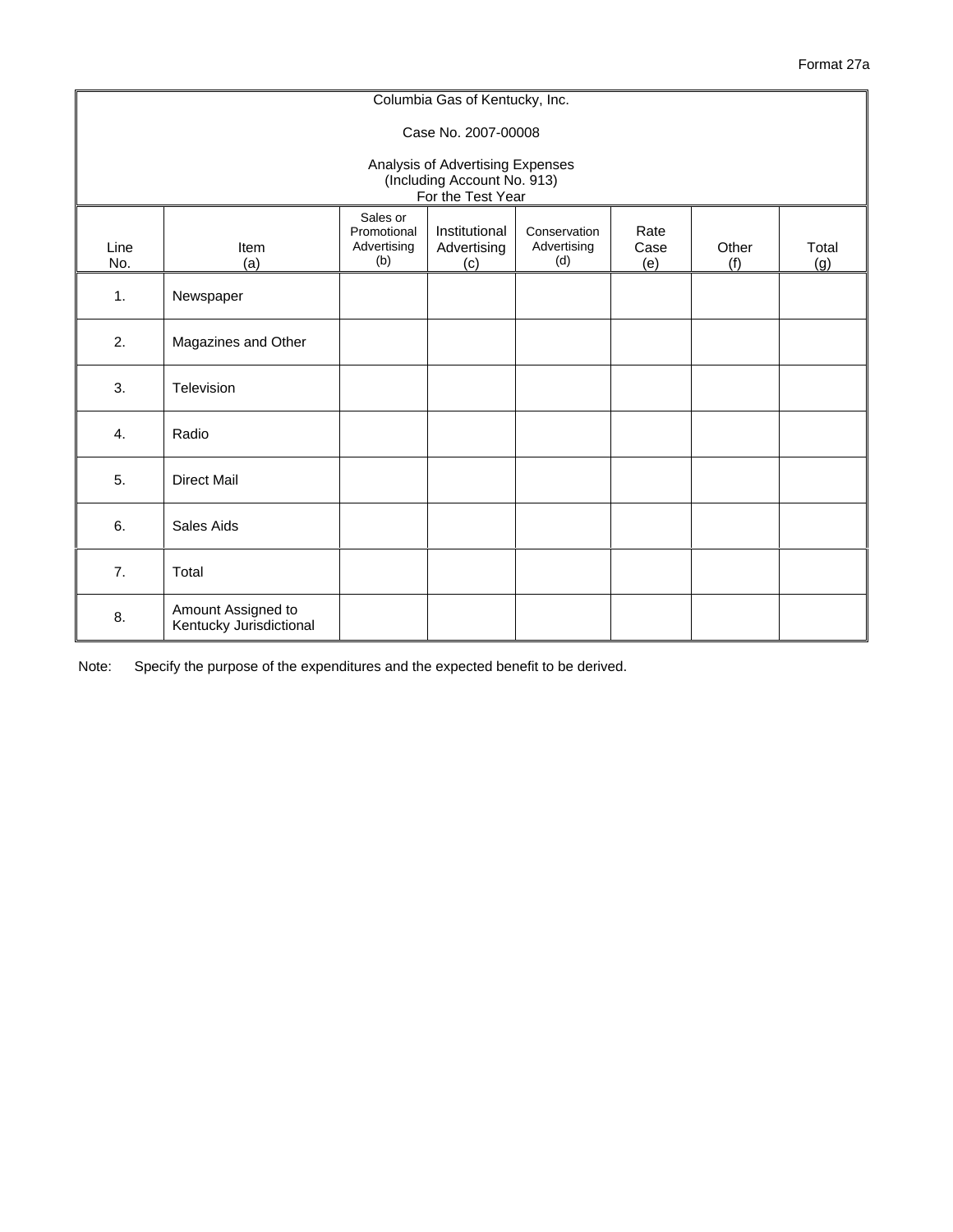|                | Columbia Gas of Kentucky, Inc.                                                    |               |  |  |  |  |  |  |  |
|----------------|-----------------------------------------------------------------------------------|---------------|--|--|--|--|--|--|--|
|                | Case No. 2007-00008                                                               |               |  |  |  |  |  |  |  |
|                | Analysis of Account No. 930 - Miscellaneous General Expenses<br>For the Test Year |               |  |  |  |  |  |  |  |
| Line<br>No.    | Item<br>(a)                                                                       | Amount<br>(b) |  |  |  |  |  |  |  |
| 1.             | <b>Industry Association Dues</b>                                                  |               |  |  |  |  |  |  |  |
| 2.             | Stockholder and Debt Service Expenses                                             |               |  |  |  |  |  |  |  |
| 3.             | Institutional Advertising                                                         |               |  |  |  |  |  |  |  |
| $\mathbf{4}$ . | <b>Conservation Advertising</b>                                                   |               |  |  |  |  |  |  |  |
| 5.             | Rate Department Load Studies                                                      |               |  |  |  |  |  |  |  |
| 6.             | Director's Fees and Expenses                                                      |               |  |  |  |  |  |  |  |
| 7.             | Dues and Subscriptions                                                            |               |  |  |  |  |  |  |  |
| 8.             | Miscellaneous                                                                     |               |  |  |  |  |  |  |  |
| 9.             | Total                                                                             |               |  |  |  |  |  |  |  |
| 10.            | Amount Assigned to Kentucky Jurisdictional                                        |               |  |  |  |  |  |  |  |

Note: Include detailed workpapers supporting this analysis. Expenditures under \$500 are to be grouped by the classes shown on this Format.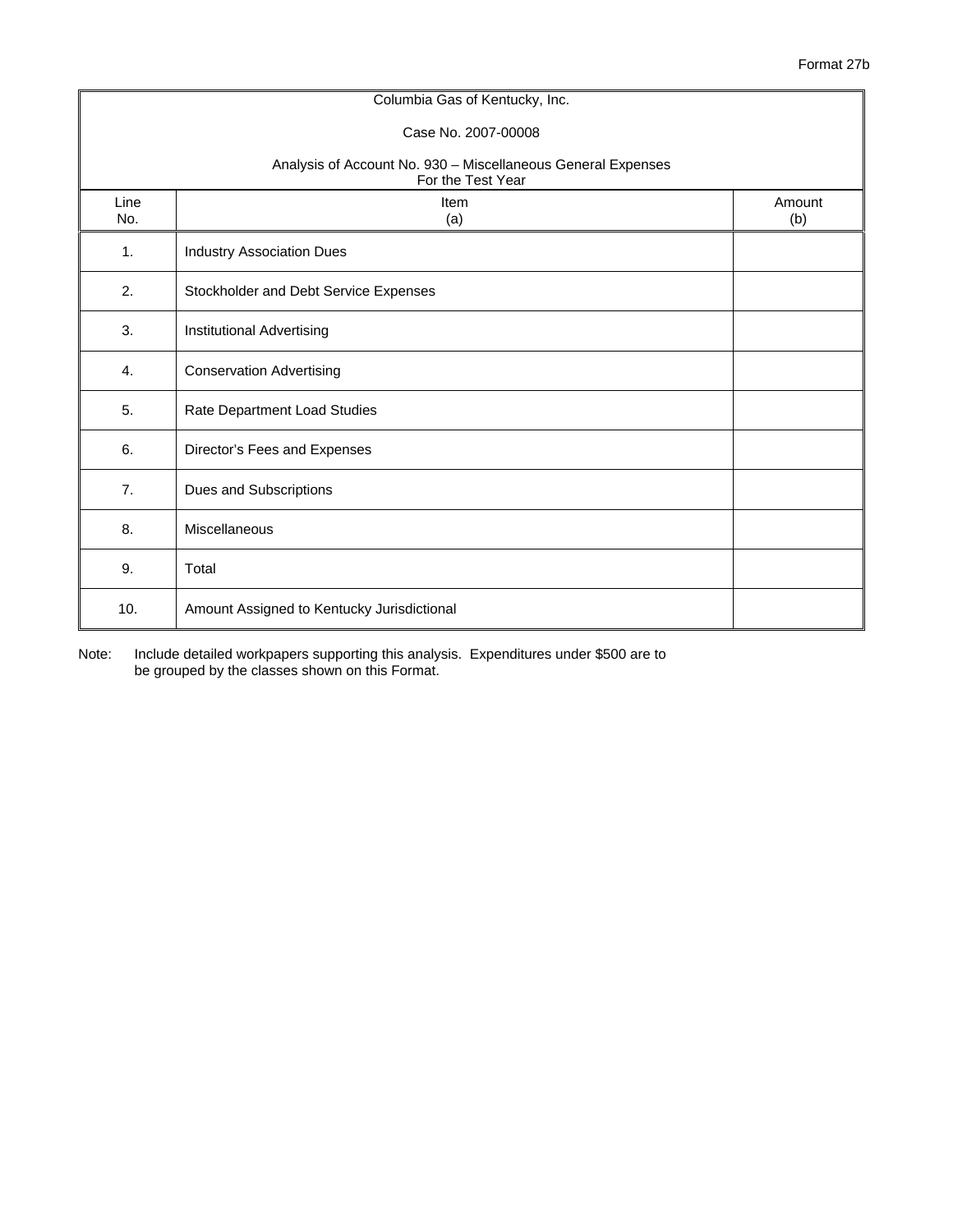|                                                                            | Columbia Gas of Kentucky, Inc. |               |  |  |  |  |  |  |  |
|----------------------------------------------------------------------------|--------------------------------|---------------|--|--|--|--|--|--|--|
|                                                                            | Case No. 2007-00008            |               |  |  |  |  |  |  |  |
| Analysis of Account No. 426 - Other Income Deductions<br>For the Test Year |                                |               |  |  |  |  |  |  |  |
| Line<br>No.                                                                | Item<br>(a)                    | Amount<br>(b) |  |  |  |  |  |  |  |
| 1.                                                                         | Donations                      |               |  |  |  |  |  |  |  |
| 2.                                                                         | <b>Civic Activities</b>        |               |  |  |  |  |  |  |  |
| 3.                                                                         | <b>Political Activities</b>    |               |  |  |  |  |  |  |  |
| 4.                                                                         | Other                          |               |  |  |  |  |  |  |  |
| 5.                                                                         | Total                          |               |  |  |  |  |  |  |  |

Note: Include detailed workpapers supporting this analysis. Expenditures under \$500 are to be grouped by the classes shown on this Format.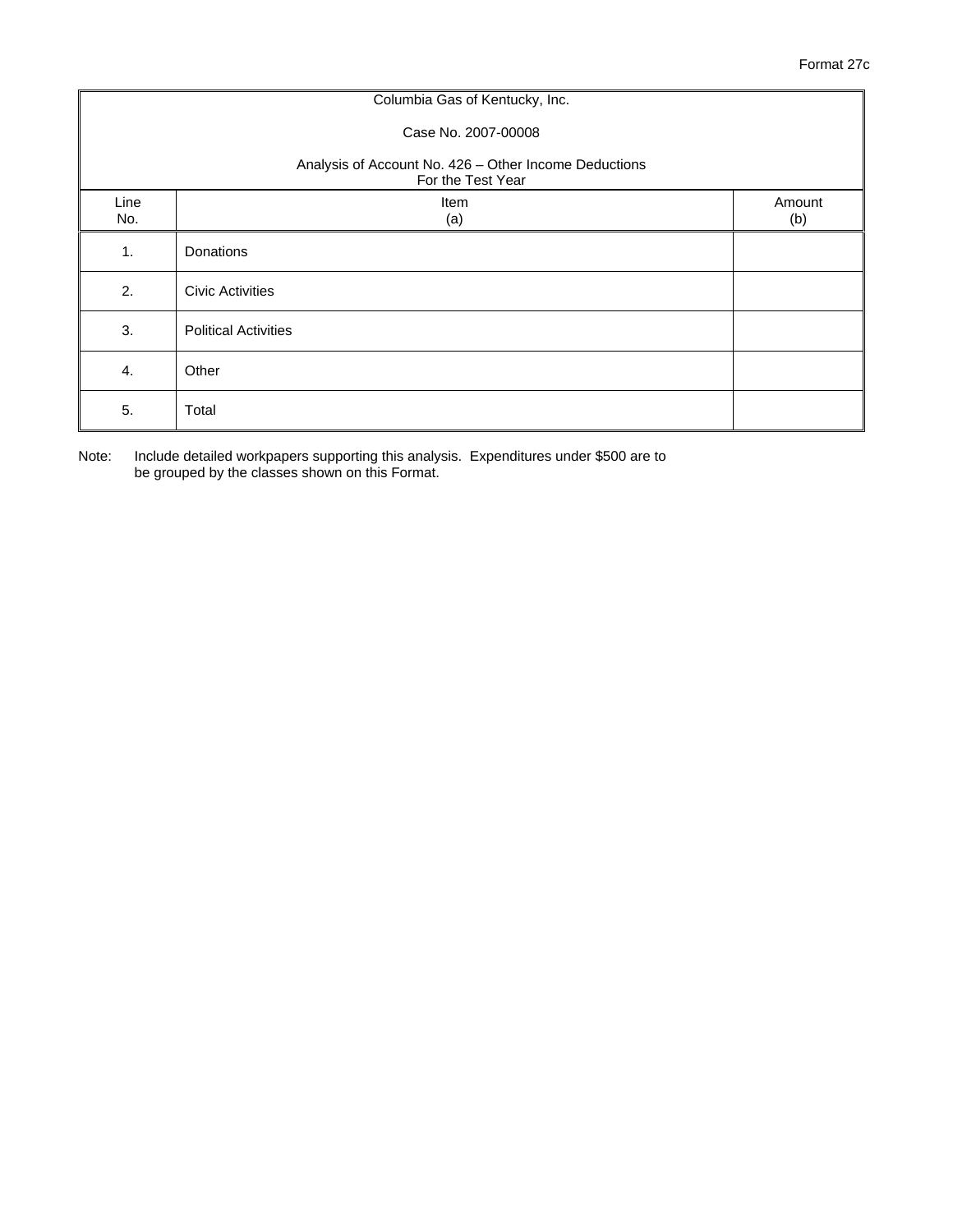|                                                                 | Columbia Gas of Kentucky, Inc. |                  |                            |              |              |  |  |  |  |  |  |  |
|-----------------------------------------------------------------|--------------------------------|------------------|----------------------------|--------------|--------------|--|--|--|--|--|--|--|
| Case No. 2007-00008                                             |                                |                  |                            |              |              |  |  |  |  |  |  |  |
| Analysis of Professional Services Expenses<br>For the Test Year |                                |                  |                            |              |              |  |  |  |  |  |  |  |
| Line<br>No.                                                     | <b>Item</b><br>(a)             | Rate Case<br>(b) | <b>Annual Audit</b><br>(c) | Other<br>(d) | Total<br>(e) |  |  |  |  |  |  |  |
| 1.                                                              | Legal                          |                  |                            |              |              |  |  |  |  |  |  |  |
| 2.                                                              | Engineering                    |                  |                            |              |              |  |  |  |  |  |  |  |
| 3.                                                              | Accounting                     |                  |                            |              |              |  |  |  |  |  |  |  |
| 4.                                                              | Other                          |                  |                            |              |              |  |  |  |  |  |  |  |
| 5.                                                              | Total                          |                  |                            |              |              |  |  |  |  |  |  |  |

Note: Include detailed workpapers supporting this analysis.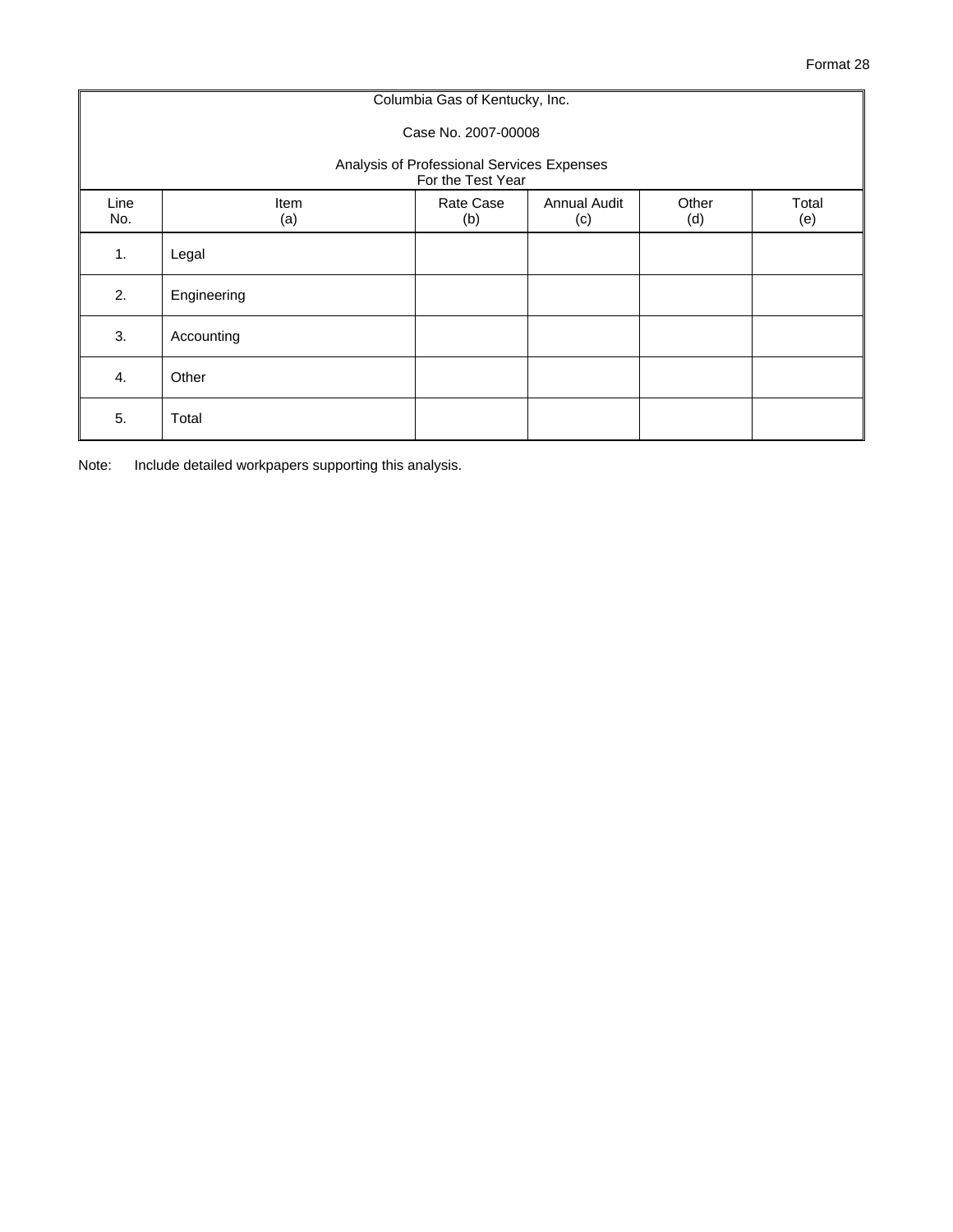|                                                                                             |                                                                                                                                                                        |  | Columbia Gas of Kentucky, Inc. |  |  |  |  |  |  |  |  |  |  |
|---------------------------------------------------------------------------------------------|------------------------------------------------------------------------------------------------------------------------------------------------------------------------|--|--------------------------------|--|--|--|--|--|--|--|--|--|--|
|                                                                                             | Case No. 2007-00008                                                                                                                                                    |  |                                |  |  |  |  |  |  |  |  |  |  |
| Average Rates of Return<br>For the Calendar Years ______ through _____<br>And the Test Year |                                                                                                                                                                        |  |                                |  |  |  |  |  |  |  |  |  |  |
| Line<br>No.                                                                                 | Total<br>Electric<br>Gas<br>Kentucky<br>Other<br>Operations<br>Operations<br>Company<br>Jurisdiction<br>Jurisdiction<br>Item<br>(a)<br>(b)<br>(c)<br>(d)<br>(e)<br>(f) |  |                                |  |  |  |  |  |  |  |  |  |  |
| 1.                                                                                          | Original Cost Net Investment:                                                                                                                                          |  |                                |  |  |  |  |  |  |  |  |  |  |
| 2.                                                                                          | 5 <sup>th</sup> Year                                                                                                                                                   |  |                                |  |  |  |  |  |  |  |  |  |  |
| 3.                                                                                          | 4 <sup>th</sup> Year                                                                                                                                                   |  |                                |  |  |  |  |  |  |  |  |  |  |
| 4.                                                                                          | 3rd Year                                                                                                                                                               |  |                                |  |  |  |  |  |  |  |  |  |  |
| 5.                                                                                          | 2 <sup>nd</sup> Year                                                                                                                                                   |  |                                |  |  |  |  |  |  |  |  |  |  |
| 6.                                                                                          | 1 <sup>st</sup> Year                                                                                                                                                   |  |                                |  |  |  |  |  |  |  |  |  |  |
| 7.                                                                                          | <b>Test Year</b>                                                                                                                                                       |  |                                |  |  |  |  |  |  |  |  |  |  |
| 8.                                                                                          | Original Cost Common Equity:                                                                                                                                           |  |                                |  |  |  |  |  |  |  |  |  |  |
| 9.                                                                                          | 5 <sup>th</sup> Year                                                                                                                                                   |  |                                |  |  |  |  |  |  |  |  |  |  |
| 10.                                                                                         | 4 <sup>th</sup> Year                                                                                                                                                   |  |                                |  |  |  |  |  |  |  |  |  |  |
| 11.                                                                                         | 3rd Year                                                                                                                                                               |  |                                |  |  |  |  |  |  |  |  |  |  |
| 12.                                                                                         | $2^{nd}$ Year                                                                                                                                                          |  |                                |  |  |  |  |  |  |  |  |  |  |
| 13.                                                                                         | 1 <sup>st</sup> Year                                                                                                                                                   |  |                                |  |  |  |  |  |  |  |  |  |  |
| 14.                                                                                         | <b>Test Year</b>                                                                                                                                                       |  |                                |  |  |  |  |  |  |  |  |  |  |

Note: Include detailed workpapers supporting these calculations.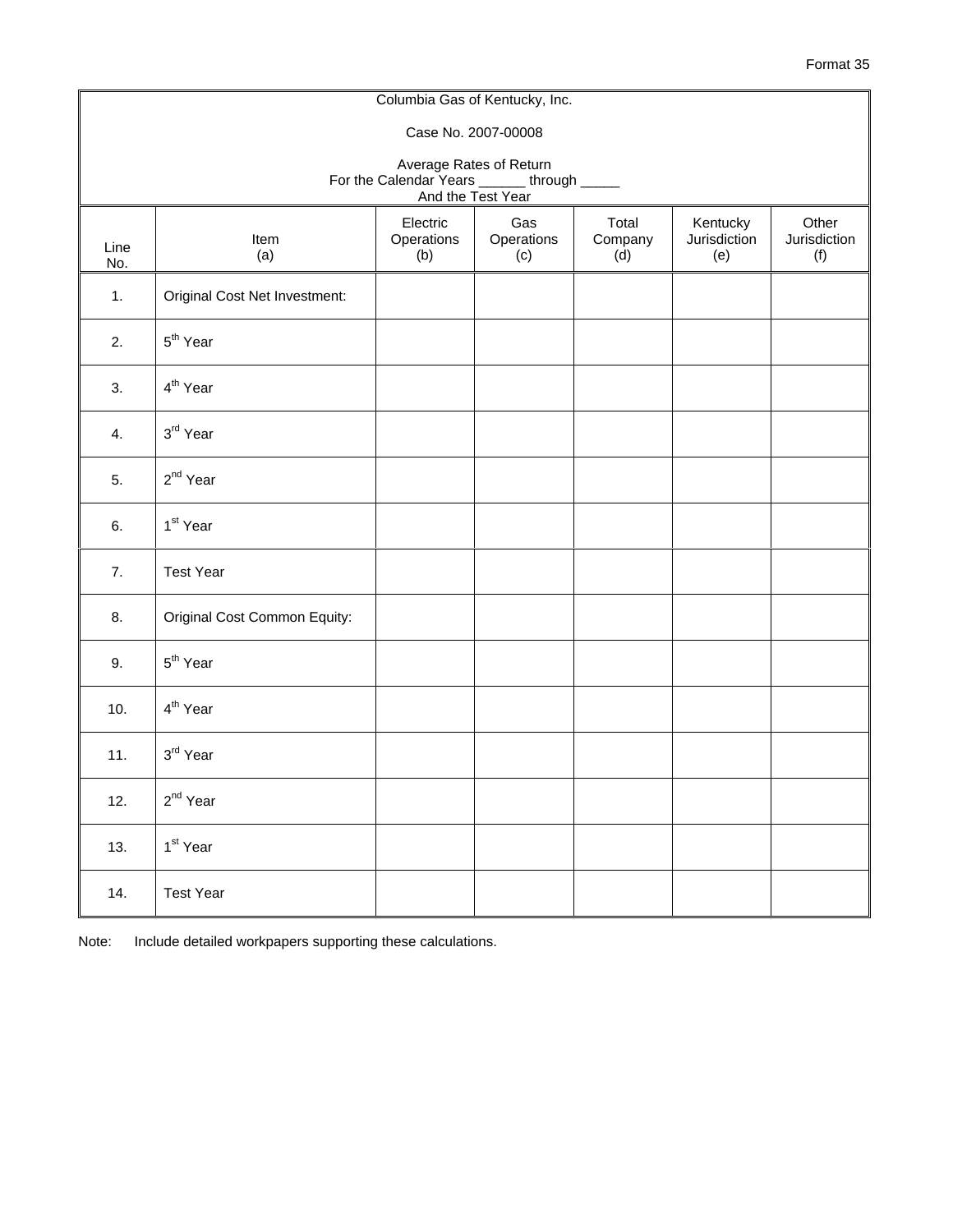|                                                                        |                                                                                     | Columbia Gas of Kentucky, Inc.<br>Case No. 2007-00008 |              |            |                                                  |              |            |              |              |                     |              |              |  |
|------------------------------------------------------------------------|-------------------------------------------------------------------------------------|-------------------------------------------------------|--------------|------------|--------------------------------------------------|--------------|------------|--------------|--------------|---------------------|--------------|--------------|--|
|                                                                        | <b>Gas Operations</b>                                                               |                                                       |              |            |                                                  |              |            |              |              |                     |              |              |  |
|                                                                        | Schedule of Number of Employees, Hours per Employee, and Average Wages per Employee |                                                       |              |            |                                                  |              |            |              |              |                     |              |              |  |
| <b>Calendar Years</b><br>Prior to Test<br>Year and Test<br>Year<br>(a) | Production                                                                          |                                                       |              |            | Natural Gas Storage,<br>Terminaling & Processing |              |            | Transmission |              | <b>Distribution</b> |              |              |  |
|                                                                        | No.<br>(b)                                                                          | Hours<br>(c)                                          | Wages<br>(d) | No.<br>(e) | Hours<br>(f)                                     | Wages<br>(g) | No.<br>(h) | Hours<br>(i) | Wages<br>(j) | No.<br>(k)          | Hours<br>(1) | Wages<br>(m) |  |
| 5 <sup>th</sup> Year                                                   |                                                                                     |                                                       |              |            |                                                  |              |            |              |              |                     |              |              |  |
| % Change                                                               |                                                                                     |                                                       |              |            |                                                  |              |            |              |              |                     |              |              |  |
| 4 <sup>th</sup> Year                                                   |                                                                                     |                                                       |              |            |                                                  |              |            |              |              |                     |              |              |  |
| % Change                                                               |                                                                                     |                                                       |              |            |                                                  |              |            |              |              |                     |              |              |  |
| 3rd Year                                                               |                                                                                     |                                                       |              |            |                                                  |              |            |              |              |                     |              |              |  |
| % Change                                                               |                                                                                     |                                                       |              |            |                                                  |              |            |              |              |                     |              |              |  |
| 2 <sup>nd</sup> Year                                                   |                                                                                     |                                                       |              |            |                                                  |              |            |              |              |                     |              |              |  |
| % Change                                                               |                                                                                     |                                                       |              |            |                                                  |              |            |              |              |                     |              |              |  |
| 1 <sup>st</sup> Year                                                   |                                                                                     |                                                       |              |            |                                                  |              |            |              |              |                     |              |              |  |
| % Change                                                               |                                                                                     |                                                       |              |            |                                                  |              |            |              |              |                     |              |              |  |
| <b>Test Year</b>                                                       |                                                                                     |                                                       |              |            |                                                  |              |            |              |              |                     |              |              |  |
| % Change                                                               |                                                                                     |                                                       |              |            |                                                  |              |            |              |              |                     |              |              |  |

Notes: (1) Where an employee's wages are charged to more than one function include employee in function receiving largest portion of total wages.

(2) Show percentage increase (decrease) of each year over the prior year on lines designated as "% Change."

(3) Employees, weekly hours per employee, and weekly wages per employee for the week including December  $(2)$ <br> $(3)$ <br>31, of each year

and the last day of the test year.